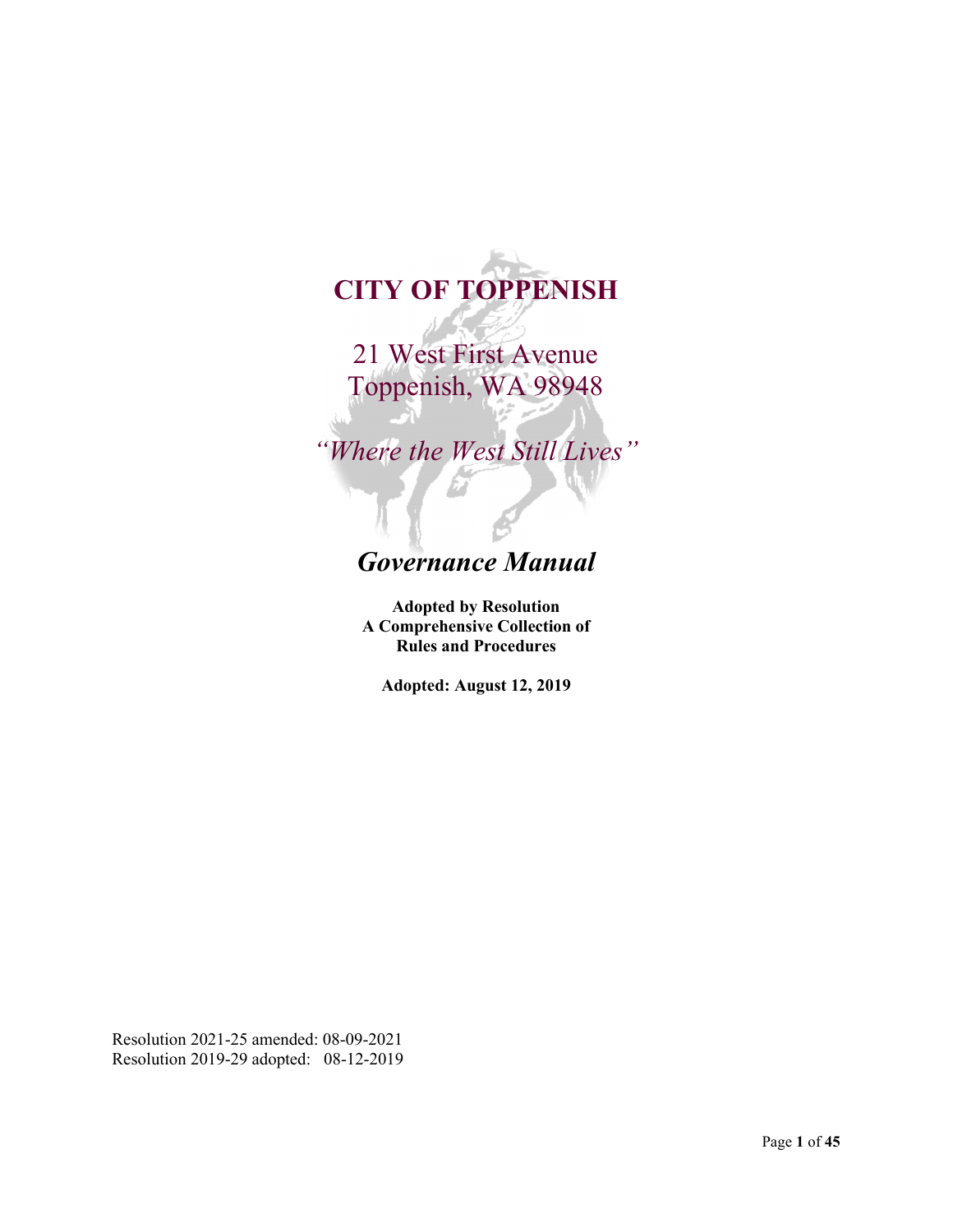| 7. Councilmember Meeting Participation by Telephone/Video Conference  14             |  |
|--------------------------------------------------------------------------------------|--|
|                                                                                      |  |
|                                                                                      |  |
|                                                                                      |  |
|                                                                                      |  |
| 12. Photographs, etc. Requiring Artificial Illumination Prior Permission Required 15 |  |
|                                                                                      |  |
|                                                                                      |  |
|                                                                                      |  |
|                                                                                      |  |
|                                                                                      |  |
|                                                                                      |  |
|                                                                                      |  |
|                                                                                      |  |
|                                                                                      |  |
|                                                                                      |  |
|                                                                                      |  |
|                                                                                      |  |
|                                                                                      |  |
|                                                                                      |  |
|                                                                                      |  |
|                                                                                      |  |
|                                                                                      |  |
|                                                                                      |  |
|                                                                                      |  |

# **TABLE OF CONTENTS**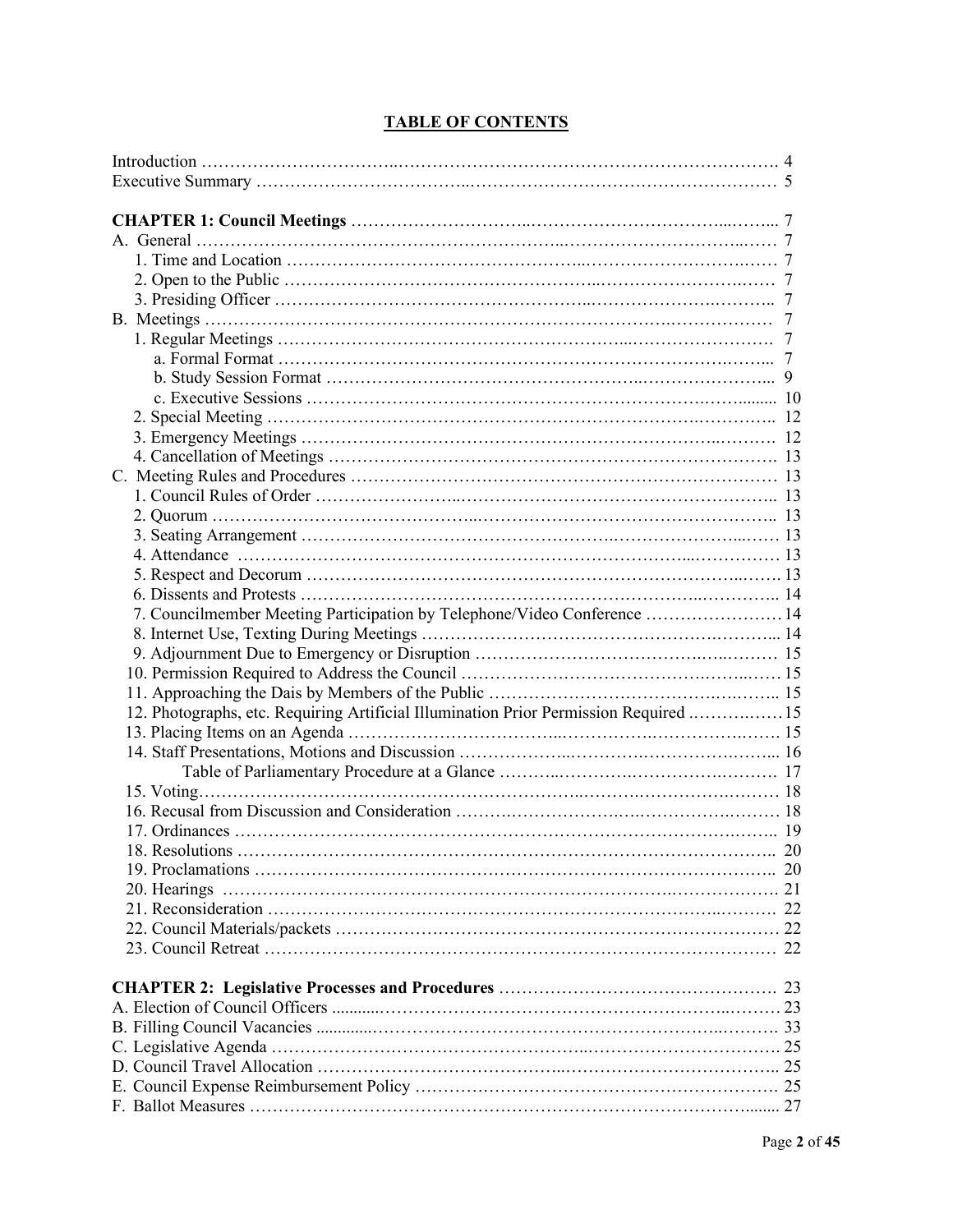| 3. Administrative Complaints Made Directly to Individual Councilmembers  29           |
|---------------------------------------------------------------------------------------|
|                                                                                       |
|                                                                                       |
|                                                                                       |
|                                                                                       |
|                                                                                       |
|                                                                                       |
|                                                                                       |
|                                                                                       |
|                                                                                       |
|                                                                                       |
|                                                                                       |
|                                                                                       |
|                                                                                       |
|                                                                                       |
|                                                                                       |
|                                                                                       |
| 2. Council Relations with Boards, Commissions and Council Citizen Advisory Bodies  32 |
|                                                                                       |
|                                                                                       |
|                                                                                       |
|                                                                                       |
|                                                                                       |
|                                                                                       |
|                                                                                       |
|                                                                                       |
|                                                                                       |
| <b>Appendices:</b>                                                                    |
|                                                                                       |
| B.                                                                                    |
| 38<br>$C_{\cdot}$                                                                     |
| 40                                                                                    |
|                                                                                       |
|                                                                                       |
| 44                                                                                    |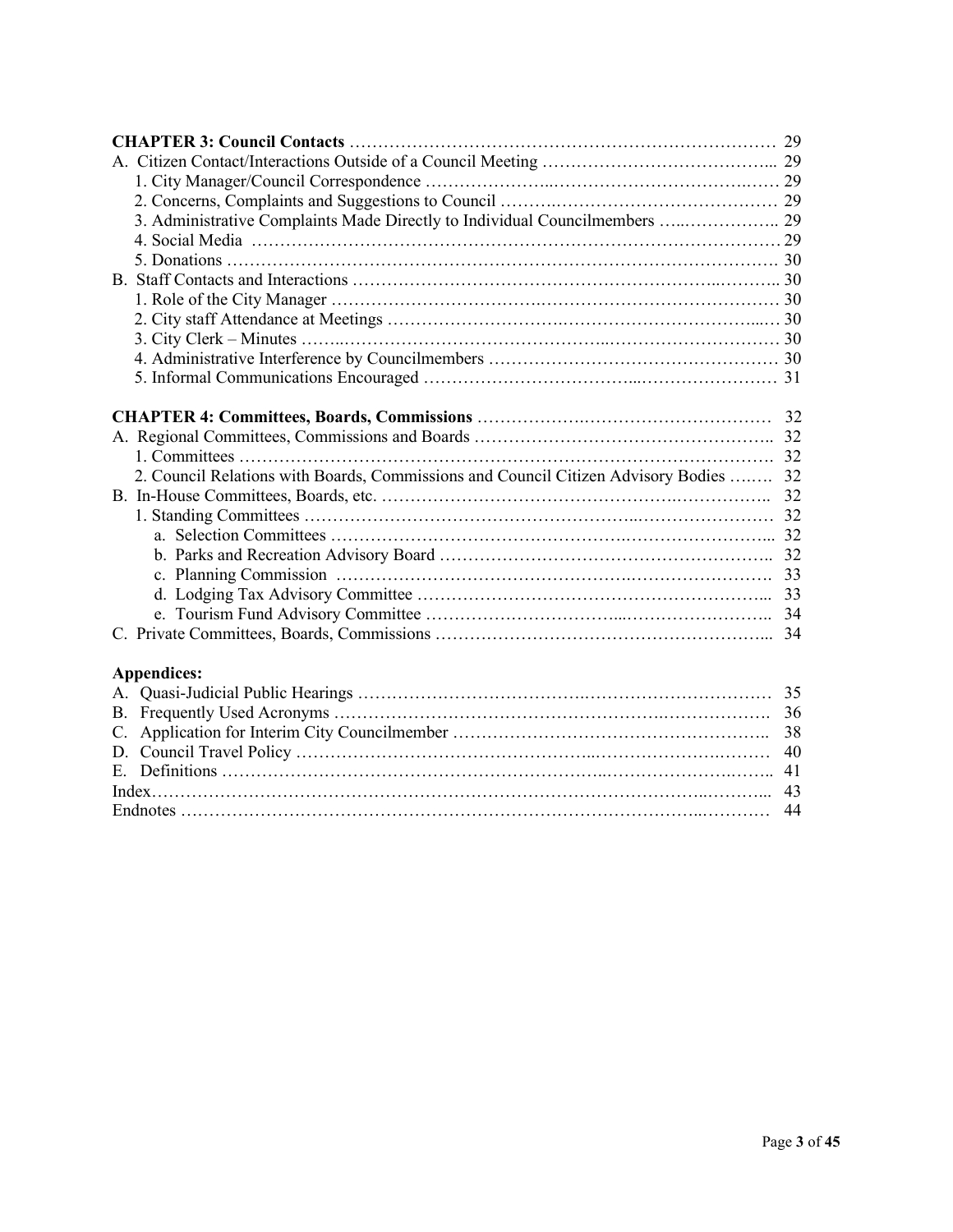#### **INTRODUCTION**

This Manual is designed to provide guidance for the City Council and is not intended to be an amendment or substitute for any state statutes, city ordinances, court decisions, or other authority. The rules and policies in this manual do not constitute land use regulations, official controls, public hearing rules or other substantive rules binding upon or to be used or relied upon by members of the public, and do not amend statutory or other regulatory requirements.

Violation of some of the rules and policies in this Manual may result in invalidation of action taken by the City Council, disqualification of a Councilmember or a person to serve as a Councilmember, or monetary penalties (e.g. failure to give proper notice of a special meeting pursuant to RCW 35A.12.110; failure to be a registered voter or a resident of the City pursuant to RCW 35A.12.030; monetary civil penalty for violation of Open Public Meetings Act pursuant to RCW 42.30.120).

The Manual will be reviewed annually and at times amended to recognize additional topics or for clarification as the need arises.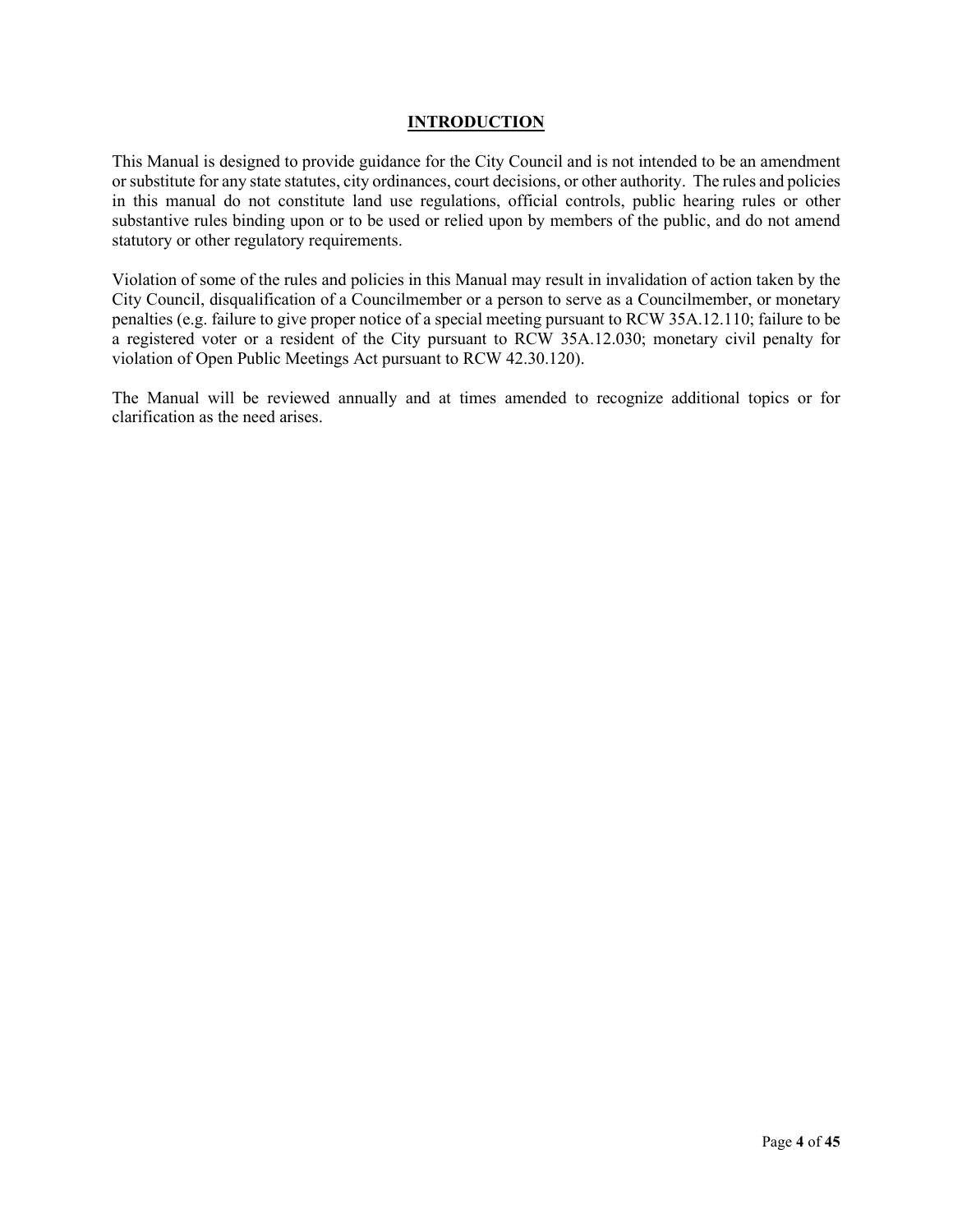#### **EXECUTIVE SUMMARY**

**FOUNDATION**: The City of Toppenish incorporated April 28, 1907 and is a code city operating under a Council-Manager plan of government as outlined in Chapter 35A RCW Municipal Code for Council-Manager plan of government. Under this form of government, there are two branches of government: legislative and administrative.

**PURPOSE OF CITY GOVERNMENT:** The general purpose of local government is to promote the social, economic, environmental and cultural well-being of the community, to ensure that resources are used efficiently and effectively, to ensure transparency and accountability in decision-making, and to provide the prudent use and stewardship of local community resources. These statements should be considered the lens through which this Manual is intended and through which the actions of the City Council and staff are viewed. The City recognizes that individual rights are critically important in our society, and the City is committed not to infringe upon those rights whenever possible. Good governance should reflect the will of the citizenry and can only occur as a result of an open public process: "All political power is inherent in the people, and governments derive their just powers from the consent of the governed and are established to protect and maintain individual rights." (Washington State Constitution Article I, Section 1)

**OBLIGATIONS:** The City acknowledges the importance of complying with the Open Public Meetings Act and the Public Records Act: "The people of this state do not yield their sovereignty to the agencies which serve them. The people, in delegating authority, do not give their public servants the right to decide what is good for the people to know and what is not good for them to know. The people insist on remaining informed so that they may retain control over the instruments they have created." RCW 42.30.010 and 42.56.030.

RCW 42.30.010 Open Public Meetings Act: "The legislature finds and declares that all public commissions, boards, councils, committees, subcommittees, departments, divisions, offices, and all other public agencies of this state and subdivisions thereof exist to aid in the conduct of the people's business. It is the intent of this chapter that their actions be taken openly and that their deliberations be conducted openly." Unless as part of an executive session, Councilmembers shall not meet as a quorum of four or more in a non-public meeting. A quorum of four or more Councilmembers shall also not meet as part of a web conference dealing with City business, nor a conference call, serial communication, social media or even a "straw poll" in executive session. The Open Public Meetings Act does not prohibit a quorum or more of Councilmembers meeting at social gatherings or events provided City issues are not discussed. If Councilmembers are involved in a violation of the Open Public Meetings Act, and are aware that their actions violate the Act, they may be personally liable. If the violation is not intentional, the City may still be liable for attorney's fees. However, elected officials' right to speak freely and gather publicly is protected by the First Amendment of the U.S. Constitution.

RCW 42.56.030 Public Records Act: "This chapter shall be liberally construed, and its exemptions narrowly construed to promote this public policy and to assure that the public interest will be fully protected. In the event of conflict between the provisions of this chapter and any other act, the provisions of this chapter shall govern."

PRIORITIES: Priorities are

\_\_\_\_\_\_\_\_\_\_\_\_\_\_\_\_\_\_\_. Additional information on priorities and Council goals can be found in each year's budget.

**BRANCHES OF CITY GOVERNMENT:** The Council is the legislative branch of the City government. Council appoints a city manager who manages the day to day operations. "The City Manager shall be responsible to the Council for the proper administration of all affairs of the code city." RCW 35A.13.010.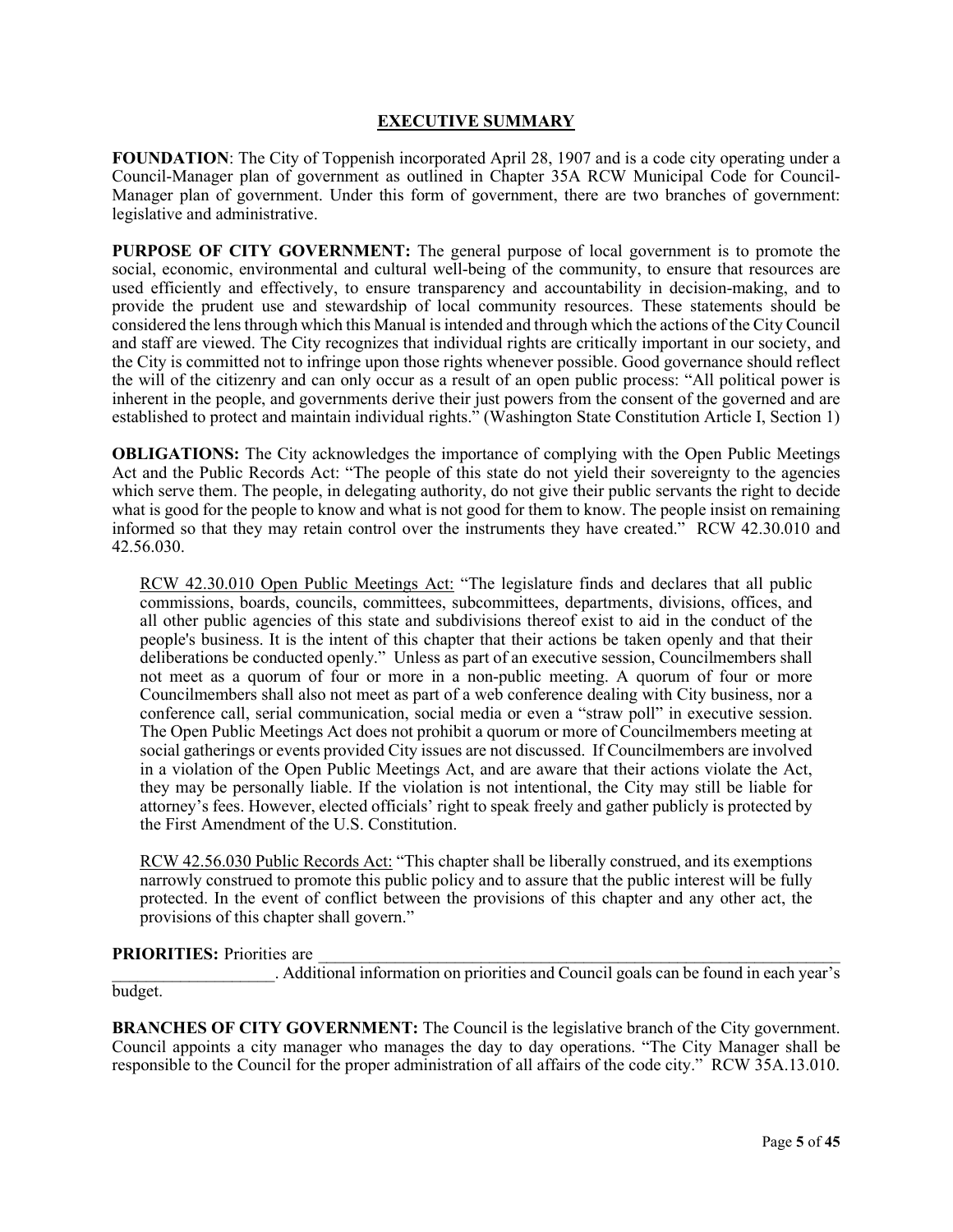### **A. Legislative Branch:** City Council.

The City Council consists of seven elected officials, each elected to staggered four-year terms. Individual Councilmembers do not have governing power as individuals, but only when meeting as a Council when a quorum (four or more) are present. Council represents the City residents and business owners of the City of Toppenish, and is the law-making, policy-making, and budget and spending approval authority of the City government. Council hires, directs, guides and evaluates the performance of the City Manager. The City Manager shall be appointed for an indefinite term and may be removed by a majority vote of the Council (RCW 35A.13.130), or as otherwise agreed to by contract. For functions of the Mayor and Mayor Pro Tem, see Chapter  $1(A)(3)$ .

Some of the duties, responsibilities, and limitations of **each** Councilmember:

- **a.** As a representative of City residents, brings the experience, concerns and knowledge of a typical City resident to City government.
- **b.** As an elected representative, pays attention to the needs, wants and concerns of all City residents and businesses.
- **c.** Receives feedback and ideas from residents and businesses and shares with City Manager.
- **d.** Study information related to the government and administration of the City, including internal and external written information and information received from City employees.
- **e.** Develop a collegial relationship with City employees but avoid giving directives or saying anything that could be taken as an attempt to influence the conduct of the employee's job.
- **f.** Give feedback and ideas regarding City government and administration to the City Manager.
- **g.** Represent the City, at appointed local, regional and state committees and all Council meetings, special and regular.
- **h.** When acting in the capacity of Councilmember outside of Council meetings, communicate that any personal opinion is the opinion of the individual Councilmember and not that of the collective Council, unless pre-authorized to speak, as Council does not want the public to assume that any individual personal opinion represents that of the entire Council. Councilmember's freedom of speech is protected by the U.S. and Washington State Constitutions. Provided there is no quorum, Councilmembers may work together on City Council-related projects and discuss City business in non-public meetings. No permission is needed, nor is notice required to be given for such gathering.
- **i.** Call a Special Meeting of the City Council. Pursuant to RCW 35A.12.110, "Special meetings may be called by the Mayor or any three members of the Council by written notice delivered to each member of the council at least twenty-four hours before the time specified for the proposed meetings." However, if there is no quorum at a meeting, there is no meeting. Notice of Special Meetings should be distributed via the City Clerk.

# **B. Administrative Branch:** The City Manager and City Staff.

The City Manager is the City's chief executive officer and head of the administrative branch. The City Manager appointed by the City Council, reports directly to the City Council. All staff work under the direction of the City Manager, who is directed by the City Council. The City Manager is directly accountable to the City Council for the execution of the City Council's policy directives, and for the administration and management of all City departments."

This summary is not intended as a substitute for the material contained throughout the entire Governance Manual. Although this summary is provided as a quick and concise overview of the Governance Manual, reading of the entire manual is strongly encouraged. The Table of Contents, as well as the Index is intended to be beneficial in locating desired topics of discussion.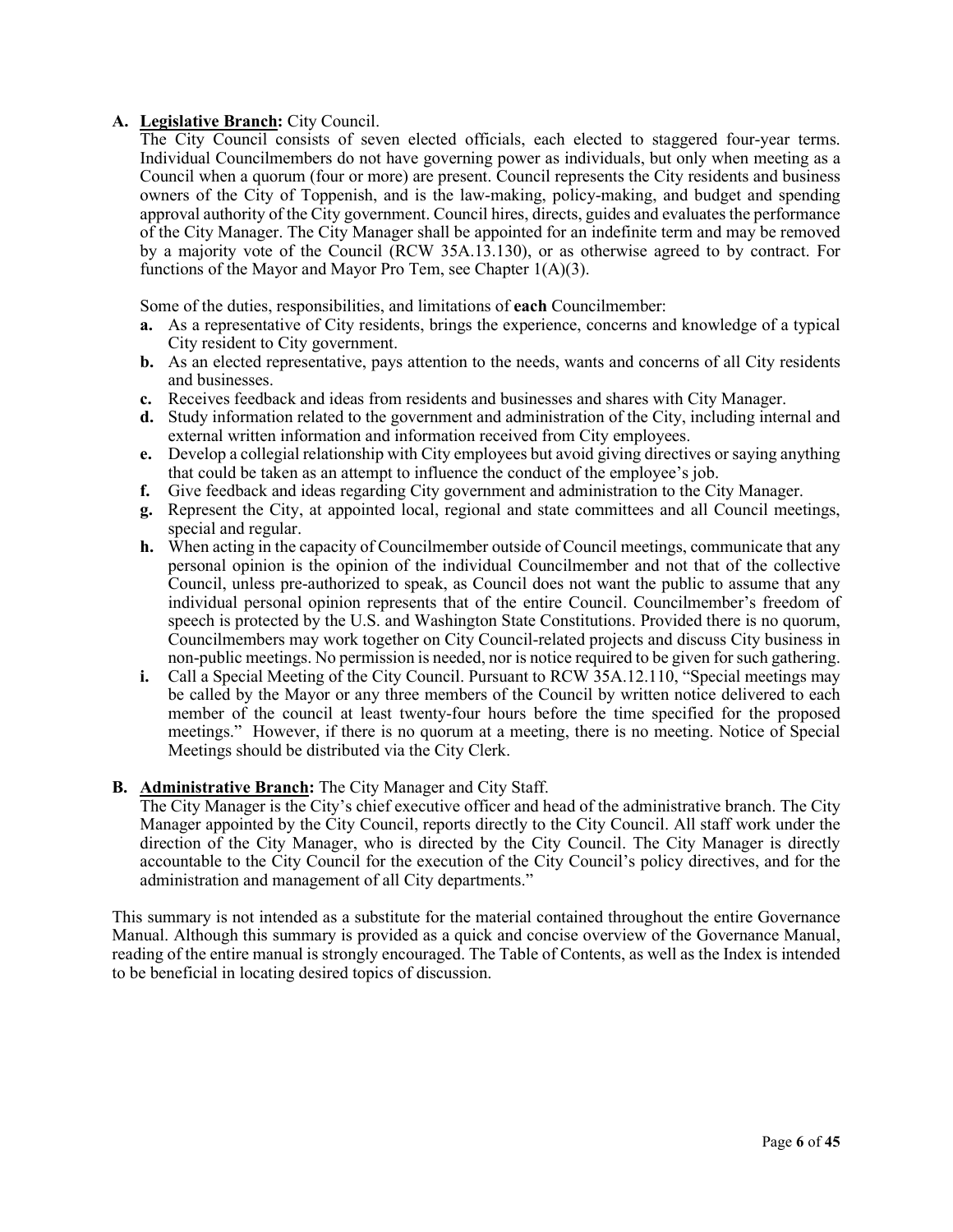# **CHAPTER 1 Council Meetings**

# **A. General**

### **1. Council Meetings - Time and Location**

Regular meetings of the City Council shall be held at Toppenish City Hall Council Chambers on the 2nd and 4th Mondays of each month beginning at 7:00 p.m., in addition a Study Session is held the 1st Monday of each month beginning at 5:00 p.m. Pursuant to RCW 42.30.070: "If at any time any regular meeting falls on a holiday, such regular meeting shall be held on the next business day." As noted, in such case, the meeting held on the next business day after a holiday would also be a regular meeting, as opposed to a special meeting. The Council always has the option of cancelling such meeting.

#### **2. Council Meetings - Open to the Public**

All meetings of the City Council and of committees thereof shall be open to the public except as provided for in RCW 42.30.[1](#page-43-0)10<sup>1</sup> (Executive Sessions), or RCW 42.30.140<sup>2</sup> (Open Public Meetings Act).

#### **3. Presiding Officer**

The Mayor shall preside at meetings of the Council and be recognized as the head of the City for all ceremonial purposes. The Mayor shall have no regular administrative or executive duties unless specifically set forth herein. In case of the Mayor's absence or temporary disability, the Mayor Pro Tem shall act as Mayor during the continuance of the absence. In case of the absence or temporary inability of the Mayor and Mayor Pro Tem, an acting Mayor Pro Tem selected by majority vote of the remaining members of the Council, shall act as Mayor during the continuance of the absences [RCW 35A.13.035<sup>3</sup>]. The Mayor, Mayor Pro Tem (in the Mayor's absence) or Acting Mayor Pro Tem are referred to as "Presiding Officer" from time to time in these Rules of Procedure.

# **B. Meetings**

#### **1. Regular Meetings**

#### **a. Formal Format**

- **1.** Normally held 2nd and 4th Mondays of each month at 7:00 p.m. The City Clerk, under the direction of the City Manager, shall arrange a list of proposed matters according to the order of business and prepare an agenda for the Council. On or before close of business on a Friday preceding a Monday Council meeting, or at the close of business at least 24 hours preceding a special Council meeting, a copy of the agenda and supporting materials shall be prepared for Councilmembers, the City Manager, appropriate staff, and the media who have filed a notification request.
- **2.** Requests for presentations from outside entities or individuals to be placed on a future agenda, will only be permitted if they are considered the official business of the City. Such requests should be submitted to the City Clerk 10 working days prior to the appropriate Council meeting. The City Clerk shall consult with the City Manager for a determination of whether the matter is an administrative issue, and whether it should be placed on an upcoming Council agenda. Playing of videos, DVD's, PowerPoints, or other electronic presentations shall be pre-screened and pre-approved by the City Manager who shall determine the appropriateness of the material. In the event the presenter has no PowerPoint or other material to submit prior to the meeting,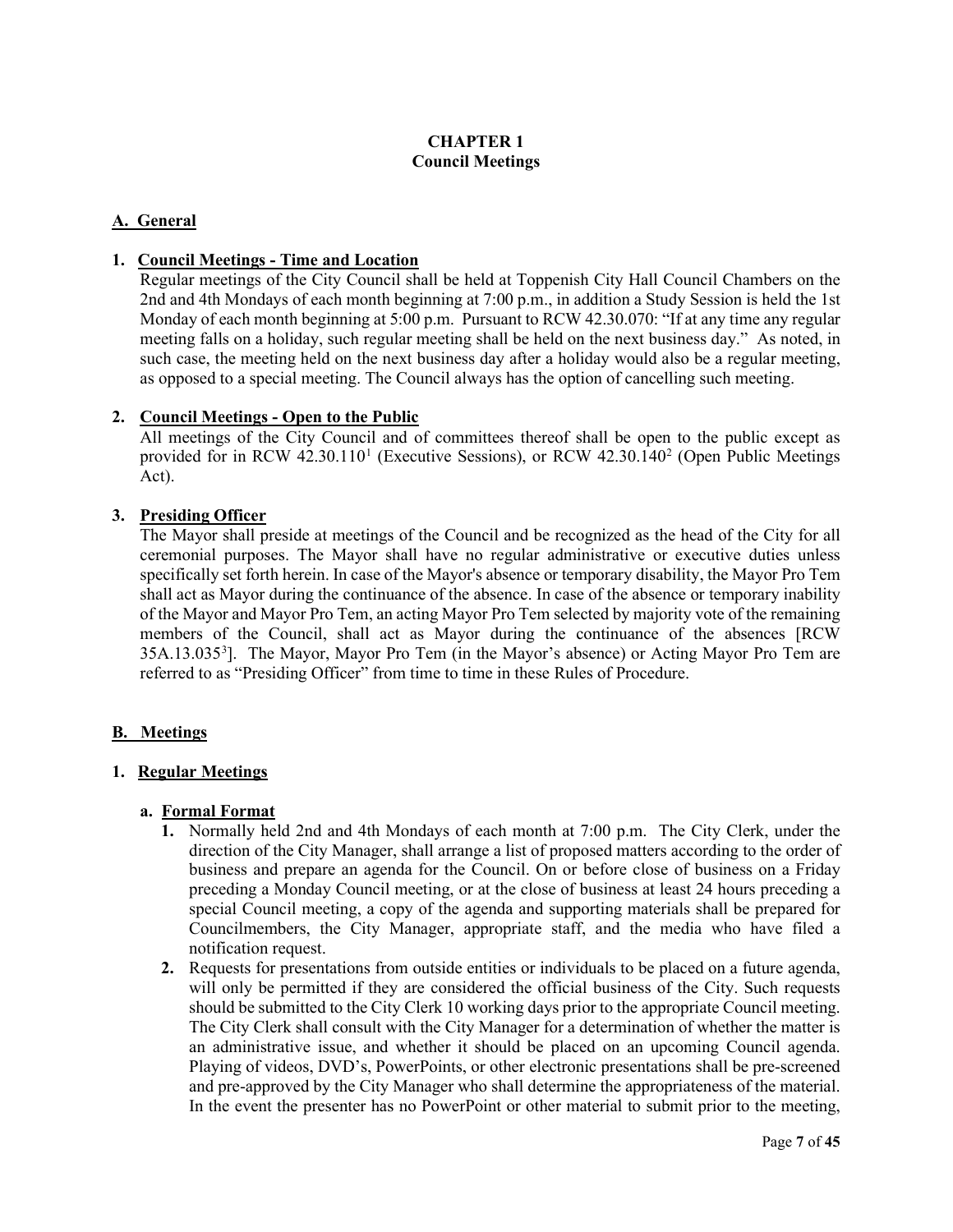the presenter shall be requested to provide a brief written summary of the topic and items to be discussed. All written materials, including the written summary, must be submitted to the City Clerk at least 10 days prior to the appropriate Council meeting.

- **3.** Forms of Address. The Mayor shall be addressed as "Mayor (surname)." The Mayor Pro Tem shall be addressed as "Mayor Pro Tem (surname)." Members of the Council shall be addressed as "Councilmember (surname)."
- **4.** Order of Business**.** The business of all regular formal meetings of the Council shall be transacted as follows, provided, however, that the Presiding Officer may, during a Council meeting, rearrange items on the agenda to conduct Council business more expeditiously, without the necessity of a formal action or motion. However, adding or removing items from the agenda once a meeting has been called to order requires Council to make a motion and vote on approving the "amended agenda."
	- **a.** *Call to Order by the Presiding Officer*
	- **b.** *Pledge of Allegiance*
	- **c.** *Roll Call*
	- **d.** *Introduction of Special Guests, Presentations and Proclamations*.
	- **e.** *Public Comments*.
		- **1)** An opportunity for public comments on subjects not on the agenda for action. Speakers must state their name and address for the public record when they come to the podium. Speakers are limited to three minutes each; however, members of the public shall be prohibited from allocating any of their own speaking time, to other members of the public. This time is an opportunity to hear from various members of the public in a limited public forum only, and not an opportunity for extended comments or dialogue. Council will not engage in discussion. Although the City Council desires to allow the opportunity for public comment, the business of the City must proceed in an orderly, timely manner. At any time, the Presiding Officer, in the Presiding Officer's sole discretion, may set such reasonable limits as are necessary to prevent disruption or undue delay of other necessary business.
			- a. Procedure for all public comments:

1. Verbal: Comments shall only be made from the podium. The person will state their name and address for the public record. No comments shall be made from any other location, and anyone making "out of order" comments shall be subject to removal from the meeting. The public shall be reminded that this is not an opportunity for dialogue or questions and answers, but public comment. When appropriate, staff shall research issues and report back to those making the comment as well as to Council. Public comments are opportunities for speakers to briefly address Council, and those speaking are to address members of Council and not the audience. In order to prevent disruption of the Council meeting, members of the public are asked to refrain from distributing materials to the audience, since Council meetings are not a public forum to address the audience. Since this is an opportunity for public comment, in the interest of time and keeping in mind all documents submitted during Council meetings become the property of the City, graphs, charts, posterboards, PowerPoint presentations, or other display materials are not permitted, although written comments and written materials including photographs and petitions may be submitted to Council via the City Clerk.

- a. Demonstration, applause or other audience participation before, during or after is not permitted.
- b. Any ruling by the Presiding Officer relative to these subsections on public comments may be overruled by a vote of a majority of Councilmembers present.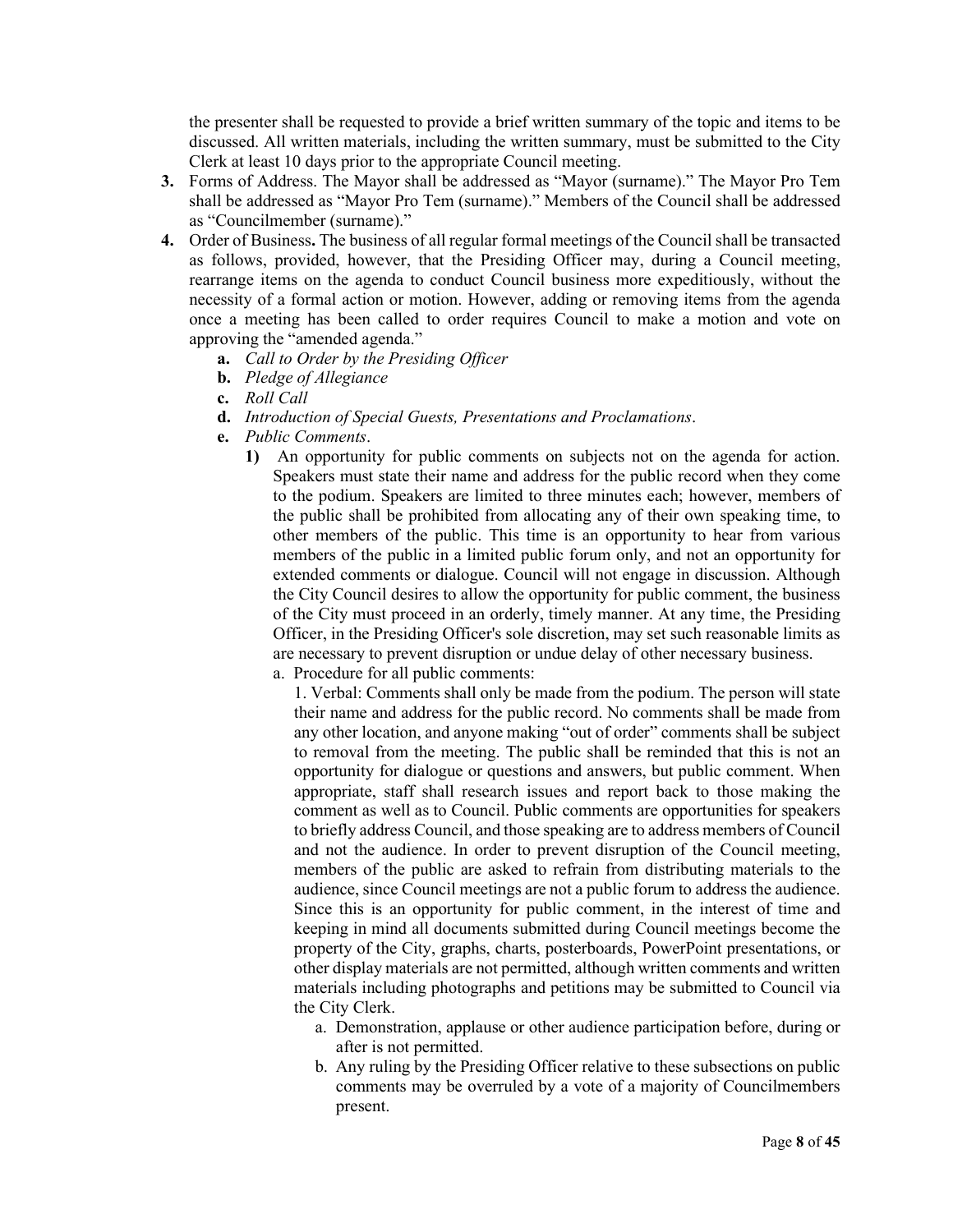- c. Council shall not permit public comments if they relate to any matter upon which a quasi-judicial hearing has been required, scheduled, or held.
- **f.** *Proclamation*
- **g.** *Public Hearings*
- **h.** *Consent Agenda*

1. Items which may be placed on the Consent Agenda are those which: (1) have been previously discussed by the Council; (2) can be reviewed by a Councilmember without further explanation; (3) are so routine, technical or non-substantive in nature that passage without discussion is likely; or (4) otherwise deemed in the best interest of the City.

2. The proper Council motion on the Consent Agenda is: "I move to approve the Consent Agenda." This motion has the effect of moving to approve all items on the Consent Agenda.

- **i.** *Old Business* [includes matters that were pending when a previous meeting adjourned, or matters specifically postponed to the present meeting]
- **j.** *New Business* [Action items are designated as New Business] Any member of the public who wishes to verbally address the Council on an action item on the current agenda, shall proceed to the podium during the public comment period.
- **k.** *Councilmember Reports*. Council or government-related activities (e.g. synopsis of City committees, City commissions, City task force or other related City related board meetings). These verbal reports are intended to be brief. City work-related reports are intended to inform the Council of pertinent policy issues or events stemming from their representation on a City regional board, City committee, City task force or City commissions, whether as a formal or informal member.
- **l.** *City Manager Reports*
- **m.** *Executive Session*
- **n.** *Adjournment*

#### **b. Study Session Format**

- **1.** Normally held the 1st Monday of each month at 5:00 p.m. The purpose of the study session format is to allow Councilmembers to be made aware of impending business and allow informal discussion of issues that might be acted on at a future meeting. Action items may be included on a study session agenda, although there likely will be times when due to deadlines or other pressing or time sensitive issues, action items must be included. Study sessions shall be in a less formal setting than regular formal meetings. Council may be seated other than at the dais, but shall not discourage public observation. There shall be no public comment at study sessions although the Council may request staff or other participation in the same manner as a regular formal Council meeting. The City Clerk, under the direction of the City Manager, shall arrange a Council study session agenda for the meeting. A copy of the agenda and accompanying background materials shall be prepared for Councilmembers, the City Manager, appropriate staff and the press, by close of business on the Friday before the meeting. Councilmembers shall receive their Council packet via their City email address.
- **2.** Action Items. Although action items may occasionally be included on a study session agenda, it is the preference of Council to keep those instances to a minimum. Because a study session is a recognized meeting according to the "Open Public Meetings Act," it is permissible for Council to take final action during these meetings.
- **3.** Presiding Officer's Role. The role of the Presiding Officer is to facilitate free flowing discussion without the necessity of each Councilmember being recognized by the Presiding Officer. The Presiding Officer retains the option of assuming the function of the discussion leader at any time in order to maintain decorum and ensure all Councilmembers have the opportunity to be heard, and to keep the discussion properly focused.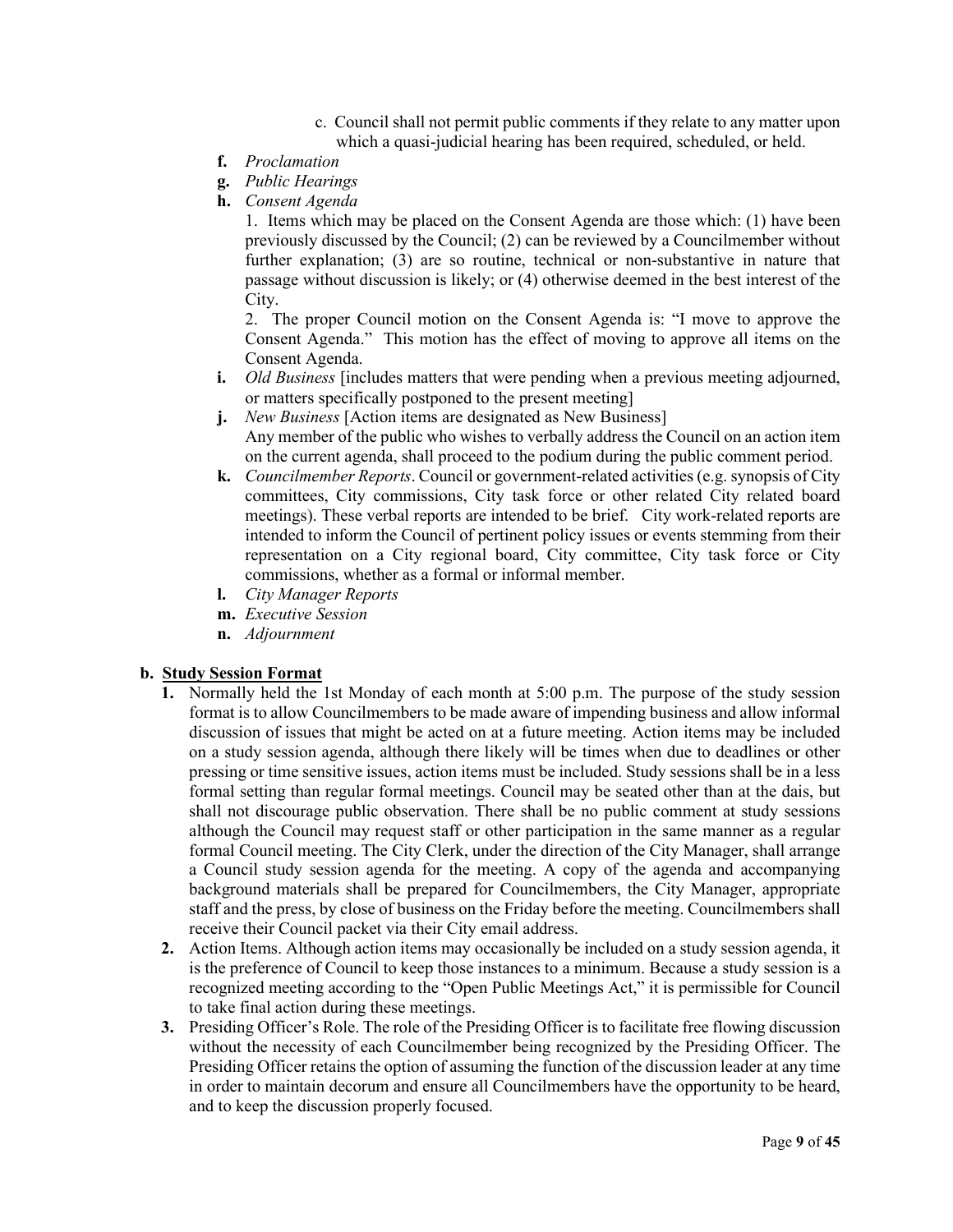- **4.** Outside Requests. Outside requests to be included on a Council agenda will only be permitted if they are considered the official business of the City. Such requests should be submitted to the City Clerk at least 10 working days prior to the appropriate Council meeting. The City Clerk shall consult with the City Manager for a determination of whether the matter is an administrative issue, and whether it should be placed on an upcoming Council agenda. Playing of videos, DVD's, PowerPoints, or other electronic presentations shall be pre-screened and preapproved by the City Manager, who shall determine the appropriateness of the material. In the event the presenter has no PowerPoint or other material to submit prior to the meeting, the presenter shall be requested to provide a brief written summary of the topic and items to be discussed. All written materials, including the written summary, shall be submitted to the City Clerk at least 10 working days prior to the appropriate Council meeting.
- **5.** Order of Business**.** The business of all study session meetings of the Council shall be transacted as follows, provided, however, that the Presiding Officer may, during a Council meeting, rearrange items on the agenda to conduct Council business more expeditiously, without the necessity of a formal action or motion. However, adding or removing items from the agenda once a meeting has been called to order requires Council to make a motion and vote on approving the "amended agenda."
	- **a.** Call to Order
	- **b.** Roll Call. The City Clerk shall conduct a roll call of Councilmembers.
	- **c.** Presenter's Role. During the Council study session, the presenter should introduce the subject and give background information, identify the discussion goal, act as facilitator to keep the discussion focused toward the goal, and alert the Presiding Officer when it is appropriate, to schedule the topic for a motion or official direction of the Council.
	- **d.** Adjourn. No Study Session should be permitted to continue beyond approximately 6:00 p.m. without approval of a majority of the Councilmembers present. A new time limit shall be established before taking a Council vote to extend the meeting.

# **c. Executive Sessions**

- **1.** Executive sessions shall be held pursuant to the Open Public Meetings Act, 42.30 RCW. Council may hold an executive session during a regular or special meeting. Before convening in executive session, the Presiding Officer shall announce the purpose for adjourning into executive session; when the executive session will be concluded; and the likelihood of Council taking action at the close of the executive session and return to open session.
	- **a.** At the close of the executive session and upon Council's return to chambers, the Presiding Officer declares Council out of executive session, and asks for the appropriate motion (i.e. an action motion or a motion to adjourn).
	- **b.** To protect the best interests of the City, Councilmembers shall keep confidential all verbal and written information provided during executive sessions. The City Manager shall collect all hand written notes and printed materials from Council. Confidentiality also includes information provided to Councilmembers outside of executive sessions when the information is considered exempt from disclosure under the Code of Ethics for Municipal Officers (RCW [4](#page-43-3)2.[5](#page-43-4)2<sup>4</sup>) and/or the Public Records Act (RCW 42.56<sup>5</sup>).
- **2.** RCW 42.30.110 explains the purpose for holding an executive session, some of which include:
	- **a.** RCW 42.30.110(1)(b). To consider the selection of a site or the acquisition of real estate by lease or purchase when public knowledge regarding such consideration would cause a likelihood of increased price *(pending land acquisition*).
	- **b.** RCW 42.30.110(1)(g). To evaluate the qualifications of an applicant for public employment or to review the performance of a public employee. However, subject to RCW 42.30.140(4) (*labor negotiations*), discussion by a governing body of salaries, wages, and other conditions of employment to be generally applied within the agency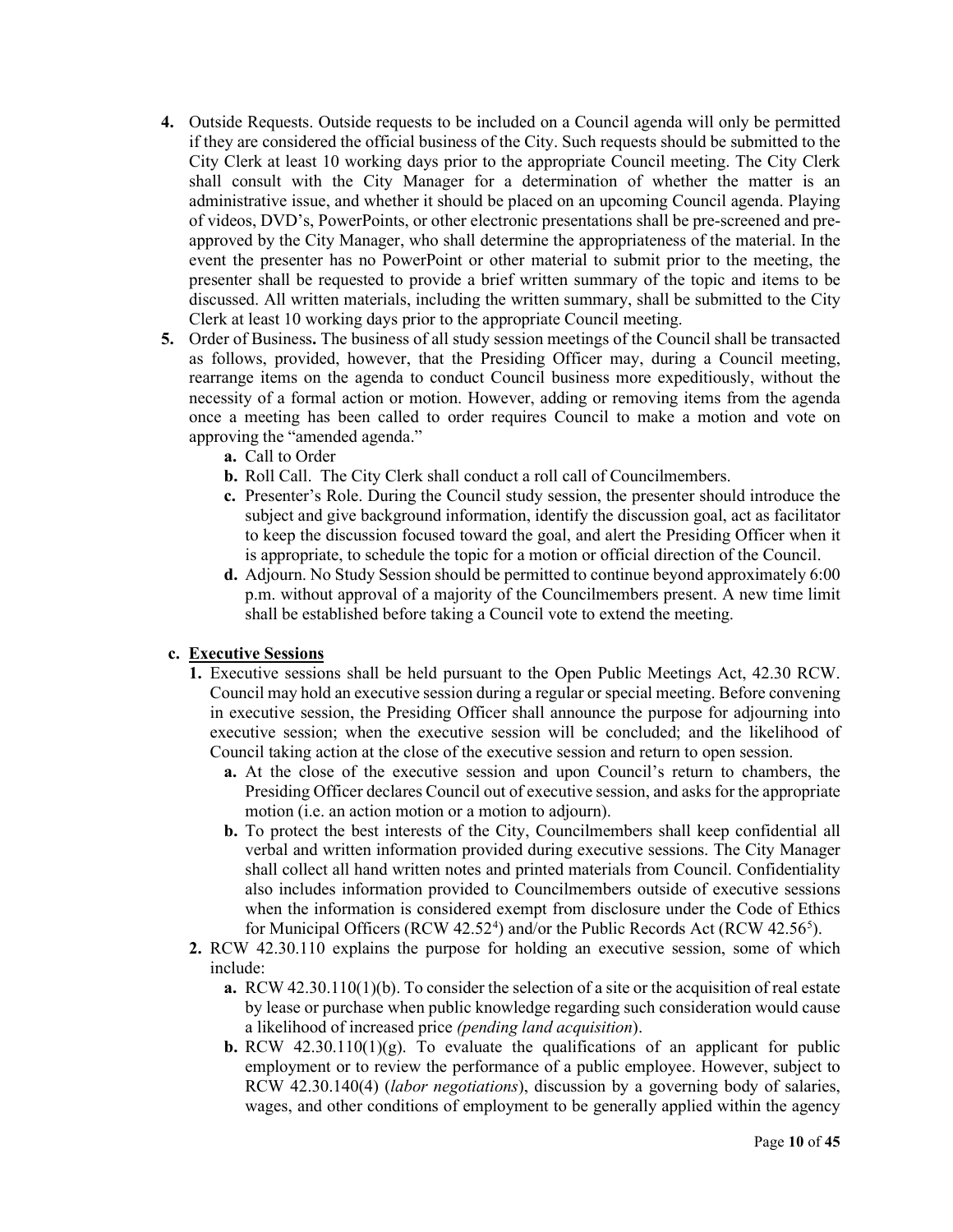shall occur in a meeting open to the public, and when a governing body elects to take final action hiring, setting the salary of an individual employee or class of employees, or discharging or disciplining an employee, that action shall be taken in a meeting open to the public. [Note: stating that an executive session is to discuss a "personnel matter" is not sufficient because only certain types of personnel matters are appropriate for discussion in an executive session.] *(review qualifications of a public employee*)

- **c.** RCW 42.30.110(1)(h). To evaluate the qualifications of a candidate for appointment to elective office. However, any interview of such candidate and final action appointing a candidate to elective office shall be in a meeting open to the public (*review qualifications of an elected official*).
- **d.** RCW 42.30.110(1)(i). To discuss with legal counsel representing the agency matters relating to agency enforcement actions, or to discuss with legal counsel representing the agency *litigation or potential litigation* to which the agency, the governing body, or a member acting in an official capacity is, or is likely to become, a party, when public knowledge regarding the discussion is likely to result in an adverse legal or financial consequence to the agency. For purposes of this subsection (1)(i), "potential/pending litigation" means matters protected by Rules of Professional Conduct (RPC) 1.6 or RCW 5.60.060(2)(a) concerning:
	- **(1)** Litigation that has been specifically threatened to which the agency, the governing body, or a member acting in an official capacity is, or is likely to become, a party;
	- **(2)** Litigation that the agency reasonably believes may be commenced by or against the agency, the governing body, or a member acting in an official capacity; or
	- **(3)** Litigation or legal risks of a proposed action or current practice that the agency has identified when public discussion of the litigation or legal risks is likely to result in an adverse legal or financial consequence to the agency.
- **3.** Council may adjourn into executive session even if it is not listed on the meeting agenda. There is a requirement in RCW 35A.12.1[6](#page-43-5)0 $<sup>6</sup>$  that the public be made aware of the preliminary</sup> agendas of meetings in advance of the meeting, but that does not mean that an item that arises after the agenda has been posted cannot be discussed at the meeting, even in executive session. Since final action on the matter would not be taken at the executive session, it would not violate any provision in state law to hold an executive session at a regular Council meeting even if the executive session was not listed on the agenda. [MRSC Index-General Government-Executive sessions.] Although amending the agenda is not required in order to adjourn into executive session, it is a good practice for the Mayor to announce at the beginning of the meeting, that Council will be adjourning into an executive session at the end of the regular meeting.
- **4.** Attendance at Executive Sessions. The City Attorney shall attend executive sessions which address litigation or potential litigation. The question of who may attend an executive session other than the Council, is determined by the City Manager.

# **2. Special Meetings**

- **a.** Meetings set at days, times, and places other than the 2nd and 4th Mondays of each month at 7:00 p.m., and the 1st Monday of each month at 5:00 p.m. in the Toppenish City Council Chambers shall be deemed "special meetings," such as joint meetings with other jurisdictions or entities (Board of County Commissioners, Planning Commissioners), and Council workshops or retreats.
- **b.** A special meeting may be called by the City Manager in concurrence with the Mayor or any three members of the Council. (RCW 35A.13.1[7](#page-43-6)0<sup>7</sup>, RCW 35A.12.110<sup>8</sup>). Written notice of the special meeting shall be prepared by the City Clerk. The notice shall contain information about the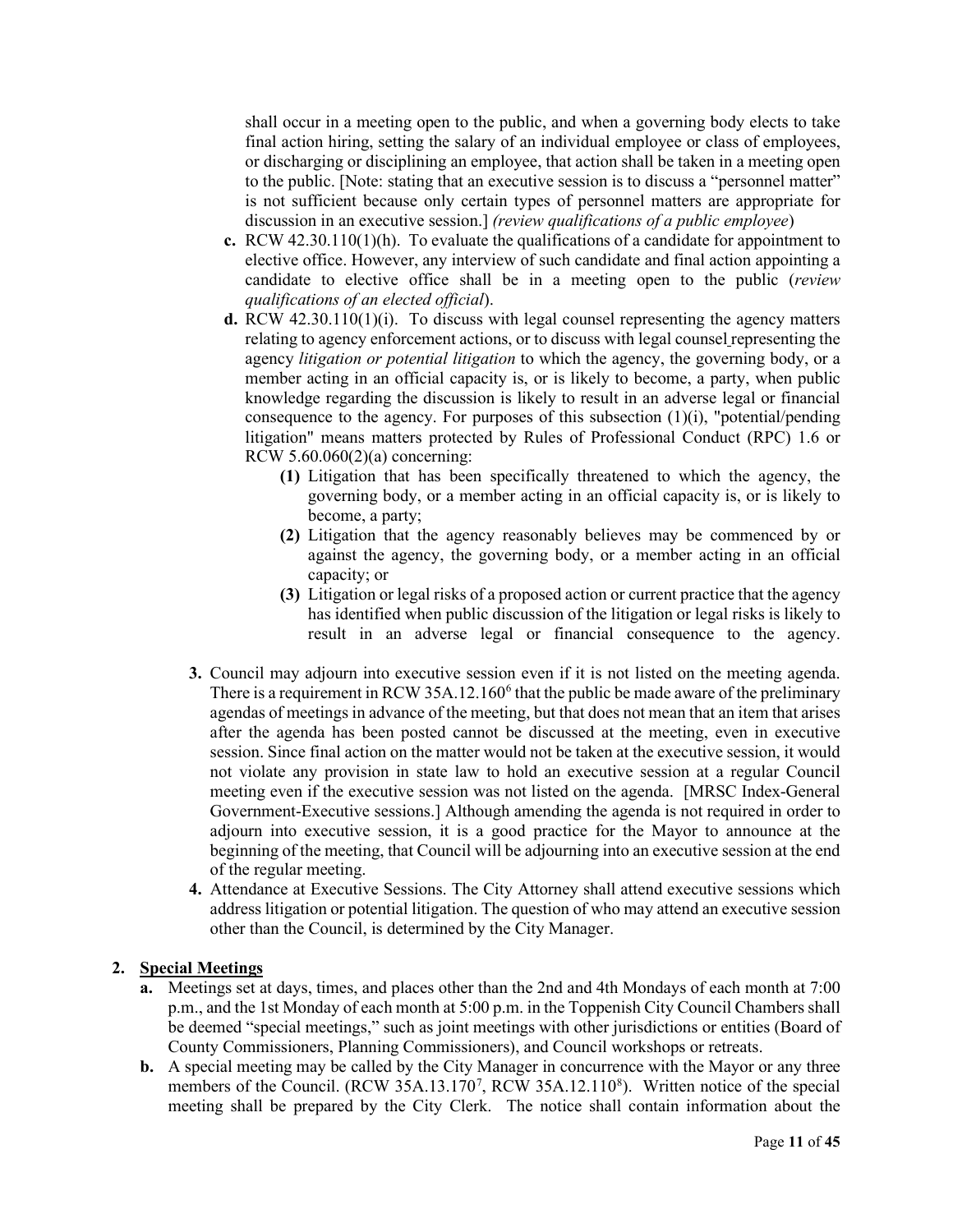meeting, including date, time, place, and business to be transacted and shall be posted on the City's website and displayed at the main entrance of the meeting location (RCW  $42.30.080^{\circ}$ ). The notice shall be delivered to each member of Council at least 24 hours before the time specified for the proposed meeting  $(RCW 35A.12.110^{10})$  $(RCW 35A.12.110^{10})$  $(RCW 35A.12.110^{10})$ . The noticing regarding such decision to hold a special meeting (made by the Mayor or any three Councilmembers), shall be handled by the City Clerk's Office through the City Manager.

- **c.** The notices provided in this section may be dispensed within the circumstances provided by RCW  $42.30.080<sup>11</sup>$  $42.30.080<sup>11</sup>$  $42.30.080<sup>11</sup>$ , that is: (a) As to any member who, at or prior to the time the meeting convenes, files with the City Clerk a written waiver of notice, (b) As to any member who was actually present at the meeting at the time it convenes, and (c) In the event a special meeting is called to deal with an emergency involving injury or damage to persons or property or the likelihood of such injury or damage, when time requirements of such notice would make notice impractical and increase the likelihood of such injury or damage; or as otherwise provided by law.
- **d.** Agendas shall be drafted in a form submitted by the City Clerk, approved by the City Manager, and distributed in a manner similar to agendas for formal and study session meetings. The processes and rules for agenda content apply to regular formal, study session format, as well as special meetings.
- **e.** Special meeting agendas may include action and non-action items. Once the Special Meeting Agenda has been published and distributed, the agenda may be amended provided the amended agenda is distributed to Councilmembers and to the media, and posted on the City's website and at the meeting doorway, at least 24 hours in advance of the special meeting. Final disposition shall not be taken on any other matter at such meeting, which means that the governing body may address other matters not identified in the special meeting notice or agenda, provided 'final disposition' regarding such matters is not taken  $(RCW 42.30.080(3)^{12})$  Council may not pass a franchise ordinance at a special meeting [RCW 35A.47.040].

**3. Emergency Meetings**: Emergency Council meetings may be called by the City Manager in concurrence with the Mayor or any two Councilmembers, consistent with the provisions of 42.30 RCW. Meeting time, location and notice requirements do not apply to emergency meetings called for emergency matters as permitted by RCW 42.30.070, 42.30.080, and 42.14.075:

"If, by reason of fire, flood, earthquake, or other emergency, there is a need for expedited action by a governing body to meet the emergency, the presiding officer of the governing body may provide for a meeting site other than the regular meeting site and the notice requirement of this chapter shall be suspended during such emergency." [RCW 42.30.070]

"The notices provided in this section may be dispensed with in the event a special meeting is called to deal with an emergency involving injury or damage to persons or property or the likelihood of such injury or damage, when time requirements of such notice would make notice impractical and increase the likelihood of such injury or damage." [RCW 42.30.080(4)]

"Whenever, due to a natural disaster, an attack or an attack is imminent, it becomes imprudent, inexpedient or impossible to conduct the affairs of a political subdivision at a regular or usual place or places, the governing body of the political subdivision may meet at any place within or without the territorial limits of the political subdivision on the call of the presiding official or any two members of the governing body. After any emergency relocation, the affairs of political subdivisions shall be lawfully conducted at such emergency temporary location or locations for the duration of the emergency." [RCW 42.14.075]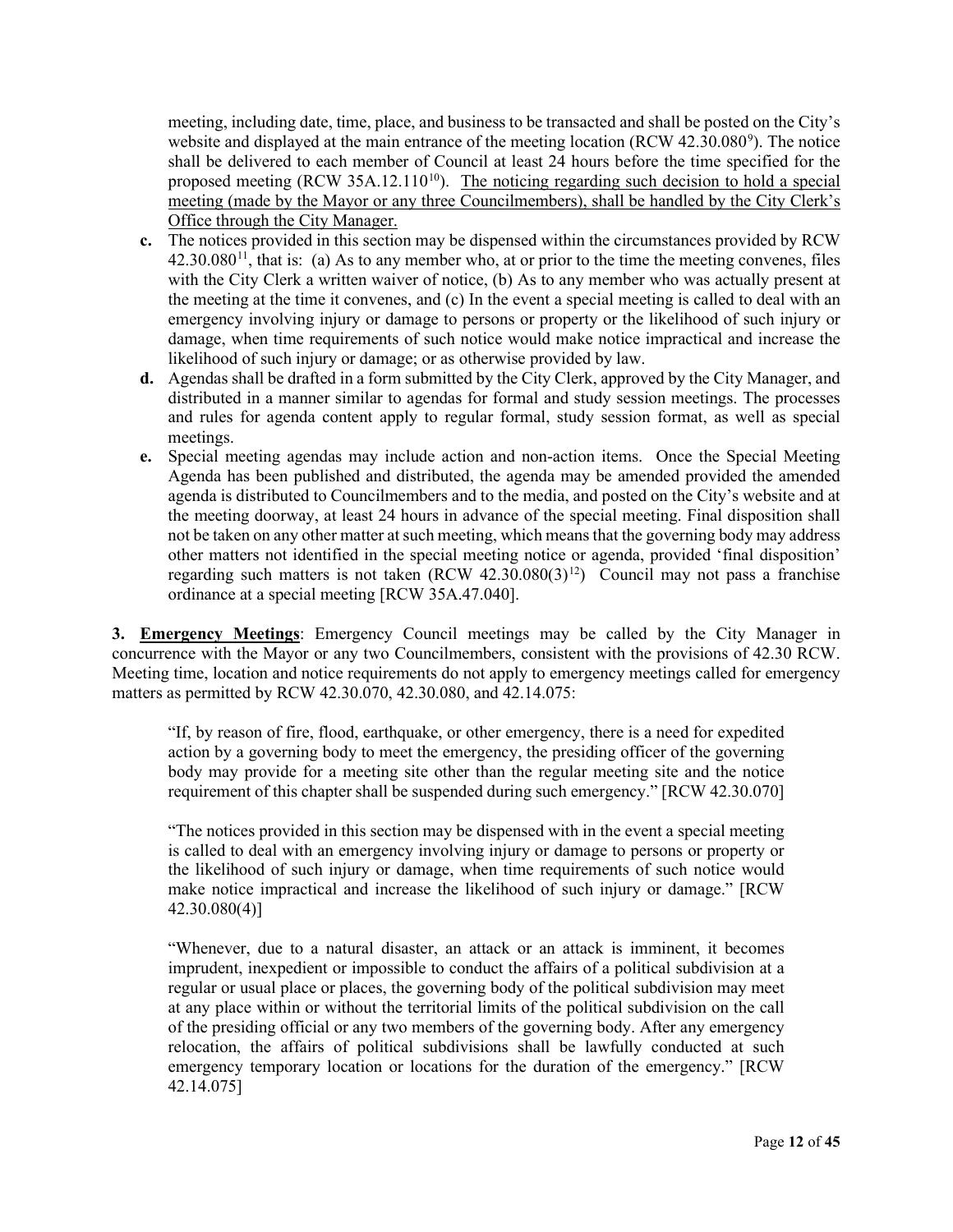**4. Cancellation of Meetings**: State law does not require any specific procedure for canceling an upcoming meeting, however, notice of the cancellation to the public, Councilmembers, and staff should be given by the City Clerk in a similar manner that notice is given for a special meeting. The decision to cancel a meeting will be made by the City Council. In case of an inclement weather emergency, the City Manager or the Mayor may cancel the meeting. The noticing of such decisions will be handled by the City Clerk through the City Manager.

# **C. Meeting Rules and Procedures**

# **1. Council Rules of Order**

The City Clerk shall serve as the official parliamentarian for all Council meetings and shall keep a copy of the most current "*Robert's Rules of Order*" (RONR) in Council Chambers during Council meetings.

# **2. Quorum**

At all regular and special meetings of the Council, a majority of the Councilmembers who hold office shall constitute a quorum for the transaction of business. A lesser number may adjourn from time to time, provided that written notice of said adjournment is posted on the exterior Council Chamber doors pursuant to RCW 42.30.090<sup>[13](#page-43-12)</sup>. Council meetings adjourned under the previous provision shall be considered regular meetings for all purposes. (RCW 35A.13.170<sup>14</sup>, 35A.12.120<sup>[15](#page-43-14)</sup>)

# **3. Seating Arrangement**

Councilmembers shall occupy the respective seats in the Council Chamber as selected by seniority for a two-year term in January of an even year.

# **4. Attendance**

- **a.** Unexcused Absences: A Councilmember's responsibility to attend Council meetings should not be taken lightly, nor should a decision to remove a Councilmember for missing meetings. Pursuant to RCW 35A.12.060<sup>[16](#page-43-15)</sup> "a council position shall become vacant if the councilmember fails to attend three consecutive regular meetings of the council without being excused by the council."
- **b.** Excused Absences: Members of Council may be excused from meetings with prior notification to the City Clerk, or City Manager by 3:30 p.m. the day of the meeting, and by stating the reason for the inability to attend. Acceptable excuses for missing meetings may include work commitments, death of a family member, family or personal illness, inclement weather, accident, scheduled vacations, family or personal emergency, or unusual or unforeseen circumstances. Following or prior to roll call, the Presiding Officer shall inform the Council of the member's absence and inquire if there is a motion to excuse the member. The motion shall be nondebatable. Upon passage of such motion by a majority of members present, the absent member shall be considered excused and the City Clerk shall make an appropriate notation in the minutes.

# **5. Respect and Decorum**

It is the duty of the Mayor and each Councilmember to maintain dignity and respect for their offices, City staff and the public. While the Council is in session, Councilmembers shall preserve order and decorum and a Councilmember shall neither by conversation or otherwise, delay or interrupt the proceedings of the Council, nor disrupt or disparage any Councilmember while speaking. Councilmembers and the public shall comply with the directives of the Presiding Officer. Any Councilmember making disruptive, disparaging or impertinent remarks, or unreasonably disturbing the business of the Council shall be asked to cease such disruption. Any other person attending a Council meeting who disrupts the meeting in such a fashion that the Council is impaired in its ability to attend to the business of the City, may be asked to leave, or be removed from the meeting. At any time during any Council meeting, any Councilmember may object to personal affront or other inappropriate comments, by calling for a "point of order." After the Councilmember is recognized by the Presiding Officer and the Councilmember explains their point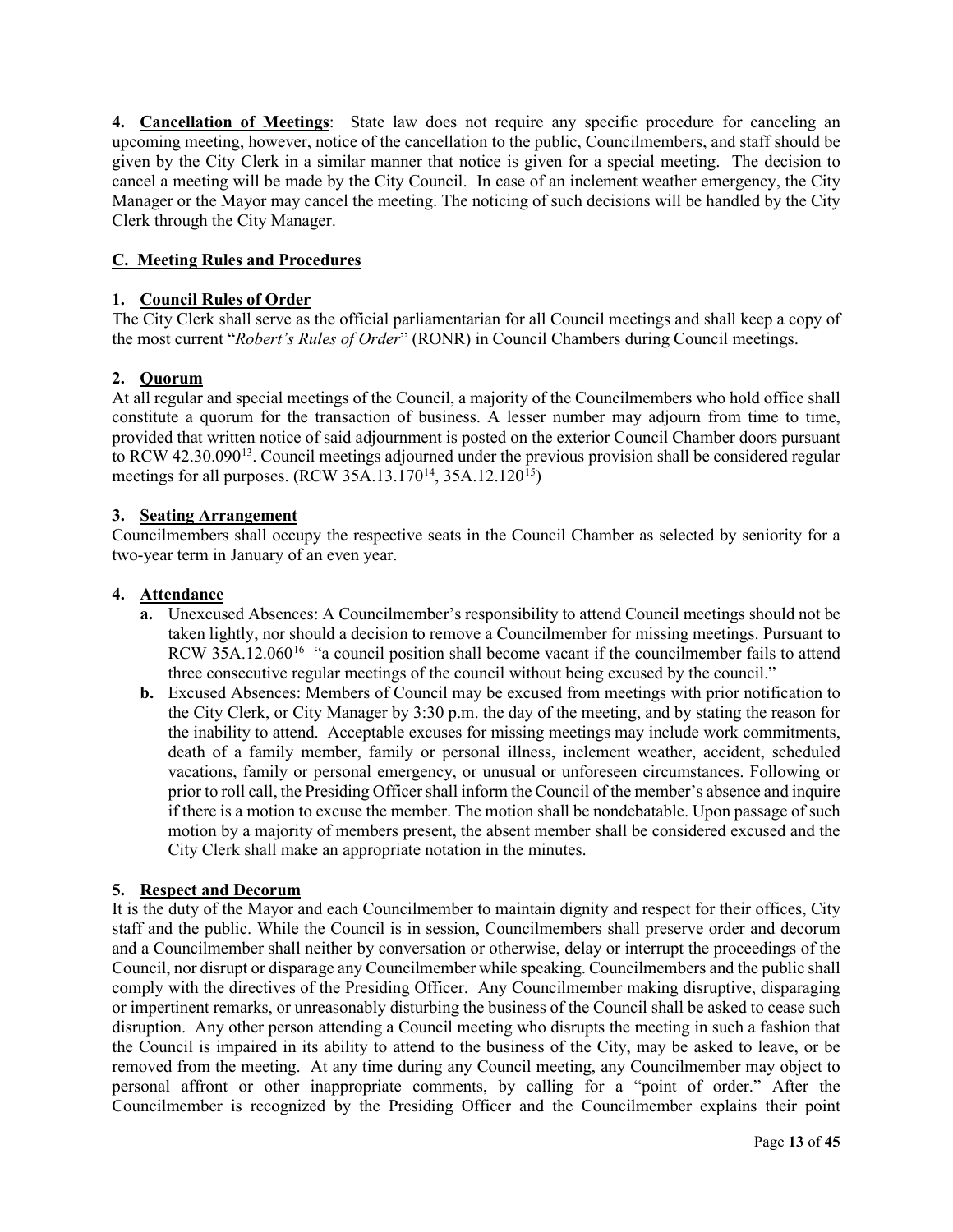concerning respect and decorum, or lack thereof, the Presiding Officer shall rule on the remark. If the person making the remark is a Councilmember, the Presiding Officer may ask the Councilmember to cease. If the person making the remark is a member of the public, the Presiding Officer shall determine if the remark is actually disruptive, and whether the remark has impaired the ability of the Council to attend to the business of the City. If so, the Presiding Officer shall seek the removal of that person from the meeting. Continued disruptions may result in a recess or adjournment as set forth in #9 below.

# **6. Dissents and Protests**

Any Councilmember shall have the right to express dissent from or protest verbally against any motion, ordinance or resolution of the Council and have the reason therefore entered in the minutes.

# **7. Councilmember Meeting Participation by Telephone/Video Conference**

Telephone/video conference participation by Councilmembers may be allowed provided that a quorum of Councilmembers shall be physically present for the Council meeting in question, and provided technical availability and compatibility of electronic equipment enables the conferencing Councilmember(s) to hear the proceedings, be heard by those present, and participate in Council discussion. More than one Councilmember may request participation via telephone for the same meeting, provided that those Councilmembers would be able to be reached at the same phone number, as the Council Chamber's current system can only accommodate the use of one telephone number per meeting.

- **a.** Requests to use telephone/video conference participation shall be approved by the Council by motion. Such participating Councilmember(s) shall be present and counted. So as not to disrupt the Council meeting, adequate notice shall be given to allow appropriate setup in time for the beginning of the meeting.
- **b.** Telephone/video conference participation for voting purposes shall be allowed for public hearings or any quasi-judicial proceedings, and the requesting Councilmember(s) shall declare that (s)he has reviewed the associated material (if any) provided for those hearings and/or proceedings prior to the time the vote will be taken by Council.

# **8. Internet Use, Texting During Meetings**

Use of the City's network systems implies Council is aware of and understands that the system is provided to assist in the performance of their roles as Councilmembers, and as such, Councilmembers are obligated to use, conserve and protect electronic information and information technology resources and to preserve and enhance the integrity of those resources which belong to the residents of Toppenish.

- **a.** Councilmembers shall avoid accessing any electronic message during Council meetings. Accessing such communication could be construed as receiving public comment without the benefit of having the resident in person to address their concerns. Likewise, Councilmembers shall avoid browsing the Internet of non-City business during Council meetings in order that Council's full attention can be given to the topic at hand.
- **b.** Information technology resources are provided for the purpose of conducting official City business. The use of any of the City's information technology resources for campaign or political use is prohibited unless it has been determined by the City Attorney, Washington State Attorney General, or Washington Public Disclosure Commission, that such use is not a violation of RCW  $42.17A.555^{17}$  or is otherwise authorized by law.
- **c.** Confidential material shall not be sent via email.
- **d.** All letters, memoranda, and interactive computer communication (email) involving Councilmembers, the subject of which relates to the conduct of government or the performance of any governmental function, with specific exceptions stated in the Public Records Act (RCW 42.56) are public records. Copies of such letters, memoranda and interactive computer communication shall not be provided to the public or news media without filing a public record request with the City Clerk. With this in mind, texting concerning City business is strongly discouraged.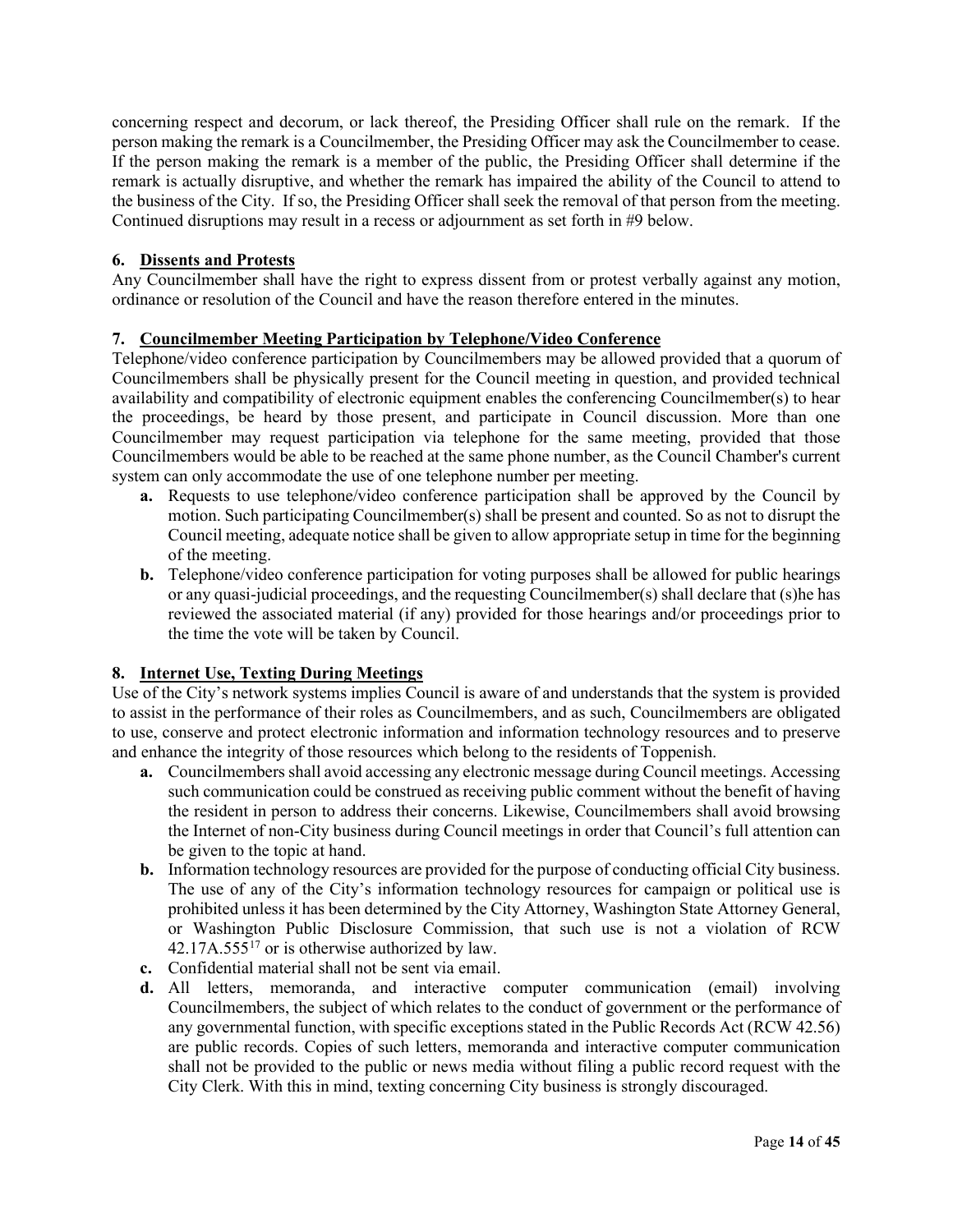**e.** Email communications that are intended to be distributed among all Councilmembers, whether concurrently or serially, shall be considered in light of the Open Public Meetings Act. If the intended purpose of an email is to have a discussion that should be held at an open meeting, the electronic discussion should not occur, and Council discussion should wait until everyone has had ample opportunity to view the message before including such topic $(s)$  on an upcoming agenda.

# **9. Adjournment Due to Emergency or Disruption**

In the event of an emergency such as a fire or other natural or catastrophic disaster, threatened violence, or inability to regain or retain good order, the Presiding Officer shall forthwith declare a recess, adjourn, or continue the meeting, and the City Council as well as everyone in the room shall immediately leave the meeting room. The Presiding Officer may reconvene the meeting when it has been determined by the appropriate safety officials that it is safe to do so.

# **10. Permission Required to Address the Council**

Persons other than Councilmembers and staff shall be permitted to address the Council upon recognition and/or introduction by the Presiding Officer or City Manager.

# **11. Approaching the Dais by Members of the Public**

Once a Council meeting has been called to order, members of the public are prohibited from stepping between the speaker's podium and the dais, without verbal invitation by the City Council. If residents wish Council to receive materials, those materials should be handed to the City Clerk prior to the meeting or during the public comment section of the agenda; and the Clerk will distribute the materials to members of Council. Council reserves the right to invite anyone forward to the podium to be addressed by Council.

# **12. Photographs, Motion Pictures or Videos Requiring Artificial Illumination – Prior Permission Required**

No overhead projection, photographs, motion pictures, or videos that require the use of floodlights, or similar artificial illumination shall be used by the public at City Council meetings without the prior consent of the Presiding Officer or the City Manager.

# **13. Placing Items on an Agenda:**

- **a.** New Item Council Business: At the appropriate time during a Council meeting (such as Council Comments), a Councilmember may request to have items placed on a future agenda. Each request shall be treated separately. The City Manager is most familiar with staff's workload and shall determine when the item can be prepared and brought forward to Council. The following process shall be used to propose an item for a future Council Study Session meeting:
	- **1.** New Item.
	- **2.** At the end of the City Manager's Report, the City Manager will ask Council if there is anything for discussion at a future Council Study Session meeting.
	- **3.** A Councilmember may propose an item and give a brief explanatory background of the issue and its importance to the City.
	- **4.** Councilmembers may ask clarifying questions.
	- **5.** By a show of hands, a consensus of four or more Councilmembers may move the item forward to a future agenda.
- **b.** Except for routine items such as those found on most Consent Agendas, requests for items to come before Council shall be routed through the City Manager or come directly from the City Manager as part of the normal course of business.

# **14. Staff Presentations, Motions and Discussion**

- **a.** Order of Procedure:
	- **1.** Staff makes their presentation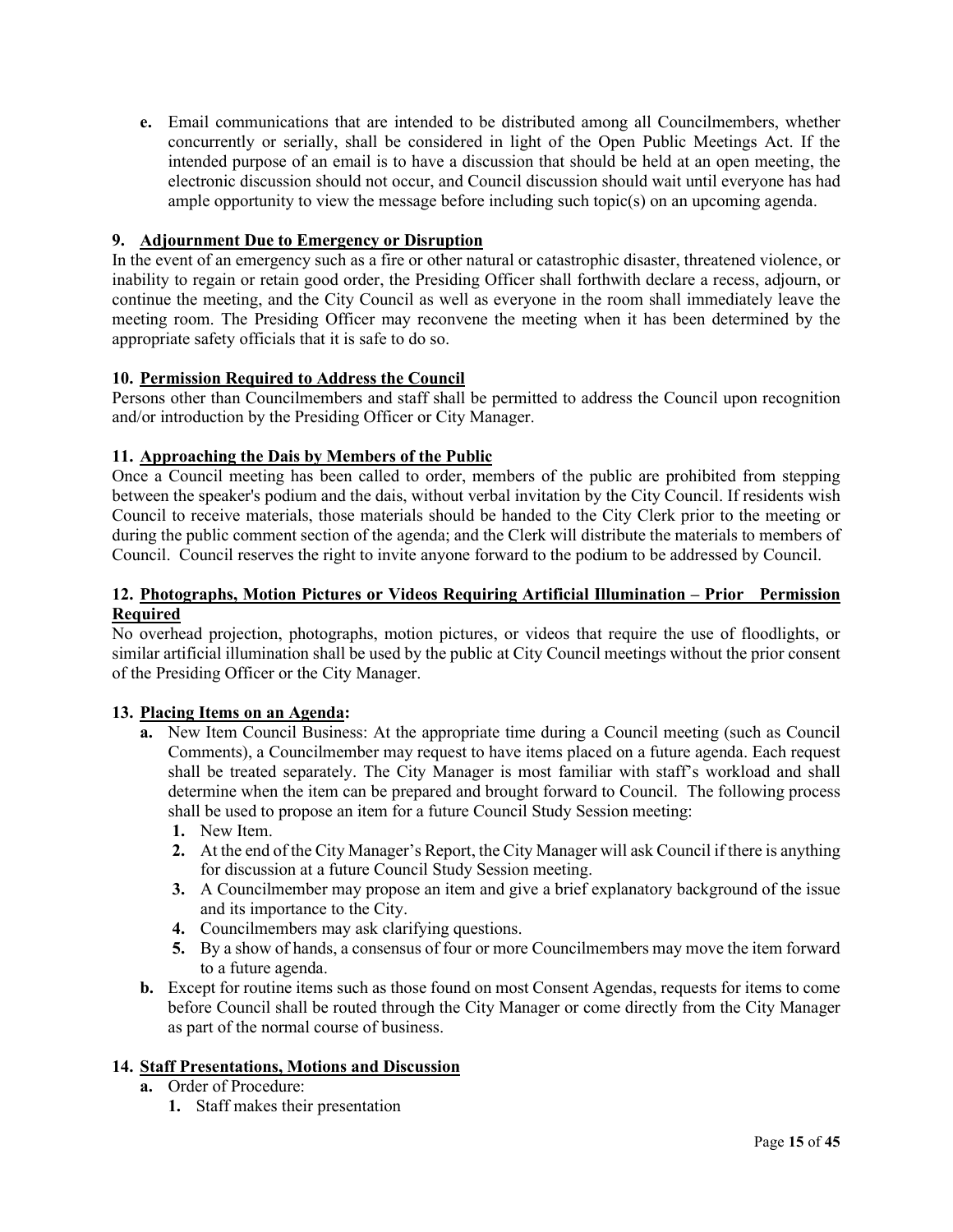- **2.** Member of Council makes a motion by stating: "**I move .** . ." After the motion is seconded Mayor asks Council if there are any questions for staff
- **3.** The Mayor opens the floor to Council for discussion. The maker of the motion normally begins the discussion. The discussion must have bearing on whether the pending motion should be adopted (RRONR §43); and can be prefaced by a few words of explanation but must not become a speech (RRONR §4). All Council remarks should be addressed through the Mayor.
- **4.** When discussion has ended, the Mayor re-states the motion or asks the Clerk to re-state the motion. Once the motion is re-stated, the Mayor calls for the vote, which is normally taken by voice. The Mayor or the Clerk then states whether the motion passed or failed.
- **b.** In General:
	- **1.** Except in rare circumstances, Council motions shall be in the form of an affirmative motion. Affirmative motions are preferred to prevent "approval by default" of a failed negative motion.
	- **2.** Agenda items scheduled for Council action shall require a motion and second by Councilmembers before discussion can begin. If a motion fails, the agenda item shall be considered concluded.
	- **3.** Councilmembers should direct questions to the City Manager or the designated presenter.
	- **4.** Main motions are made when no other motion is pending (see chart below). They are debatable and subject to amendment. Since seconding a motion means "let's discuss it," if there is no second the motion does not progress.
	- **5.** The maker of a motion withdraws their motion with the approval of the majority of Councilmembers (see notes below table below). The person making the motion is entitled to speak first to the motion. A maker of the motion may vote against the motion but cannot speak against their own motion.
	- **6.** No one should be permitted to speak twice to the same issue until everyone else wishing to speak has spoken. All remarks shall be directed to the Presiding Officer and shall be courteous in language and deportment (*Robert's Rules of Order Newly Revised*, Article VII, Section 43, Decorum in Debate), keeping in mind it is not the Councilmember, but the measure that is the subject of debate.
	- **7.** When an amended motion is on the floor, the vote is taken on whether to adopt the amendment. If adopted, the next vote is on the fully amended motion.
	- **8.** Motions should be reserved for items marked on the agenda for action, so as to avoid any surprises for Council, staff and the public.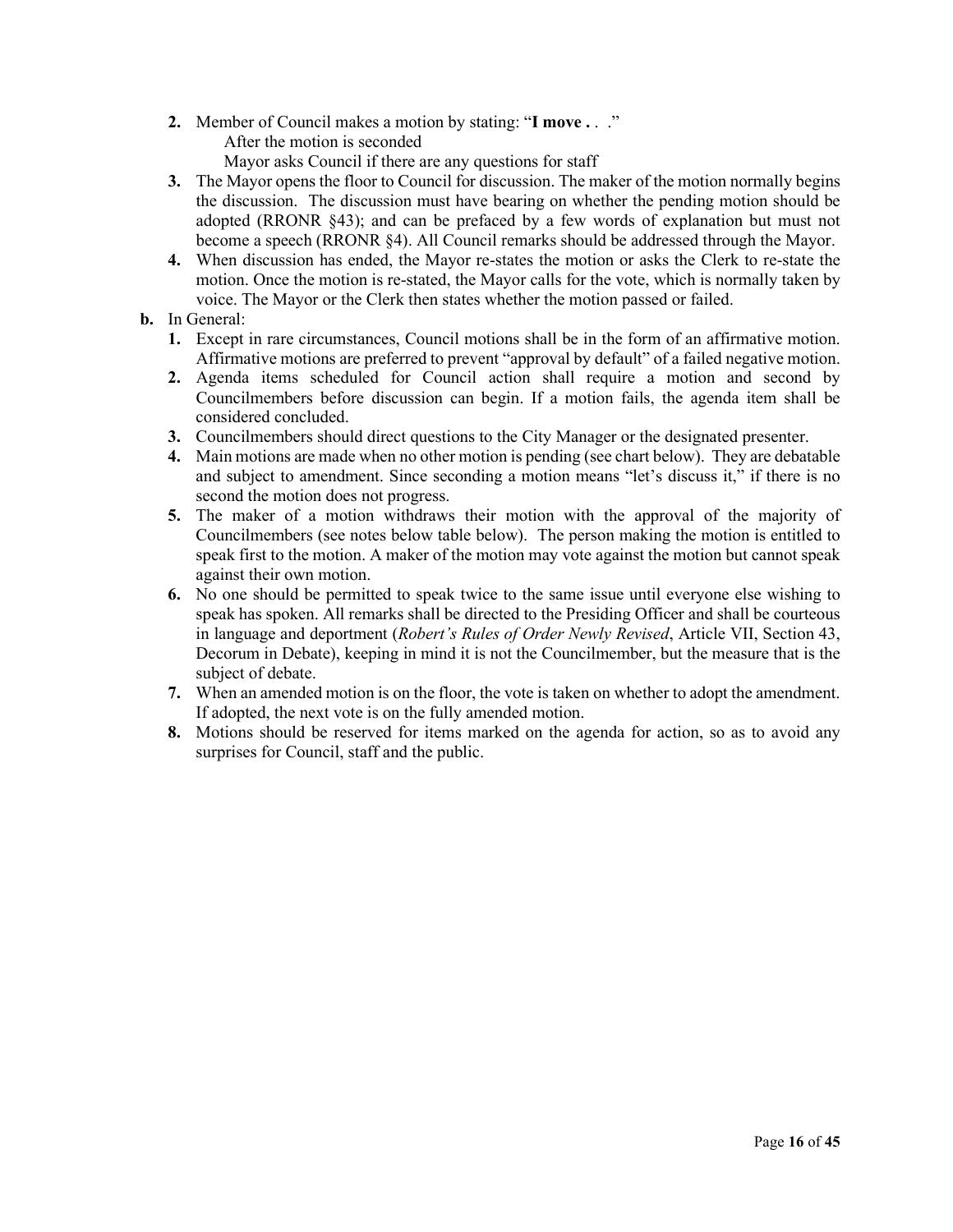| <b>Roberts</b><br><b>Rules</b><br>of | IF YOU<br><b>WANT TO</b>                          | <b>YOU SAY</b>                                                          | <b>INTERRUPT</b> | <b>NEED</b><br>$2^{ND}$ | Can be<br><b>Debated</b> | Can be<br>Amended | <b>VOTE</b>        |
|--------------------------------------|---------------------------------------------------|-------------------------------------------------------------------------|------------------|-------------------------|--------------------------|-------------------|--------------------|
| Order §                              |                                                   |                                                                         |                  |                         |                          |                   |                    |
| 12                                   | Modify<br>wording of<br>motion                    | I move to amend<br>the motion by $\dots$                                | N <sub>o</sub>   | Yes                     | Yes                      | Yes**             | Majority           |
| 14                                   | Postpone to a<br>certain time                     | Ex: I move to<br>postpone the<br>motion to the next<br>Council meeting. | N <sub>o</sub>   | Yes                     | Yes                      | Yes               | Majority           |
| 16                                   | Close debate                                      | I move the<br>previous question,<br>or I call for the<br>question ***   | N <sub>o</sub>   | Yes                     | N <sub>o</sub>           | N <sub>o</sub>    | Majority<br>$\ast$ |
| 17                                   | To Table a<br>motion                              | I move to lay on<br>the table, the<br>motion to                         | N <sub>o</sub>   | Yes                     | N <sub>o</sub>           | N <sub>o</sub>    | Majority           |
| 20                                   | Take break                                        | I move to recess<br>for $\ldots$                                        | N <sub>o</sub>   | Yes                     | N <sub>o</sub>           | Yes               | Majority           |
| 21                                   | Adjourn<br>meeting                                | I move to adjourn                                                       | N <sub>o</sub>   | Yes                     | No                       | N <sub>o</sub>    | Majority           |
| 23                                   | Object to<br>procedure or<br>personal<br>affront  | Point of Order                                                          | Yes              | No                      | N <sub>o</sub>           | N <sub>o</sub>    | Chair<br>decision  |
| 34                                   | Take matter<br>from table                         | I move to take<br>from the table the<br>motion to                       | N <sub>o</sub>   | Yes                     | No                       | N <sub>o</sub>    | Majority           |
| 35                                   | Reconsider<br>something<br>already<br>disposed of | I move we<br>reconsider action<br>on $\ldots$                           | No               | Yes                     | Yes                      | Yes               | Majority           |

**Parliamentary Procedure at a Glance**

# It should be noted that **the purpose of tabling a motion** is not to simply postpone an issue or a vote. If the intended purpose is to postpone, then the motion to postpone should be used. If more information is needed or desired in order to make the most informed vote possible, then an option would be for the maker of the motion to simply withdraw the motion. The consent of the seconder is not needed to withdraw a motion; however, withdrawal of a motion should be done with the approval of a majority of Councilmembers present [Mayor, I request permission to withdraw my motion. The Mayor asks if there is any objection, and if none, the motion is withdrawn. If there is objection, the Mayor will call for a vote.] While a motion is still on the table, no other motion on the same subject is in order. The motion to table enables the assembly to lay the pending question aside temporarily when something else of immediate urgency has arisen. The motion to "Lay on the Table" is out of order if the evident intent is to kill or avoid dealing with a measure. *(Robert's Rules of Order Newly Revised, 10th Edition)*

\*(*Robert's Rules of Order Newly Revised* states 2/3 vote required. Council direction is to base vote on majority except on matters where 2/3 (or majority plus one) is required by state statute.

\*\* If the main motion to amend can be amended.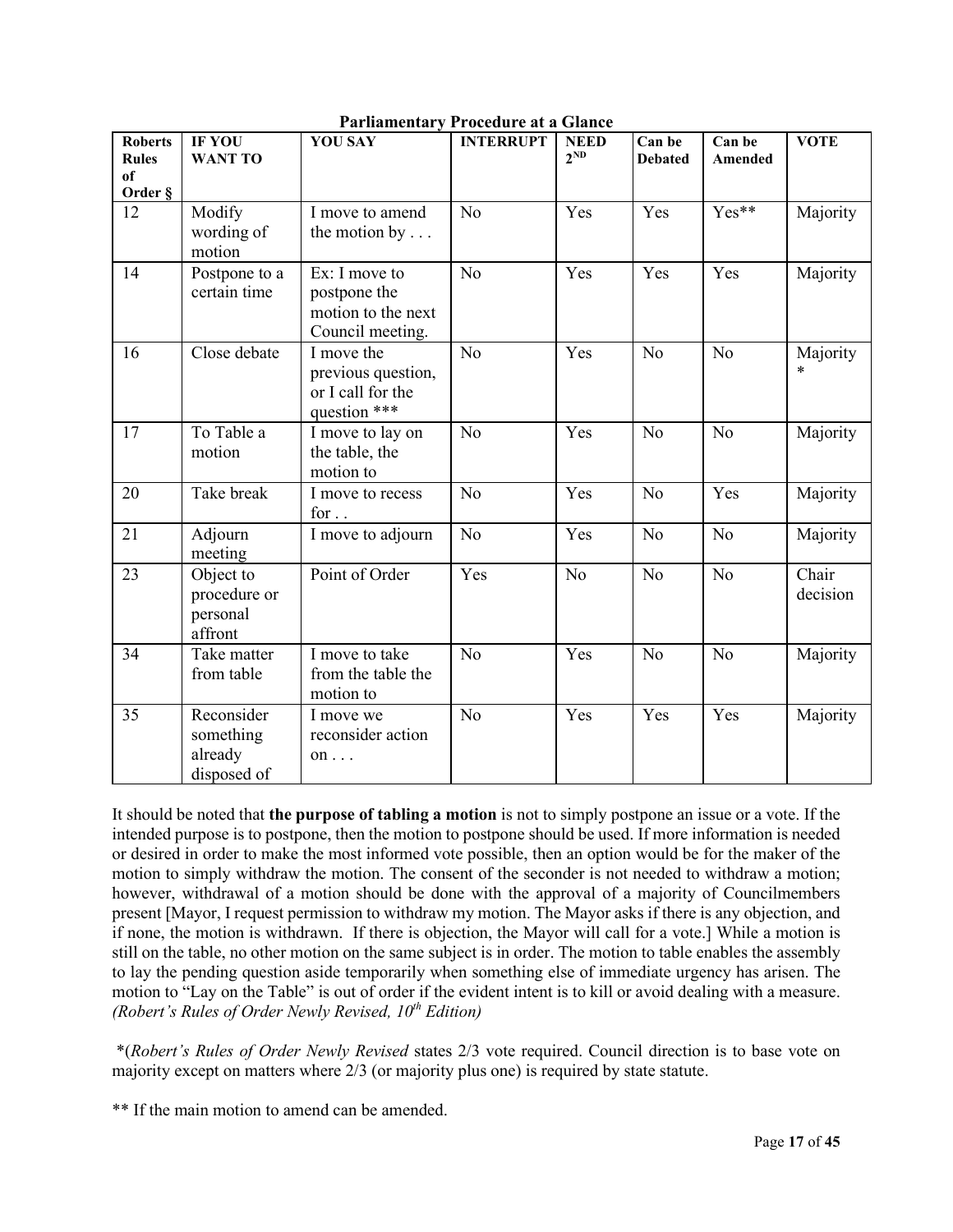\*\*\*Call for the Question: if it is felt that debate on a motion on the floor has continued longer than warranted, a member of Council may "call for the question." The "call for the question" is a motion to end debate and vote immediately. If this "call for the question" motion is passed by a majority vote, then the vote must be taken on the original debated motion on the floor.

# **15. Voting**

- **a.** The votes during all meetings of the Council shall be transacted as follows:
	- **1.** The Presiding Officer shall first call for a vote from those in favor of the motion, followed by a call for those opposed to the motion, and afterwards shall state whether the motion passed or failed. Unless otherwise provided by statute, ordinance, or resolution, all votes shall be taken by voice or a show of hands. At the request of any Councilmember or the City Clerk, a roll call vote shall be taken by the City Clerk. The order of the roll call vote shall be determined by the City Clerk.
	- **2.** Unless otherwise provided by statute, ordinance, or resolution, in case of a tie vote on a motion, the motion shall be considered lost.
	- **3.** Every member who was present when the question was called, shall give his/her vote.
	- **4.** The passage of any ordinance, grant or revocation of franchise or license, and any resolution for the payment of money, any approval of warrants, and any resolution for the removal of the City Manager shall require the affirmative vote of at least a majority of the whole membership of the Council (RCW 35A.12.120[18](#page-43-17)). Except as provided in "5" below, all other motions or resolutions shall require an affirmative vote of at least a majority of the quorum present.
	- **5.** Majority Plus One: The passage of any public emergency ordinance (an ordinance that takes effect immediately), expenditures for any calamity, violence of nature, riot, insurrection, or war; and provisions for a lesser emergency, such as a budget amendment (RCW 35A.33.090<sup>19</sup>), shall require the affirmative vote of at least a majority plus one of the whole membership of the Council. (RCW 35A.13.190<sup>[20](#page-43-19)</sup>).

# **16. Recusal From Discussion and Consideration**.

Situations may arise when a Councilmember should consider whether to recuse themselves from the consideration and decision-making on a particular item. These situations can arise in various ways, including having an interest in a contract being considered by the City, or when a Councilmember has a bias in some fashion regarding an issue before the Council. The overarching goal of the conflict of interest laws is to prevent municipal officers from engaging in self-dealing. *Seattle v. State*, 100 Wn.2d 232, 246 (1983). [Self-dealing is defined as a situation in which a fiduciary act in his own best interest in a transaction rather than in the best interest of his clients. A fiduciary is legally obligated to act in the best interest of his clients. A fiduciary is a person to whom property or power is entrusted for the benefit of another.]

- **a.** *Prohibited acts*. There are some conflicts which cannot be waived, and some actions in which Councilmembers shall not engage. RCW 42.23.070 prohibits municipal officers from:
	- **1.** Using "his or her position to secure special privileges or exemptions for himself, herself, or others."
	- **2.** Directly or indirectly giving or receiving or agreeing to receive "any compensation, gift, reward, or gratuity from a source except the employing municipality, for a matter connected with or related to the officer's services as such an officer unless otherwise provided for by law."
	- **3.** Accepting employment or engaging in business or professional activity that "the officer might reasonably expect would require or induce him or her by reason of his or her official position to disclose confidential information acquired by reason of his or her official position."
	- **4.** Disclosing confidential information "gained by reason of the officer's position, nor may the officer otherwise use such information for his or her personal gain or benefit."
- **b.** *Conflict of interest – contracts*. In contractual matters, Councilmembers are required to avoid directly benefitting from contracts entered into by the City. When a Councilmember is aware that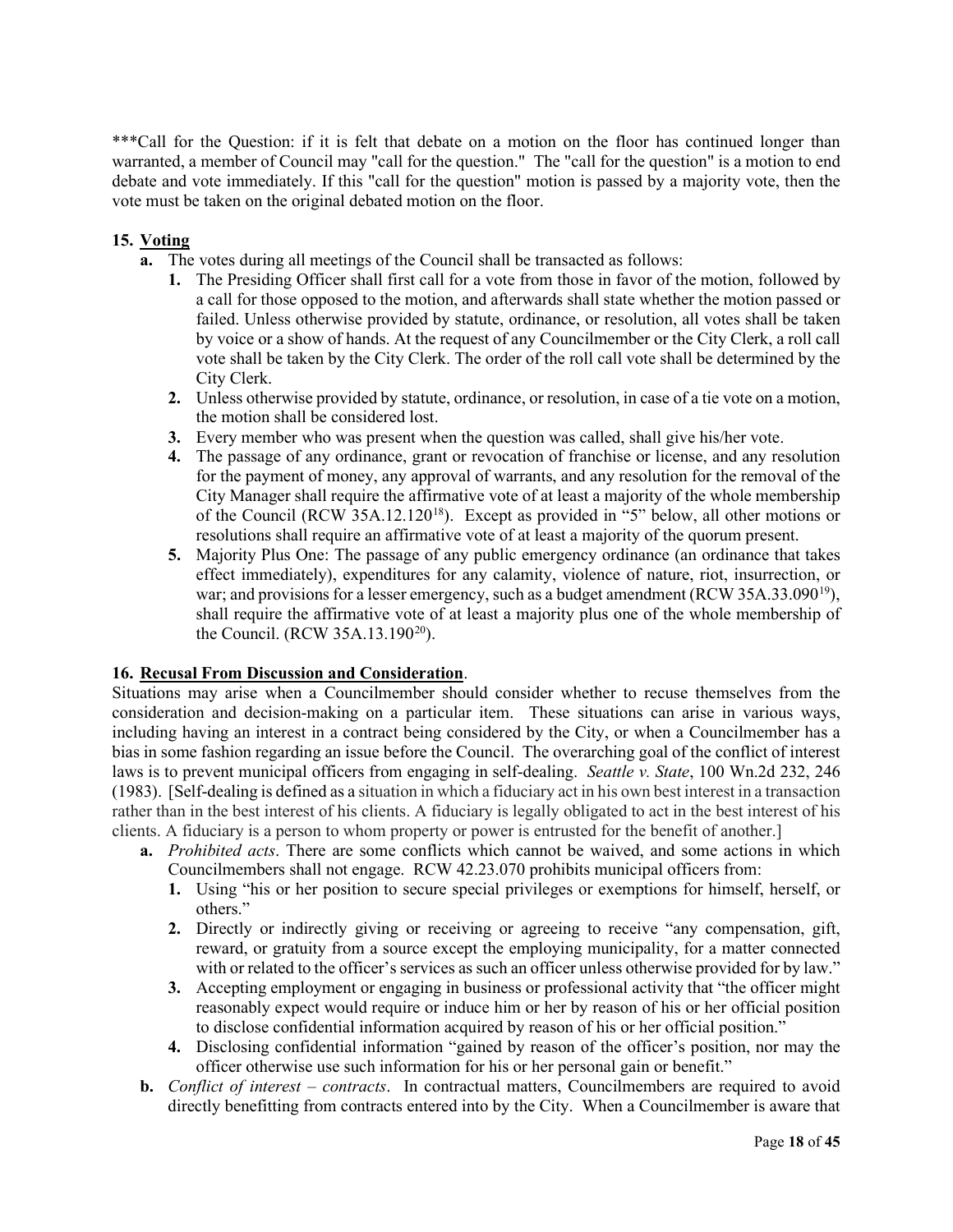they may benefit from such a contractual relationship, they are required to recuse themselves. Other situations may arise where a Councilmember may indirectly benefit. In these circumstances, the determination of whether a conflict of interest exists such that they should recuse themselves will have to be made by that Councilmember based on facts and circumstances known at the time.

- **c.** *Bias for or against a proposed action*. There will be situations for each Councilmember where, based upon their current or prior work or personal relationships, that Councilmember may not be able to participate in a discussion and decision on a given issue because they likely can't be objective. In such an event, the Councilmember must give due consideration to their potential to be predisposed, and whether they believe they can objectively consider and decide on the issue. If the answer is yes, then the Councilmember may proceed. If this self-analysis is difficult as to whether the Councilmember can be objective, but the determination is that they can, the Councilmember should strongly consider disclosing the nature of the potential bias to the Council, and then announce whether they believe they can or cannot proceed. If the Councilmember does not believe they can be reasonably objective, they should recuse themselves from the discussion and consideration. The purpose for recusal under such circumstances is that the Council wants the public to have the utmost confidence that decisions are made objectively, and that all residents and businesses will be treated equally and fairly.
- **d.** *Process and Disclosure:* When a Councilmember determines recusal is appropriate, or when it is required by law, the Councilmember shall announce that they need to recuse themselves, explain the factual circumstances, then step off the dais and out of the Council chambers. A staff member will retrieve the Councilmember once that issue is finished being discussed. The determination of whether to recuse oneself from an issue, and then formally recusing, shall occur before any discussion has taken place on that issue to ensure that Councilmember does not participate in the matter in any fashion.
- **e.** The following is an example of appropriate language where recusal is warranted:
	- Following careful analysis and consideration, I think it is appropriate for me to recuse myself from any discussion and decision on this matter. I have known the owners of \* business for \* years, am friends with them, and believe it would be most appropriate for me not to participate in this matter. As such, I will recuse myself and step out of the room. OR
	- Following careful analysis and consideration, I think it is appropriate for me to recuse myself from any discussion and decision on this matter. I own a business that competes directly with the business at issue and believe it would be most appropriate for me not to participate in this matter. As such, I will recuse myself and step out of the room.
- **f.** The following is an example of appropriate language where the Councilmember determines that he/she does not need to recuse themselves from the matter:
	- Following careful analysis and consideration, I think it is appropriate for me to participate in the discussion and decision on this matter. Although I am somewhat familiar with this matter from my prior association with \*, I believe I can be objective and unbiased. As such, I will not recuse myself and will participate with the rest of the Council in the discussion and decision.

# **17. Ordinances**

Except for unusual circumstances or emergencies, ordinances and resolutions shall customarily be prepared and introduced to Council. Prior to final passage of all ordinances or resolutions, such documents shall be designated as proposed.

- **a.** Council may not pass a franchise ordinance at a special meeting [RCW 35A.47.040<sup>[21](#page-43-20)</sup>].
- **b.** The passage of any ordinance grant or revocation of franchise or license shall require the affirmative vote of at least a majority of the whole membership of the Council.
- **c.** The passage of any public emergency ordinance (an ordinance that takes effect immediately), expenditures for any calamity, violence of nature, riot, insurrection, or war; and provisions for a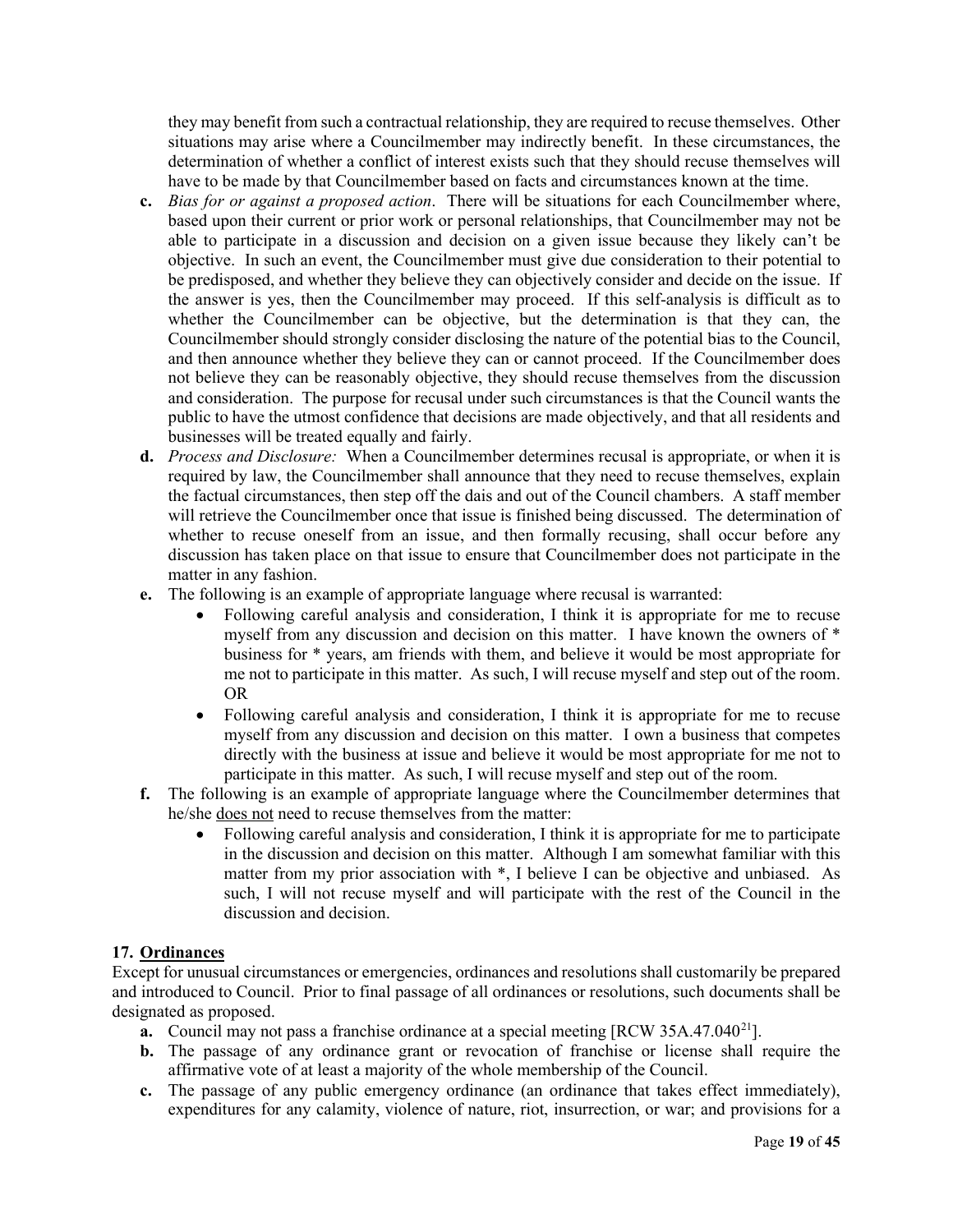lesser emergency, such as a budget amendment (RCW  $35A.33.090^{22}$ ), shall require the affirmative vote of at least a majority plus one of the whole membership of the Council. (RCW 35A.13.190<sup>23</sup>).

**d.** Occasionally, an ordinance will be on an agenda the same night as a public hearing on the same topic, such as a public hearing on a budget, amended budget, proposed tax, or moratorium, and an ordinance approving that item.

# **18. Resolutions**

A resolution may be approved and effective on the same day it is introduced.

### **19. Proclamations:**

- **a.** Ceremonial proclamations:
	- **1.** These proclamations are not statements of policy but are a means by which the City can recognize an event, group or individual. The City Manager and/or Mayor is charged with approval of proclamations at his/her discretion; and reserves the right to decline any proclamation request as well as the right to make exceptions to these guidelines and procedures. Individual Councilmembers will not issue proclamations.
	- **2.** Proclamations will be considered for approval which will proclaim certain events or causes when such proclamation positively impacts the community and conveys an affirmative message to Toppenish residents. Proclamations will not be considered which are potentially controversial, political or religious in nature.
	- **3.** Proclamations can be issued at the discretion of the City Manager and/or Mayor, and may be for organizations, individuals, or businesses.
- **b.** Procedure for proclamations to be read at a Council Meeting:
	- **1.** Requests should be made at least 10 working days in advance of the scheduled Council meeting.
	- **2.** The City Clerk will inform the requestor whether the proclamation request is approved.
	- **3.** The person making the request shall draft the proclamation and send it to the City Clerk once approval is given.
	- **4.** The City retains the right to modify and/or edit the proposed proclamation as it sees fit.
	- **5.** It is the Council's preference to have proclamations read at formal meetings, which are generally held the 2nd and 4th Mondays of each month.
- **c.** Reading of these proclamations will typically take place at a formal format Council meeting, immediately after the Pledge of Allegiance.

# **20. Hearings:** [note: See Appendix A for quasi-judicial hearings]

- **a.** Purpose
	- **1.** Held to obtain public input on legislative decisions on matters of policy.
	- **2.** Are required by state law in such matters as comprehensive plan use plans, or annual budget.
	- **3.** Do not involve legal rights of specific private parties in a contested setting.
	- **4.** Affect a wide range of residents or perhaps the entire jurisdiction.
	- **5.** Decisions reached as a result of these hearings are not second-guessed by the courts, and if challenged, are reviewed only to determine if they are constitutional or violate state law.
- **b.** Process
	- **1.** State statutes do not specify how public hearings should be conducted. Because legislative hearings are generally informal, the main concern is to provide an opportunity for all attending members of the public to speak if they desire. Individual comments shall be limited to a specific amount of time as determined by the Presiding Officer, and the public should be advised that comments must relate to the matter at hand. The "ground rules" for the conduct of the hearing may be stated by the Presiding Officer at the beginning of the hearing:
		- **a.** All public comments shall be made from the speaker's podium, shall be directed to the Mayor and Council, and any individual making comments shall first give their name and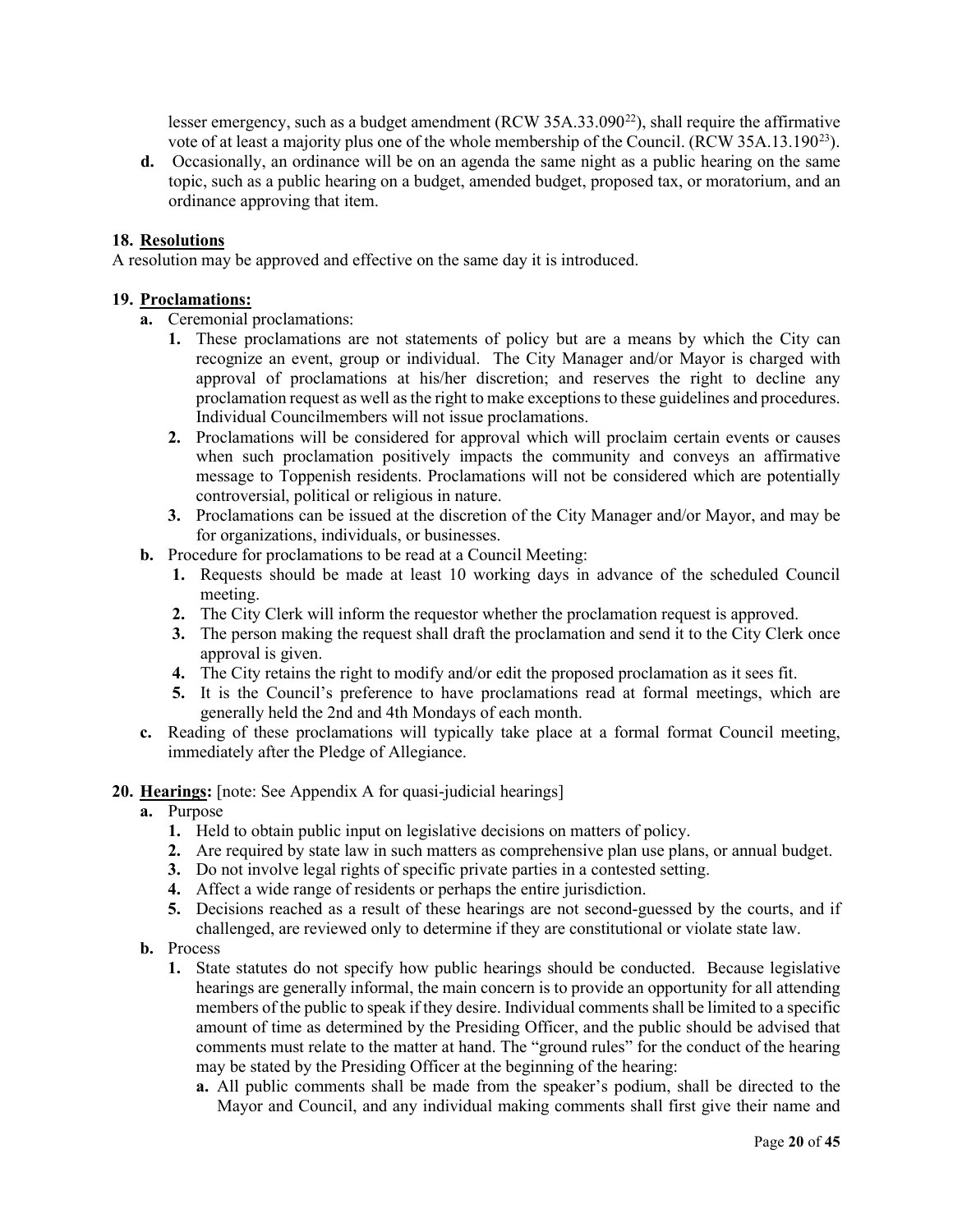address of residence for the public record. Speakers may be asked to spell their last name because an official recorded transcript of the public hearing is being made.

- **b.** No comments shall be made from any other location, and anyone making "out of order" comments shall be subject to removal from the meeting.
- **c.** Unless otherwise determined by the Presiding Officer, all public comments shall be limited to three minutes per member of the public. Speakers are not permitted to give any of their own speaking time to other members of the public. This time is an opportunity to hear from various members of the public in a limited public forum, and not an opportunity for extended comments or dialogue.
- **d.** Members of the public shall only speak once per issue.
- **e.** There shall be no demonstrations, applause or other audience participation, before, during or at the conclusion of anyone's presentation. Such expressions are disruptive and take time away from the speakers.
- **f.** These rules are intended to promote an orderly system of holding a public hearing, to give persons an opportunity to be heard.
- **2.** The Presiding Officer declares that the public hearing on the topic at hand is open, notes the time for such opening, and asks staff to make their presentation.
- **3.** After staff presentations, the Presiding Officer calls for public comments.
- **4.** The Presiding Officer declares the public hearing closed and notes the time for such closing.

#### **21. Reconsideration**

- **a.** The purpose of reconsidering a vote is to permit change or correction of an erroneous action, or to take into account added information or a changed situation that has developed since the taking of the vote. Any action of the Council, including final action on applications for legislative changes in land use status, shall be subject to a motion to reconsider except:
	- **1.** any action previously reconsidered;
	- **2.** an affirmative vote to lay an item on, or take an item from, the table;
	- **3.** a vote electing to office one who is present and does not decline.
- **b.** Such motion for reconsideration:
	- **1.** shall be called up when no business is pending (no action is pending);
	- **2.** if action is pending, the Mayor asks the Clerk to note that the motion to reconsider has been made and shall be taken up when a member calls the motion to reconsider the vote when no other business (action) is pending;
	- **3.** shall be made by a member who voted on the prevailing side on the original motion. This means a reconsideration can be moved only by one who voted yes if the motion involved was adopted, or no if the motion was lost. It is permissible for a Councilmember who cannot make such a motion, but believes there are valid reasons for one, to try to persuade someone who voted on the prevailing side, to make such a motion;
	- **4.** a member who makes this motion should state that he or she voted on the prevailing side;
	- **5.** needs a second, and can be seconded by any member;
	- **6.** is debatable if the type of motion it reconsiders is debatable; and
	- **7.** is not amendable and requires a majority vote to adopt.
- **c.** Step 1: A member of Council who voted on the prevailing side makes the motion, such as "I move to reconsider the vote on the resolution relating to holidays. I voted for [or against] the resolution." This motion needs a second, which can be seconded by any Councilmember.
- **d.** Step 2: If the motion for reconsideration is adopted, the original motion is then placed before Council as if that motion had not been voted on previously; and Council again takes that motion under discussion, followed by a new vote.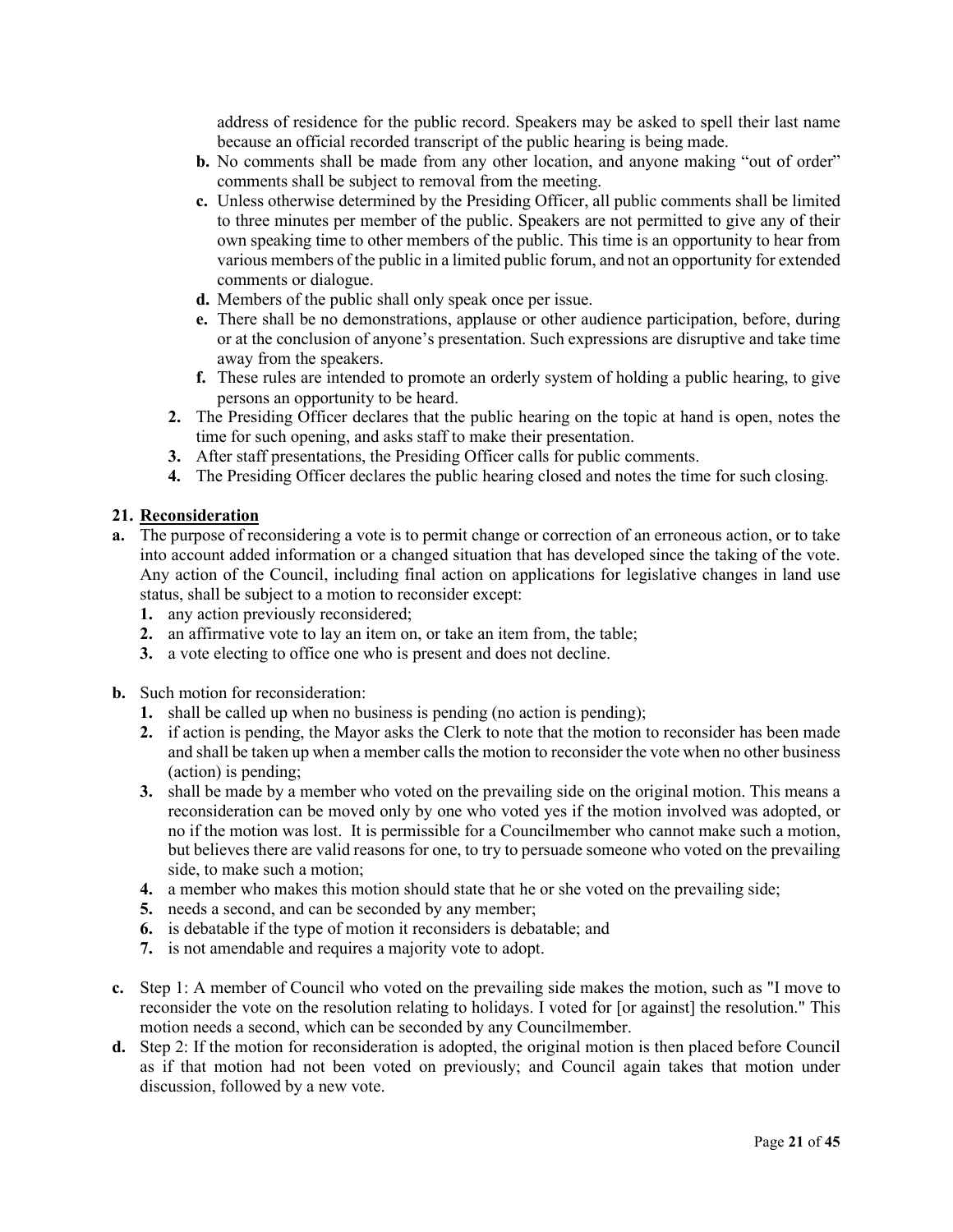**e.** Any motion for reconsideration of a matter which was the subject of a required public hearing or which is a quasi-judicial matter, may not be discussed or acted upon unless and until the parties or their attorneys and the persons testifying have been given at least five days advance notice of such discussion and/or action.

# **22. Council Materials**

Councilmembers and staff should read the agenda material and ask clarifying questions of the City Manager prior to the Council meeting. Council recognizes there are times when Councilmembers may wish to bring additional documentation to a meeting on a specific subject, whether that subject is on the agenda or not, in order to share with Council and staff. All information to be shared with the Council must be given to the City Manager for review and distribution prior to scheduled meeting.

# **a. Council Packets**

Councilmembers shall receive all agenda packets electronically by email and reviewed on their City provided tablet.

# **b. Agenda Packet Materials**

Agenda Bill form (AB): This is a cover sheet used by staff to introduce an agenda item. It includes the agenda item title, citing of governing legislation associated with the topic, previous Council action taken, and background on the topic. Options for Council consideration are also included, as well as a staff recommended action or motion. The options and recommended action or motion should be viewed as aids to Council in making a motion or taking action, but should not be thought of as obligatory, as Council always has the option of making a motion different from what is included on the form. Generally, by the time an item is ready for a motion, Council has already read, heard, and/or discussed the item at least three times (such as an informational item, an administrative report, and lastly as an action item), and the wording of a motion would not normally be controversial, although it is important to state the motion as a motion, such as "I move to" or "I move that" or other similar language.

**23. Council Retreat:** Annually on a Saturday with the assistance of a facilitator during February or March to determine the Cities priorities.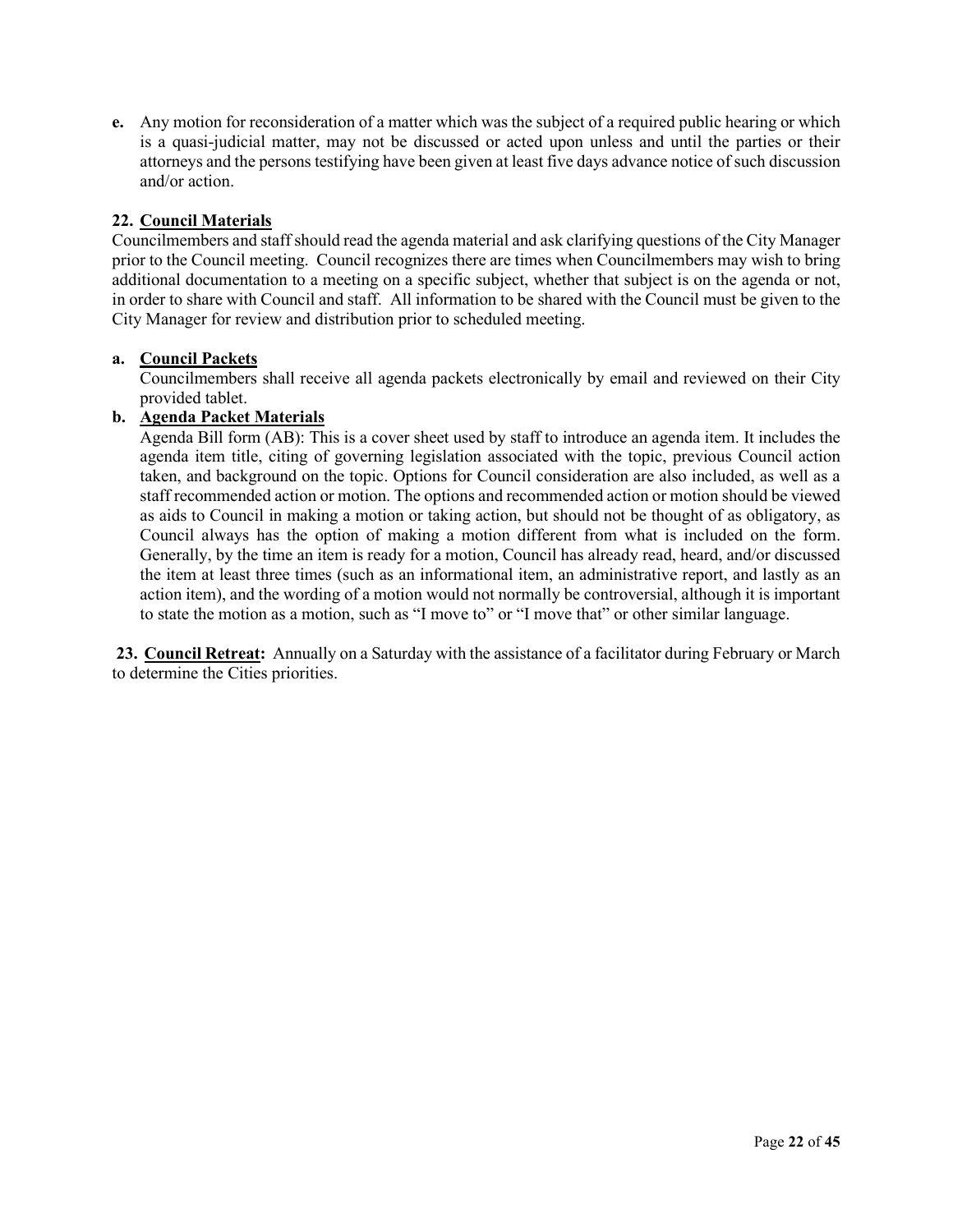# **CHAPTER 2 Legislative Process**

# **A. Election of Council Officers**

Procedures for electing officers are as follows:

- **1.** Biennially, at the first meeting of the new Council, the members thereof shall choose a Presiding Officer from their number who shall have the title of Mayor. In addition to the powers conferred upon him/her as Mayor, he/she shall continue to have all the rights, privileges and immunities of a member of the Council. If a permanent vacancy occurs in the office of Mayor, the Mayor Pro Tem will assume the role of Mayor for the unexpired term. Following the election of the Mayor, election of a Mayor Pro Tem shall be conducted in the same manner. The term of the Mayor Pro Tem shall run concurrently with that of the Mayor. (RCW  $35A.13.030^{24}$ )
- **2.** The election for Mayor shall be conducted by the Mayor. The Mayor shall call for nominations. Each member of the City Council shall be permitted to nominate one person or themselves, and a nomination shall not require a second. A nominee who wishes to decline the nomination shall so state at that time. Nominations are then closed. The election for Mayor Pro Tem shall be conducted by the Mayor and nominations shall be made in the manner previously described for the election of the Mayor.
- **3.** If the first round of votes results in no majority vote of Councilmembers present, the voting process shall be repeated no more than two more times. During subsequent votes, Councilmembers do not have to vote the same as they did in the previous vote. If after three attempts, Council is unable to agree on a Mayor by majority vote of Councilmembers present, the office of Mayor shall be temporarily filled by an Acting Mayor with the highest seniority. The Acting Mayor shall continue in office and exercise such authority as is described in RCW  $35A.13^{25}$  $35A.13^{25}$  $35A.13^{25}$  until the members of the Council agree on a Mayor, which shall be determined at the next scheduled Council meeting, at which time the role of Acting Mayor shall cease and terminate.
- **4.** At the next scheduled Council meeting voting for Mayor shall proceed in the same manner as the initial first round of voting from the previous Council meeting, but Councilmembers shall only vote for the Councilmembers, other than the Councilmember who received the least number of votes. If after three voting attempts, there is still no majority vote of Councilmembers present, the vote shall be determined by whichever Councilmember has the most votes at the third voting attempt. If at that time, there is a two-way tie of Councilmembers receiving the most votes, the tie shall be broken based on the flip of a coin. The City Manager shall flip the coin.

# **B. Filling Council Vacancies**

**1. General Process**: (Note that public comment shall not be taken during this entire process.) If a vacancy occurs on the City Council, the Council shall follow the procedures outlined in RCW  $35A.13.020^{26}$  and Council's adopted procedure in compliance with RCW 35A.13.020, as well as RCW 42.12.070.<sup>[27](#page-44-3)</sup> The timeline will vary depending on when the process begins. Pursuant to RCW 35A.13.020, City Council has 90 days from the vacancy to appoint a qualified person to the vacant position. If this timeframe is not met, the City's authority in this matter would cease and the Yakima County Board of Commissioners would appoint a qualified person to fill the vacancy. In order to be qualified to run for Toppenish City Council, or hold such position, a person must be  $[RCW 42.04.020^{28}]$ a citizen of the United States, 18 years of age or older, a resident of the City of Toppenish for a year or more preceding his or her election, a registered voter in the City of Toppenish at the time of filing the declaration of candidacy and at the time of filing the declaration of candidacy if the candidate had ever been convicted of a felony, they must no longer be under the authority of the Department of Corrections, or currently incarcerated for a felony.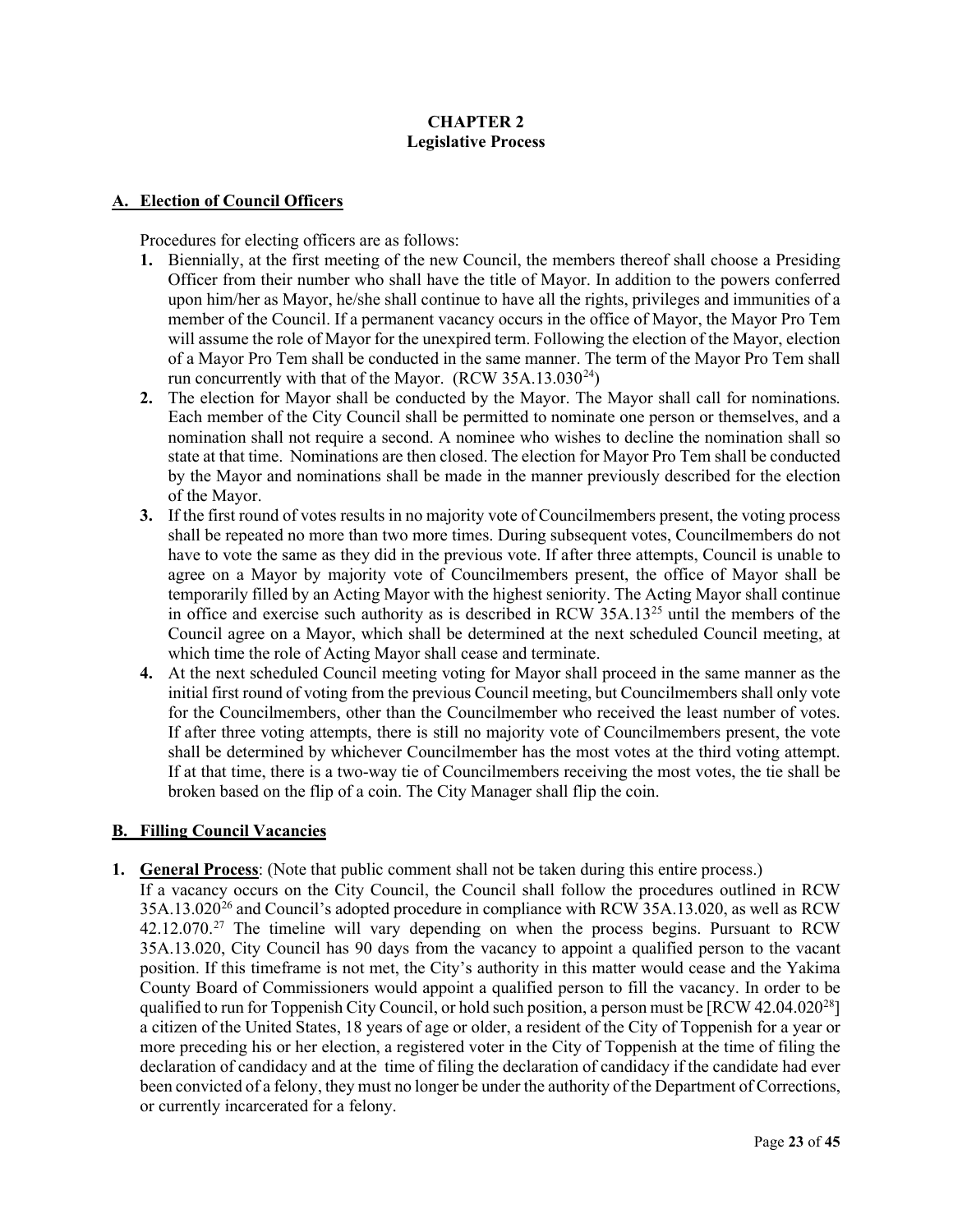Pursuant to RCW 42.12, remaining members of Council shall appoint a qualified person to fill the vacancy as an interim position who will serve from the date of appointment until the person elected in the November odd-numbered year general election takes office, which is the date the election results are certified, normally around the 26th of November. (See also RCW 35A.12.040) Immediately upon the election being certified, that just-elected person will take the oath of office, take their position as a member of Council, and complete the remainder of the unexpired term.

- **a.** Procedure for Filling a Council Vacancy, Timeline/Procedure-Publication: The City Clerk shall publish the vacancy announcement inviting residents of the City who are interested and qualified to sit as a Councilmember, to apply on an application form provided by the City (see Appendix C for application). Qualifications to sit as a Councilmember are set forth in RCW 35A.13.020, which refers to RCW 35A.12.030: (1) must be a registered voter of the city at the time of filing his or her declaration of candidacy; (2) a resident of the City of Toppenish for a year or more preceding his or her election. Additional qualifications include those stated above under #1 General Process, and that Councilmembers shall not hold any other office or employment within the Toppenish City government [RCW 35A.12.030]. In order to avoid any real or perceived conflict of interest, no member of Council's immediate family may be currently employed by the City of Toppenish since employment is considered a contractual matter, and a councilmember would have a prohibited interest in a contract between a family member who is an employee of the city, and the city. (See Appendix E Definitions for description of immediate family.) If possible, the vacancy announcement shall be published for three consecutive weeks.
- **b.** The City Clerk shall establish the deadline to receive applications, for example, no later than 5:00 p.m. on a certain date.
- **c.** RCW 42.30.110(1)(h), set a Special Meeting with an executive session. Council shall meet and adjourn to executive session to review and discuss all of the applications. After the review and discussion, Council shall return to Council Chambers and the Special Meeting shall be adjourned.
- **d.** Pursuant to RCW 42.30.110(1)(h), Council shall meet in open session and part of this agenda shall include selection of applicants to interview. Selection shall be by nomination and second. A vote shall be taken and candidates receiving a majority vote of those councilmembers present, shall be interviewed. Immediately after this Council meeting or as soon as practicable, the Clerk shall send a list of potential questions to all those to be interviewed.
- **e.** Schedule the conducting of the interviews for an upcoming Council meeting. Pursuant to RCW 42.30.110(1)(h), the interviews shall be conducted during an open Council meeting.
- **f.** Schedule a Special Meeting with an executive session. Pursuant to RCW 42.30.110(1)(h), Council shall meet and adjourn to executive session (closed session) to discuss applicants. After the discussion, the Special Meeting shall be adjourned as usual.
- **g.** Pursuant to RCW 42.30.110(1)(h), Council shall meet in open session; and the last action item of that agenda will include a vote to fill the vacancy. Upon selection of the new Councilmember, that person shall be sworn in by the City Clerk and take their seat at the dais.

# **2. Interview Questions/Process**:

- **a.** During the interview, each Councilmember will ask their designated question of each candidate a maximum of three questions.
- **b.** Candidates shall be interviewed in the order the applications are received.

# **3. Nomination and Voting Process to Select Applicant:**

**a.** Nomination Process: Councilmembers may nominate an applicant to fill the vacancy. A second is required. If no second is received, that applicant shall not be considered further unless no applicant receives a second, in which case all applicants who were nominated may be considered again. Councilmembers may not make more than one nomination unless the nominee declines the nomination and unless there is no second to the nomination; in which case the Councilmember make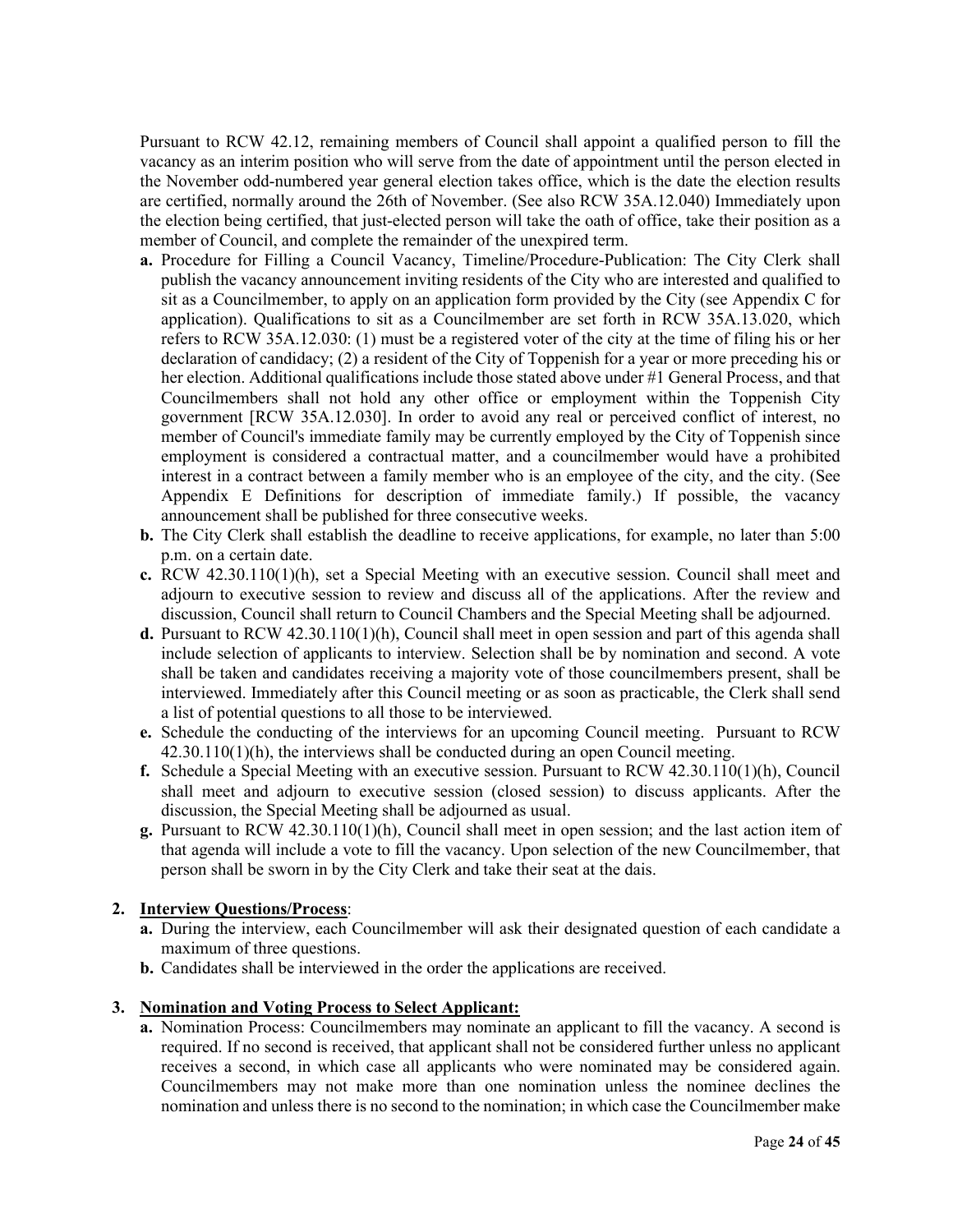another nomination. Once the nominations are given, the Mayor shall close the nominations and Council shall proceed to vote.

- **b.** Voting Process. RCW 42.12.070 states that where one position is vacant, the remaining members of the governing body shall appoint a qualified person to fill the vacant position. By adoption of this policy, Council has chosen the following process for making such appointment:
	- 1) Except when there is only one nominee, the Mayor shall call for a verbal vote from each Councilmember.
	- 2) The vacancy may only be filled when a majority of the remaining City Council affirmatively votes for the applicant, i.e. if five City Councilmembers are present, this would require at least four Councilmembers voting for an applicant. If subsequent rounds of voting are needed, each round of voting follows the same process. The Mayor may ask for Council discussion between voting rounds.
	- 3) Round One Vote: The Mayor shall publicly announce the results of the election. The applicant receiving the majority of votes shall be the new Councilmember. If no applicant receives a majority of votes from the City Council, then the applicants, other than the applicant receiving the least number of affirmative votes, would be considered in a second round.
	- 4) Round Two Vote: Round Two proceeds the same as Round One. If one of the remaining applicants still failsto receive a majority of affirmative votes, then the remaining applicants who received the most affirmative votes would then be considered in a third round; or if there are only two applicants and they receive tie votes, a third round shall be taken. Councilmembers may change their vote between rounds.
	- 5) Round Three Vote: Round Three proceeds the same as Rounds One and Two. If after this round, the vote of the two applicants results in a tie, then the City Manager, with concurrence of Council shall flip a coin to determine who shall fill the vacancy, with the applicant whose last name is closest to the letter A being assigned "heads" and the other person assigned "tails." In the rare circumstance where both applicants' last name begins with the same letter of the alphabet, the applicant whose entire last name is closest to the letter A shall be assigned "heads" and the other person assigned "tails." In the equally rare circumstance where both applicants have the same last name, the applicant whose first name is closest to the letter A shall be assigned "heads" and the other person assigned "tails."

# **5. Seating of New City Councilmember:**

Once an applicant either has received a majority of votes or wins the coin flip, if the appointed applicant is at the meeting, the City Clerk shall administer the oath of office, and the new Councilmember shall be officially seated as a City Councilmember. If the appointed applicant is not at the meeting, such action is not official until the applicant takes the oath of office.

# **C. Legislative Agenda**

Councilmembers work to draft a "legislative agenda" stating the City's priorities to address Council ideas, suggestions and specific legislative programs in terms of upcoming or pending legislative activity in Olympia that would or could have an effect on our City.

# **D. Council Travel Allocation**

Council is allocated a budget to handle certain City business-related travel expenses. (See Appendix D for Council Travel Policy.)

# **E. Council Expense Reimbursement Policy**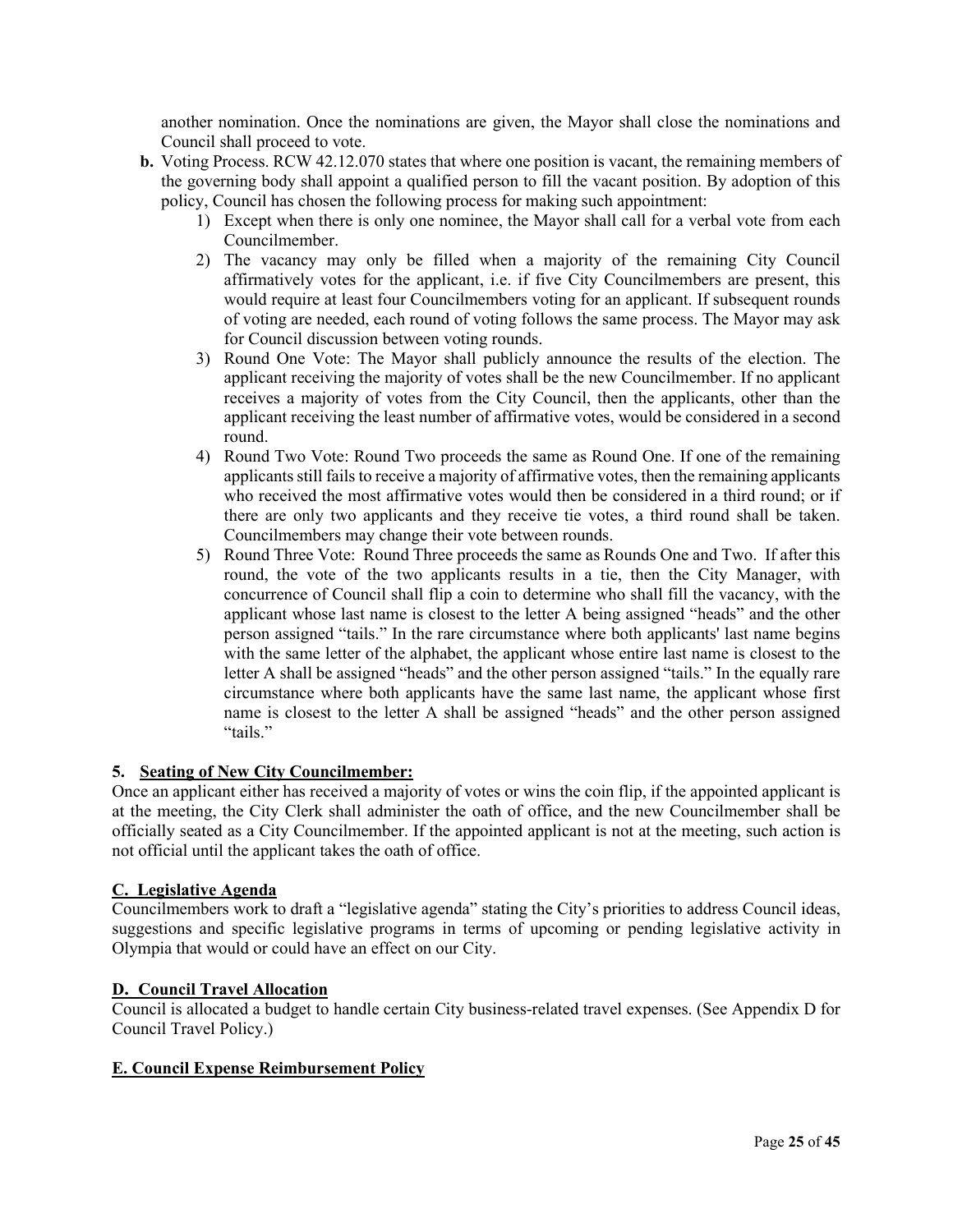Councilmembers are entitled to payment of and reimbursement for lawful expenditures incurred on official City business when such expenditures are within the allotted budget. (See Appendix D for Council Travel Policy.) The City shall not reimburse an expense if that expense is reimbursable by another agency.

# **1. Travel Approval and Expense.**

- **a**. **General Travel**: Each Councilmember shall be permitted to travel within the constraints of the Council's allotted budget. (See Appendix D for Council Travel Policy.)
- **b. Allowable Travel Expense.** Allowed travel expenses include transportation, lodging, meals, and other related expenditures lawfully incurred by Councilmembers in the course and scope of their Councilmember duties.
	- 1) Meals and lodging are reimbursed at a cost deemed customary and reasonable.
	- 2) Tips are allowable expenditures when they approximate 15% or less, unless the restaurant or personal service provider sets a mandatory group rate at a higher percentage. Reimbursement for tips is limited to food service, valet services, and taxi/ride share transportation.

# **c. Non-Reimbursement or Prohibition of Travel Expense.**

Unauthorized travel expenses include but are not limited to the following items, for which no reimbursement shall be allowed:

- 1) Liquor
- 2) Expense of a spouse or other persons not authorized to receive reimbursement under this policy
- 3) Personal entertainment/movies
- 4) Theft, loss, or damage to personal property
- 5) Barber or beauty parlor
- 6) Airline or other trip insurance
- 7) Personal postage
- 8) Reading material except for that associated with official City business
- 9) Personal telephone calls
- 10) Personal toiletry articles
- 11) Dry cleaning/laundry service
- 12) Prohibited expenses charged to the City in error shall be immediately reimbursed.

# **d. Conferences/Meetings/Seminars.**

1) Where a meal is included in a registration package, the cost of a meal eaten elsewhere is not reimbursable unless its purpose is to allow the conduct of City business.

# **2. Payment of Expenses.**

- **a. Use of City Credit Cards.** Use of City credit cards for travel is authorized pursuant to approved Travel Request.
- **b. Prepayment.** Examples of travel expenses subject to prepayment include registration fees, airline tickets and lodging.
- **c. Direct Billing.** Direct billing to the City for expenses such as meals and lodging is prohibited.
- **d. Expense Reimbursement Report.** Expense Reimbursement Forms shall be completed no less than 15 calendar days from the date of travel. Councilmembers shall complete the Expense Reimbursement Form and submit it to the City Clerk.

# **3. Use of Personal Vehicle.**

**a. Reimbursement.** Expenses for the use of personally-owned vehicles in the course of City business are reimbursed at the then-current U.S. Government (IRS) rate. Councilmembers who use their personal car for City business shall carry, at a minimum, the Washington state required insurance coverage. Councilmembers shall be responsible for maintaining this coverage at their own cost.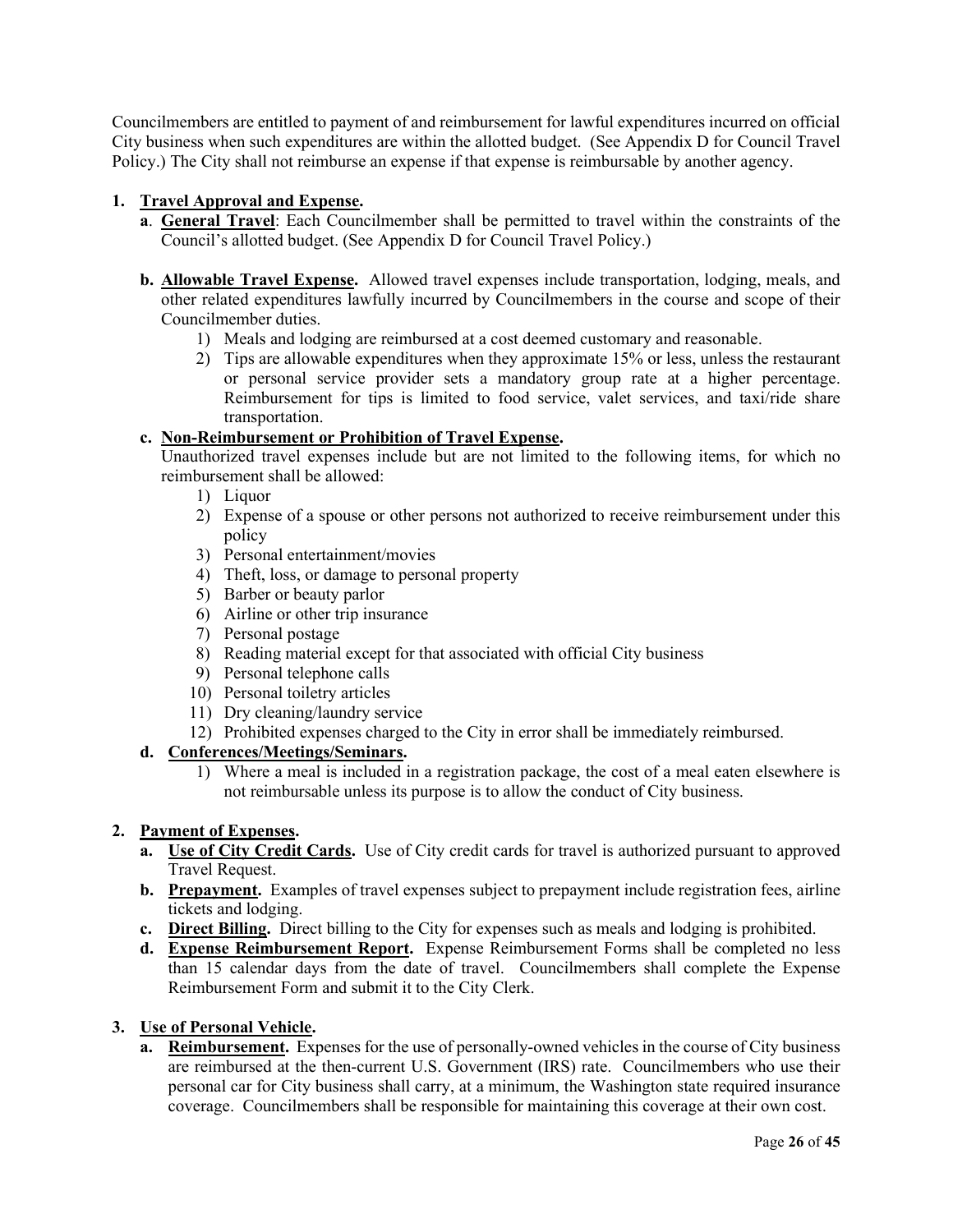**b. Passengers.** Should more than one Councilmember travel in the same personal vehicle on City business, only the individual owning the vehicle is entitled to reimbursement for transportation.

# **4. Cancellation.**

A Councilmember shall adhere to cancellation deadlines when canceling conferences, seminars, regional meetings, hotel, and airfare, or any other pre-payment or obligation made on his/her behalf. In the event the cancellation was a City business decision reimbursement is not required. Expenses incurred by the City resulting from failure to conform to cancellation deadlines are the personal responsibility of the Councilmember, and those expenses shall be repaid to the City within 15 calendar days of the cancellation.

# **5. Travel and Training Reimbursements.**

A Councilmember shall reimburse the City for *no shows* when the City issues pre-payment or obligation made on his/her behalf for attendance at conferences, seminars, regional meetings, City related meetings, hotel, and airfare. The Councilmember shall be informed of the amount, and those expenses shall be repaid to the City within 15 calendar days of the cancellation. In the event the City makes the business decision to not send the Councilmember to said event, reimbursement will not be required.

# **F. Ballot Measures**:

# **1. State Law.**

RCW 42.17A 555. State law has enacted statutory prohibitions (with limited exceptions) against the use of public facilities to support or oppose ballot propositions:

"*No elective official nor any employee of his or her office nor any person appointed to or employed by any public office or agency may use or authorize the use of any of the facilities of a public office or agency, directly or indirectly, for the purpose of assisting a campaign for election of any person to any office or for the promotion of or opposition to any ballot proposition. Facilities of a public office or agency include, but are not limited to, use of stationery, postage, machines, and equipment, use of employees of the office or agency during working hours, vehicles, office space, publications of the office or agency, and clientele lists of persons served by the office or agency. However, this does not apply to the following activities:*

*(1) Action taken at an open public meeting by members of an elected legislative body or by an elected board, council, or commission of a special purpose district including, but not limited to, fire districts, public hospital districts, library districts, park districts, port districts, public utility districts, school districts, sewer districts, and water districts, to express a collective decision, or to actually vote upon a motion, proposal, resolution, order, or ordinance, or to support or oppose a ballot proposition so long as (a) any required notice of the meeting includes the title and number of the ballot proposition, and (b) members of the legislative body, members of the board, council, or commission of the special purpose district, or members of the public are afforded an approximately equal opportunity for the expression of an opposing view.*

*(2) A statement by an elected official in support of or in opposition to any ballot proposition at an open press conference or in response to a specific inquiry;*

*(3) Activities which are part of the normal and regular conduct of the office or agency." [emphasis added]*

# **2. City's Implementation of RCW 42.17A.555.**

In the City's implementation of RCW 42.17A.555, the City Council shall not, during any part of any Council meeting, consider requests from outside agencies for Council to support or oppose ballot measures; nor shall Council permit any public comment on any proposed or pending ballot issue, whether or not such comments seek endorsement or are just to inform Council of upcoming or proposed ballot issues; nor shall Councilmembers disseminate ballot-related information.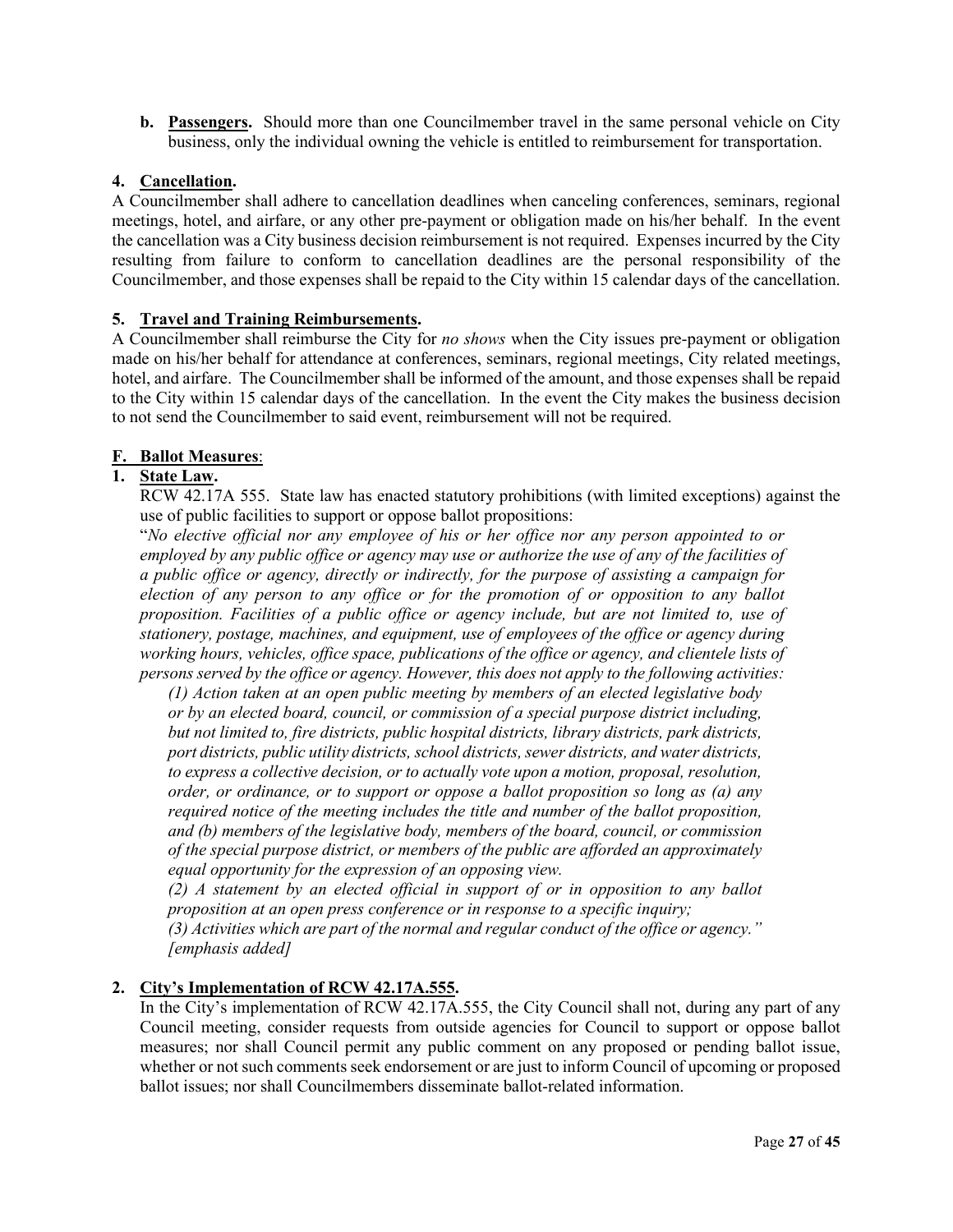# **3. Providing Informative Materials to Council.**

The requestor has the option of mailing materials to individual Councilmembers via the United States Postal Office. Because even the use of email for ballot purposes could be construed as use of public facilities and could be interpreted as being in violation of RCW 42.17A.555, materials should be sent via regular mail through the United States Postal Office. Information shall be objective only and not soliciting a pro or con position.

# **4. Public Comment.**

Council has chosen not to support or oppose ballot issues as those are left to the will of the people voting. The use of any of the City's facilities including the use of the Council chambers and/or broadcast system would likely be construed as being in violation of RCW 42.17A.555 and therefore, general public comment on ballot issues, or proposed ballot issues shall not be permitted.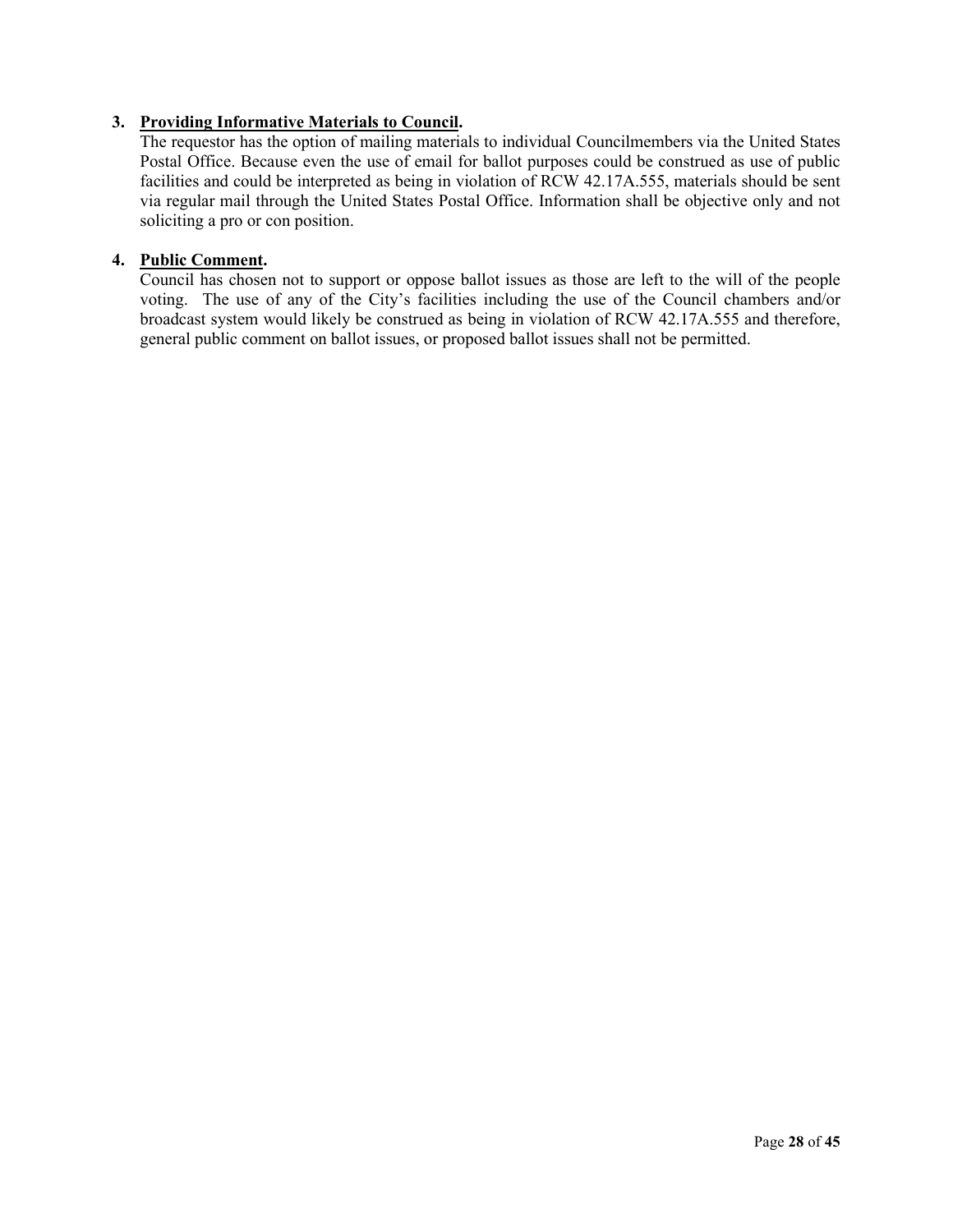# **CHAPTER 3 Council Contacts**

# **A. Citizen Contact/Interactions Outside of a Council Meeting**

### **1. City Manager/Council Communication**

Councilmembers acknowledge that in the Council/Manager form of government, the City Manager is recognized by community members as a point of contact. To facilitate full communications, Councilmembers shall work with the City Manager regarding all City business.

# **2. Concerns, Complaints and Suggestions to Council**

When citizen concerns, complaints or suggestions are brought to any, some, or all Councilmembers, the information shall be provided to the City Manager for determination whether the issue is legislative or administrative in nature and then:

- **a.** If legislative, and a concern or complaint is about the language or intent of legislative acts or suggestions for changes to such acts, and if such complaint suggests a change to an ordinance or resolution of the City, the City Manager may refer the matter to a future Council agenda for Council's recommendation in forwarding the matter to a committee, administration, or to the Council for study and recommendation.
- **b.** If administrative, and a concern or complaint regards administrative staff performance, execution of legislative policy or administrative policy within the authority of the City Manager, the City Manager will brief the Council when the City Manager's response is made.

#### **3. Administrative Complaints Made Directly to Individual Councilmembers**

When administrative policy or administrative performance complaints are made directly to individual Councilmembers, the Councilmember shall then refer the matter directly to the City Manager for review and/or action. The individual Councilmember may request to be informed of the action or response made to the complaint. However, the City Manager shall not be required to divulge information he/she deems confidential, in conformity with applicable statutes, ordinances, regulations, policies or practices.

Although residents' direct access to elected officials is to be encouraged to help develop public policy, City Councilmembers should not develop a "personal intervention" pattern in minor calls for service or administrative appeals which may actually delay a timely customer service response. The best policy is to get the citizen into direct contact with customer service unless an unsatisfactory result has occurred in the past. In that case, refer to the paragraph above.

# **4. Social Media**

Councilmembers shall not use social media as a mechanism for conducting official City business, although it is permissible to use social media to informally communicate with the public:

• sharing City Facebook posts

Examples of what may not be communicated through the use of social media include:

- making policy decisions
- official public noticing
- discussing items of legal or fiscal significance that have not been released to the public

As with telephone and emails, communication between and among Councilmembers via social media could constitute a "meeting" under the Open Public Meetings Act, and for this reason, **Councilmembers are strongly discouraged from "friending" other Councilmembers**.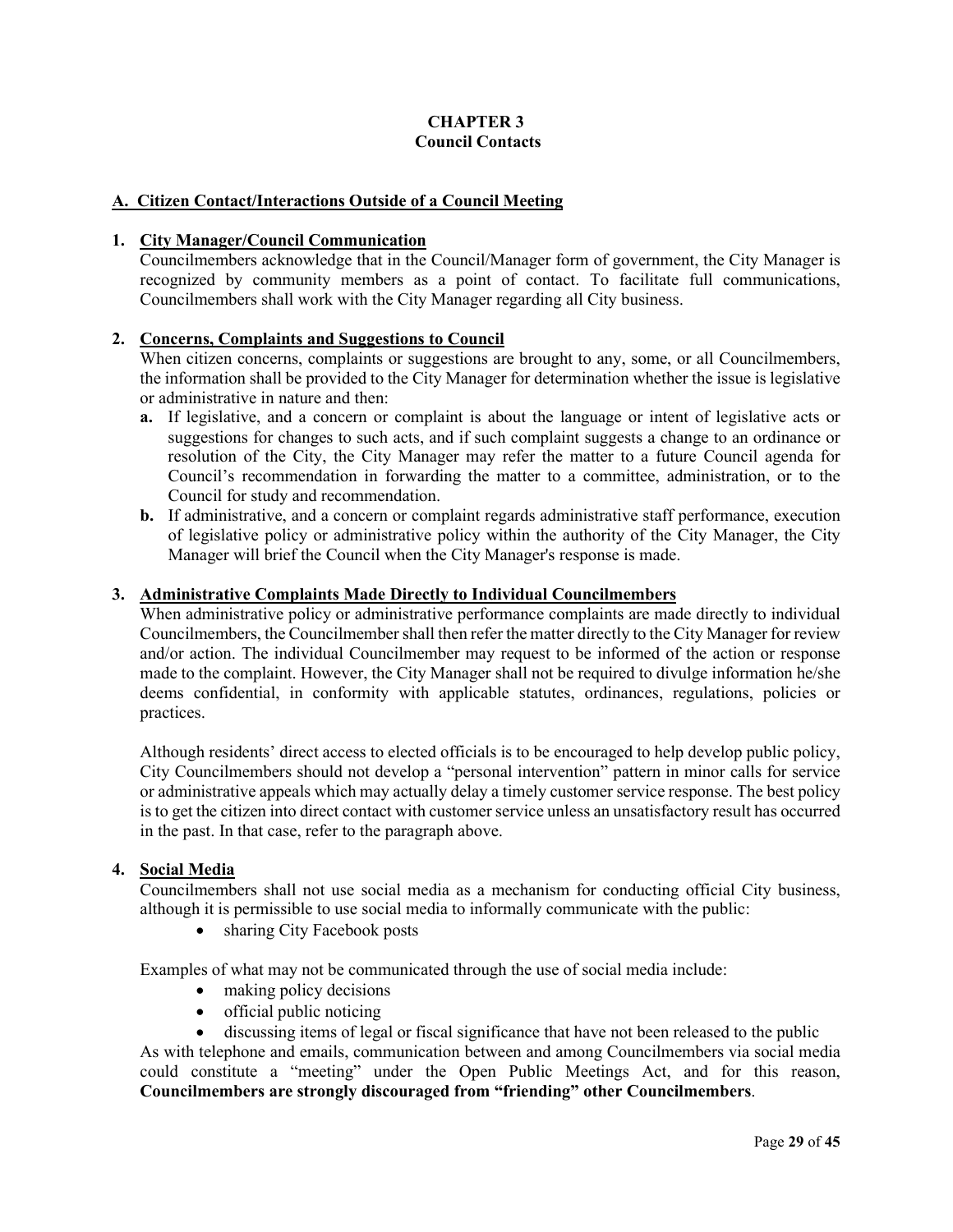# **5. Donations**

On occasion, Councilmembers could be contacted by residents or businesses regarding donations. Refer all residents or businesses regarding donations to the City Manager.

# **B. Staff Contacts and Interactions**

# **1. Role of the City Manager**

The City Manager is the chief administrative officer of the City of Toppenish. The City Manager is directly accountable to the City Council for the execution of the City Council's policy directives, and for the administration and management of all City departments. The powers and duties of the City Manager are defined by Washington law RCW 35A.13.080. Such duties may be expanded by Ordinance or Resolution. Balanced with the City Manager's accountability to the City Council for policy implementation is the need for the Council to allow the City Manager to perform legally defined duties and responsibilities without interference by the City Council in the management decisions of the City Manager.

# **2. City Staff Attendance at Meetings**

- **a.** The City Manager or his/her designee shall attend all meetings of the City Council, unless excused by the Presiding Officer or Council. The City Manager shall be responsible to the Council for the proper administration of all affairs of the City. The City Manager shall recommend for adoption by the Council such measures as he/she may deem necessary or expedient; prepare and submit to the Council such reports as may be required by the body or as the City Manager deems advisable to submit; keep the Council fully advised as to the business of the City; and shall take part in the Council's discussion on all matters concerning the welfare of the City. (RCW 35A.13.080<sup>29</sup>)
- **b.** It is Council's intent that the City Manager schedule adequate administrative support during Council meetings for the business at hand, keeping in mind that the City Manager must also protect the productive capability of department heads and of all staff. Required attendance at meetings by City staff shall be at the pleasure of the City Manager.

# **3. City Clerk – Minutes**

The City Clerk or his/her designee shall keep minutes as required by law and shall perform such other duties in the meeting as may be required by the Council, Presiding Officer, or City Manager. The Clerk shall keep action minutes which identifies the official action or agreement reached, if any. As a rule, and when possible and practical, regular meetings at 7:00 p.m. shall be video-recorded. Study session meetings held at 5:00 p.m. on Mondays and Special meetings shall not normally be video recorded. Executive Sessions shall not be video, or audio recorded. Original, signed and approved minutes shall be kept on file in the City Clerk's office and archived according to State Record Retention Schedules. Copies of the approved minutes shall also be posted on the City's website as soon as practical after such minutes are approved and signed.

# **4. Administrative Interference by Councilmembers**

The City Councilmembers shall not direct or request the City Manager to appoint a person or to remove any City employee from his/her position. Except for the purpose of inquiry, the Councilmembers shall deal with the administrative branch solely through the City Manager. The Council shall not give any directives, tasks, or orders to any subordinate of the City Manager, either publicly or privately; provided, however, that nothing herein shall be construed to prohibit the Council, while in open session, from fully and freely discussing with the City Manager anything pertaining to appointments and removals of City officers and employees and City affairs.  $(RCW 35A.13.120^{30})$  $(RCW 35A.13.120^{30})$  $(RCW 35A.13.120^{30})$ .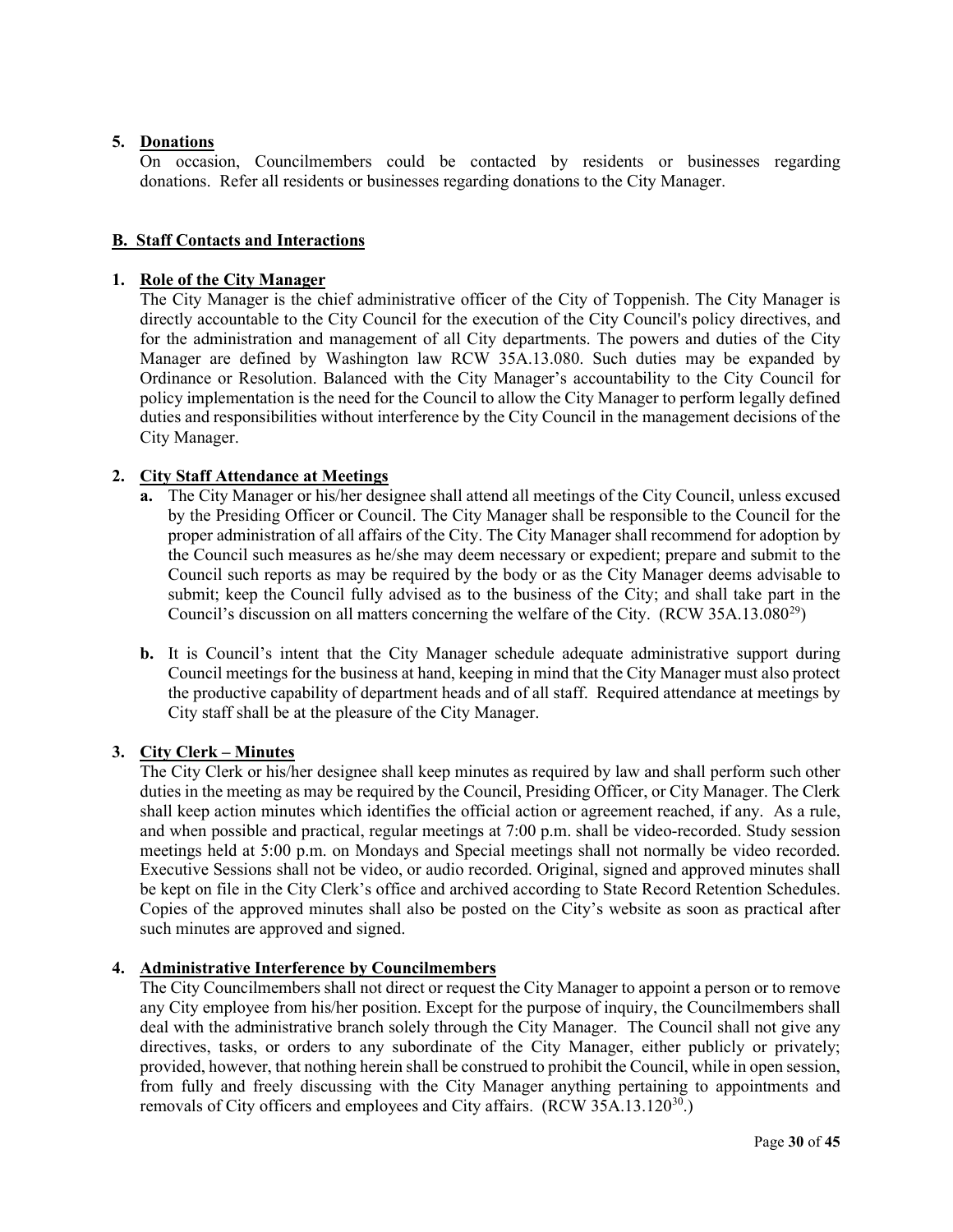# **5. Informal Communications Encouraged**

RCW 35A.13.120 should not be construed as to prevent informal communications with City staff that do not involve orders, direction, or are meant to influence actions or administrative policy. Members of the Council are encouraged to interact informally and casually with City staff for the purpose of gathering information, obtaining explanations of policies and programs or providing incidental information to staff relevant to their assignment. Such informal contacts can serve to promote better understanding of specific City functions and problems. However, Councilmembers must be careful in such interaction to avoid giving direction or advice to members of City staff. While maintaining open lines of communication, City staff responding to information requests from Councilmembers shall inform their supervisor of such contact and provide the supervisor with the same information shared with the Councilmember. The supervisor/department director will advise the City Manager with the same information shared with the Councilmember.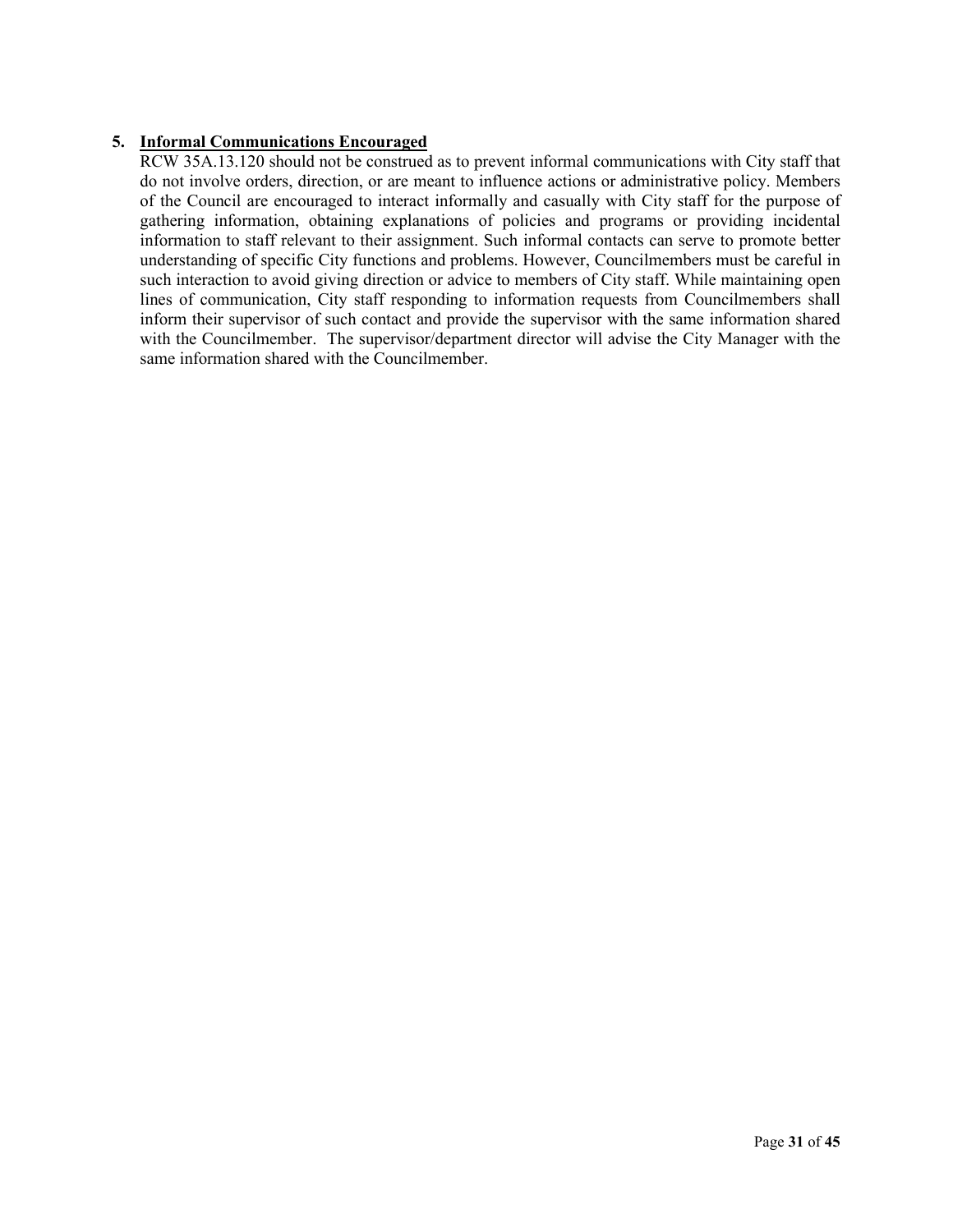# **CHAPTER 4 COMMITTEES, BOARDS, COMMISSIONS**

#### **A. Regional Committees, Commissions and Boards**

# **1. Committees**

- **a.** Toppenish Councilmembers and/or residents who seek representation on any standing committee, board, or commission required by state law, shall be appointed by the City Council.
- **b.** Appointment Process: Any committee, board, commission, task force, etc., requiring appointment of committee members by the City Council, which shall be by majority vote of those present at the time the vote takes place.
- **c.** A Councilmember or citizen may resign due to conflicts of time or scheduling commitments, or other personal reasons. A vacancy caused by resignation, shall be filled as soon as appropriate.
- **d.** These Committees, commissions or board appointments as well as resignations shall be placed as action items on Council meeting agendas.

# **2. Council Relations with Boards, Commissions and Council Citizen Advisory Bodies**

- **a.** The purpose of these appointments is to provide Council with insight into areas of interest or concern within each board. As liaisons and representatives of the City, it is the duty of Councilmembers to remember that their sole purpose in attending these meetings and participating as an appointed board/committee member is to represent the City; and as such during those meetings, Councilmembers may not act as a representative of any other business, group or organization without the express consent of the Council.
- **b.** Councilmembers are encouraged to share with all Councilmembers, copies of minutes from any statutory boards, commissions, or committees on which they serve and participate. Communications from such boards, commissions and bodies to the City Council which seek action or feedback, should be acknowledged by the Council, preferably by a letter from the City Manager. Any member of the Council may also bring such communication to the Presiding Officer's attention under the agenda item "Council Meeting Reports/Community Announcements." If any member of the Council requests that any such communication be officially answered by the Council, the Presiding Officer may place the matter on an agenda under New Business, Study Session or other appropriate place, for a specific Council meeting, or take other appropriate action.

## **B. In-House Committees, Boards, etc.**

**1.** Standing committees or commissions required by law shall be held by the position of the Mayor. Following are established in-house committees:

# **a. Selection Committee** – 3 members

# **"TMC 2.30.020 Selection committee.**

The city council shall select three of its members to serve on a selection committee to review and make recommendations to the council for appointments to advisory boards, committees and commissions. The committee members shall serve for a two-year period following reorganization of the council."

# **b. Parks and Recreation Advisory Board** – 7 members

**"TMC 2.30.090 Membership of the parks and recreation advisory board.** The parks and recreation advisory board shall consist of seven members."

# **"TMC 2.30.100 Duties of the parks and recreation advisory board.**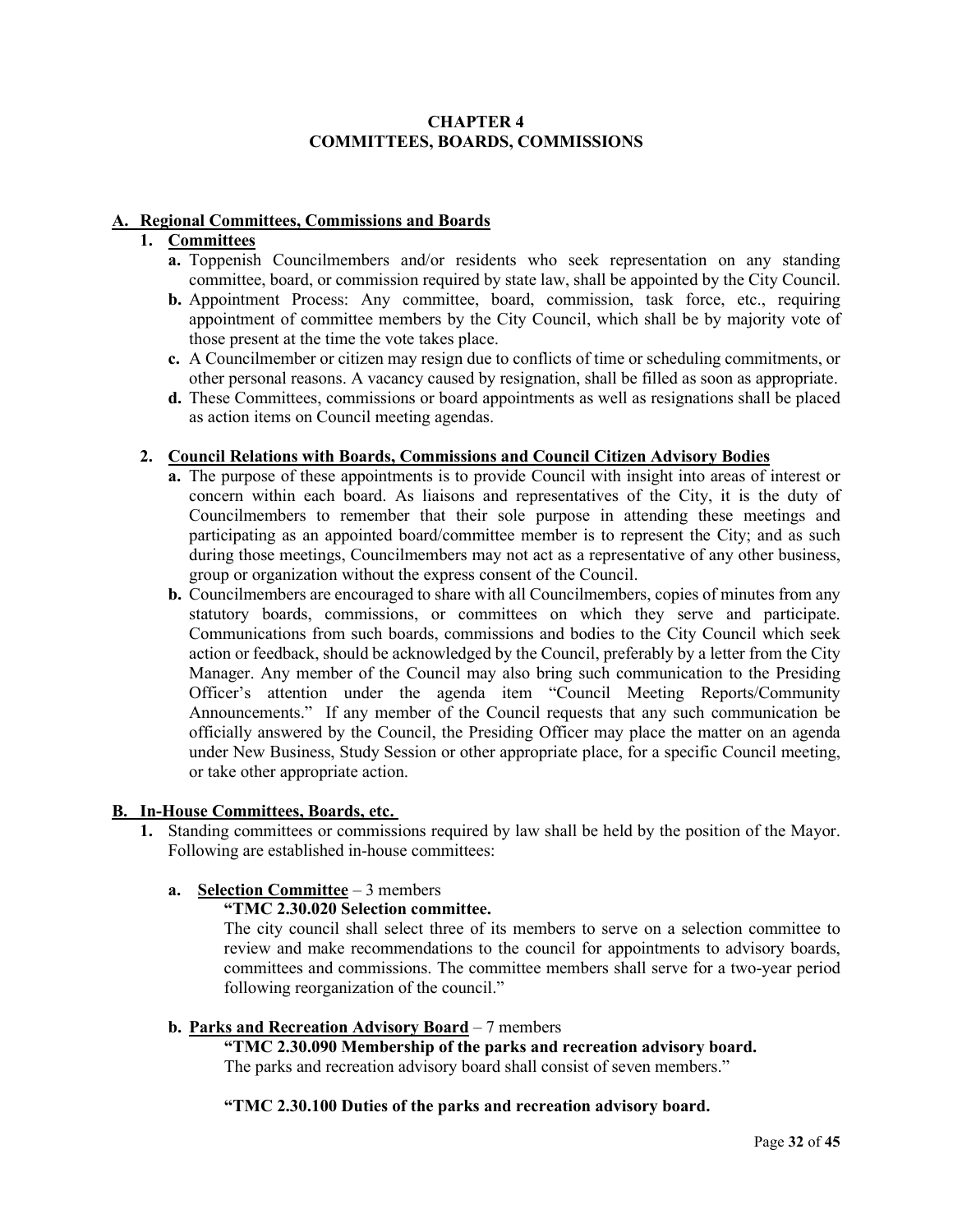Responsibility of the parks and recreation advisory board shall be to make recommendations to the city council and the parks and recreation director on matters relative to the development, operation and use of the parks and recreation facilities of the city, and the planning, designing and implementation of city park facilities and recreational services."

#### **c. Planning Commission** – 7 members.

**"TMC 2.30.100 Membership of the planning commission.**

The planning commission shall consist of seven members."

#### **"TMC 2.30.120 Duties of the planning commission.**

The responsibility of the planning commission shall be to consider all amendments, modifications or alterations to the city's comprehensive plan, to conduct hearings as otherwise specified by this code, and to perform other planning functions for the city."

The purpose of the Planning Commission is to study and make recommendations to the City Council for future planned growth through continued review of the City's Comprehensive Land Use Plan, development regulations, shoreline management, environmental protection, public facilities, capital improvements and other matters as directed by the City Council.

#### **d. Lodging Tax Advisory Committee** – 5 members.

# **"TMC 2.30.130 Membership of the lodging tax advisory committee.**

The membership of the lodging tax advisory committee shall consist of five members, appointed by the city council. One member shall be an elected official of the city who shall serve as chair, two members shall be representatives of businesses required to collect the tax, and two members shall be persons involved in activities authorized to be funded by revenue received from the tax. The city council will review the membership on an annual basis and make changes as appropriate. By majority vote, the city council may remove a member of the lodging tax advisory committee prior to expiration of the term provided in TMC 2.30.030. Vacancies on the committee shall be filled by the city council."

#### **"TMC 2.30.120 Duties of the lodging tax advisory committee.**

A. The city council shall submit to the lodging tax advisory committee (LTAC), for its review and comment, proposals on: (1) the imposition of any new lodging tax; (2) any increase in the rate of such a tax; (3) repeal of an exemption from such a tax; or (4) a change in the use of the revenue received from such a tax. The city council shall submit such a proposal to the committee at least 45 days before taking final action on any such proposal. Comments by the committee should include an analysis of the extent to which the proposal will accommodate activities for tourists or increase tourism, and the extent to which the proposal will affect the long-range stability of the special fund created for the lodging tax revenues.

B. The lodging tax advisory committee (LTAC) shall receive all applications for lodging tax revenue and recommend a list of applicants and funding levels to the city council for final determination. The city council may only choose recipients from the list of candidates and recommended amounts provided by the LTAC. However, the city council does not have to fund the full list as recommended by the LTAC and can choose to make awards in the recommended amounts to all, some, or none of the candidates on this list, but the selected recipients must be awarded the amounts recommended by the LTAC."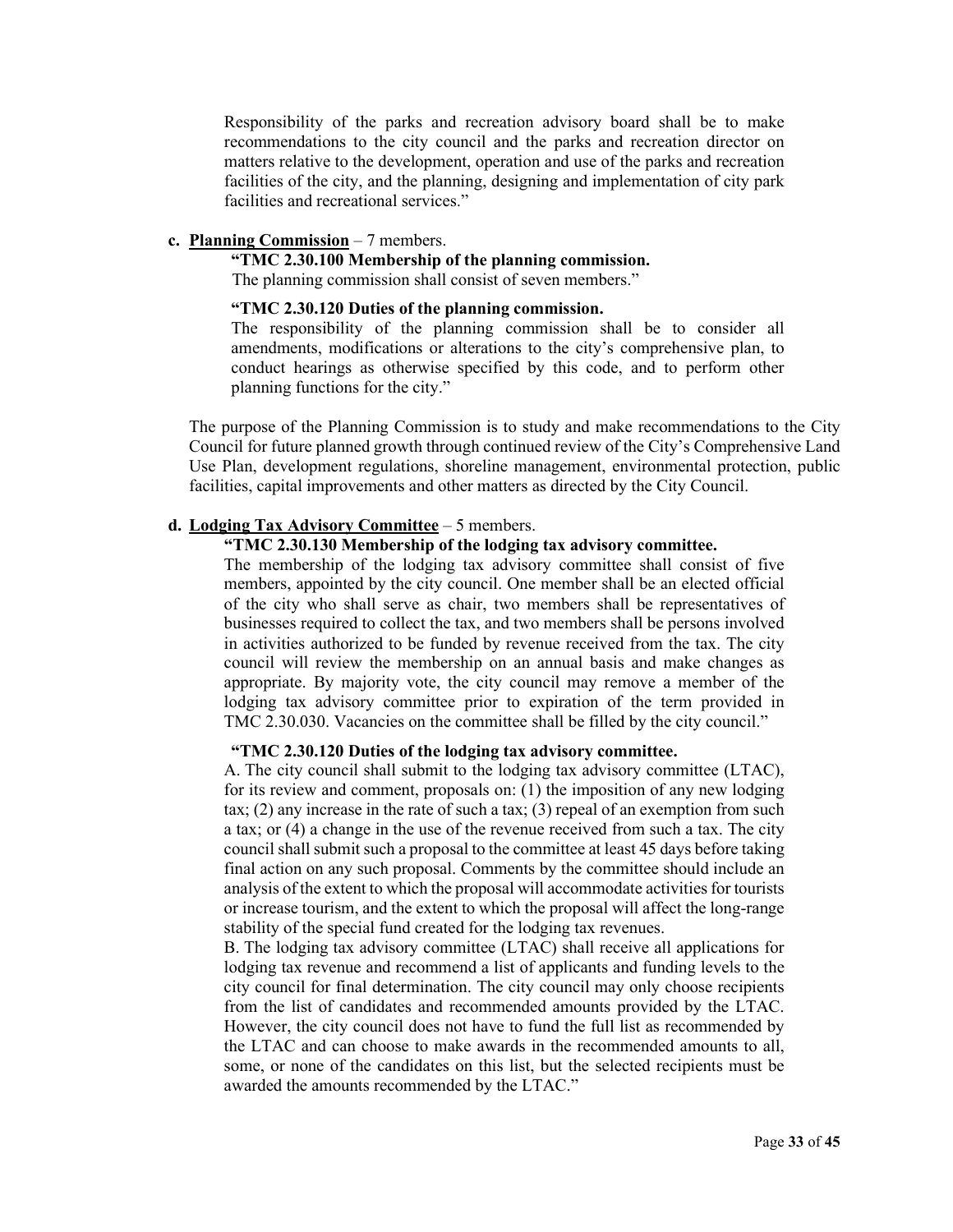The purpose of the Lodging Tax Advisory Committee is to study and make recommendations to the City Council for the use and allocation of tourism development funds for the upcoming year.

# **e. Tourism Fund Advisory Committee** – 9 members

### **"TMC 2.30.150 Membership of the tourism fund advisory committee.**

The tourism fund advisory committee shall consist of nine members, who shall be selected from the following community organizations and appointed by the city council:

A. Community at large – two positions.

- B. Toppenish Chamber of Commerce.
- C. Business within downtown business area.
- D. Business outside downtown business area.
- E. Toppenish Mural Society.
- F. Yakama Nation.
- G. Yakima Valley Rail and Steam Museum Association.
- H. Business at large."

#### **"TMC 2.30.160 Duties of the tourism fund advisory committee.**

It shall be the duty of the tourism fund advisory committee to study and make recommendations to the lodging tax advisory committee for the use of tourism development funds, for the promotion and development of tourism in the city of Toppenish."

- **2.** When required by law, committee meetings should be open to the public, including the media, unless discussing matters which would qualify for an executive session if discussed within the City Council.
- **3.** The City Council may appoint such other ad hoc advisory committees or liaisons from the Council or community for the purpose of advising the Council in legislative policy matters. All ad hoc committees shall be defined by a clear task and a method of "sunsetting" the committee at the conclusion of the assigned task. As with all committee vacancies, ads announcing a vacancy or soliciting membership or participation in a task force or other committee shall be placed on the City's website, social media and/or in the City's official newspaper.

# **C. Private Committees, Commissions and Boards**

The Council recognizes there are various other private boards and committees, which appointments are made by their own board. These boards and committees which do not require an appointment by the City Council, are nonetheless important aspects of our community and we recognize the time commitment any Councilmember may extend as a member of any of these committees and/or boards. As well, Council appreciates hearing a periodic report or update on activities and issues surrounding those boards and committees.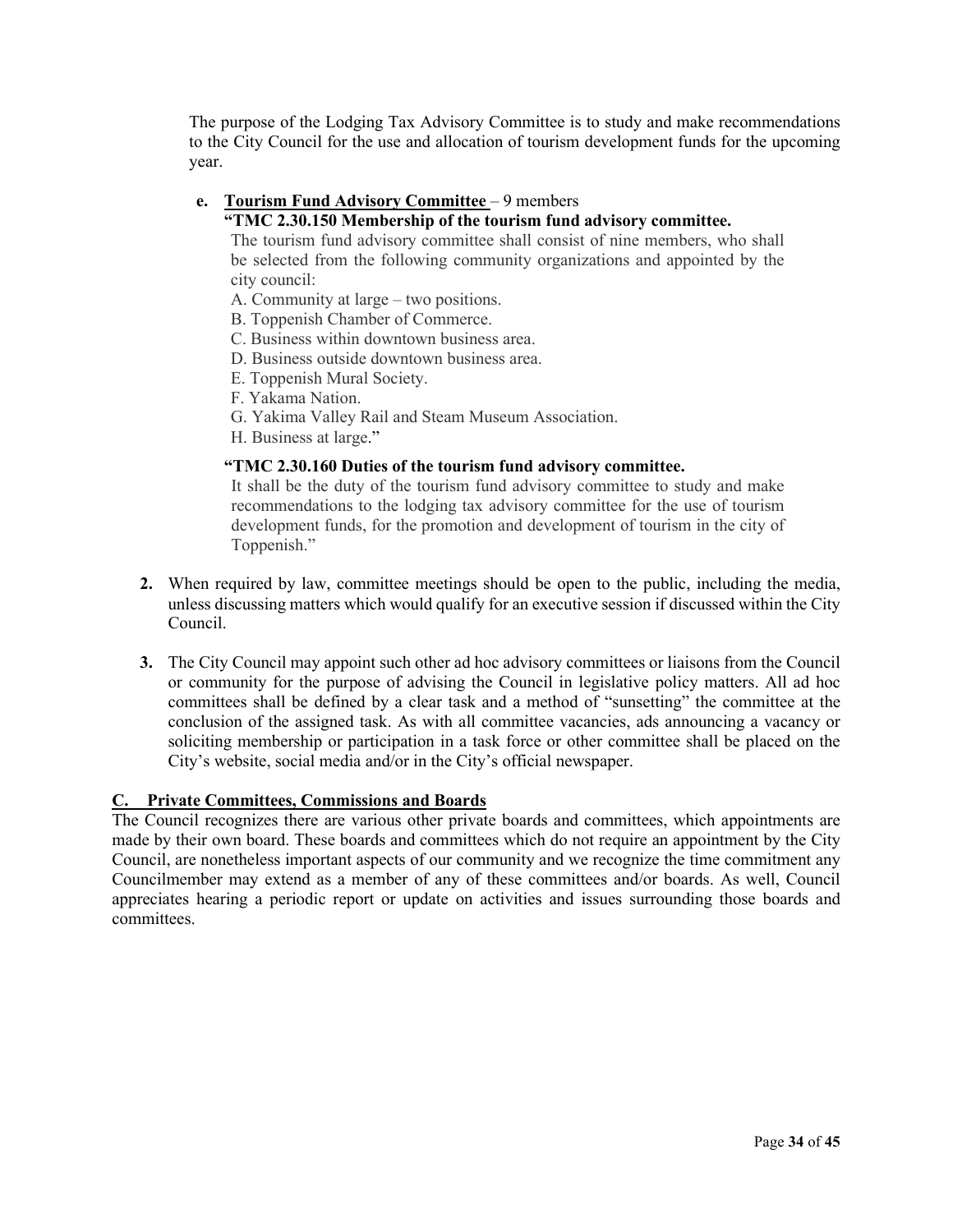# **APPENDIX A Quasi-Judicial Public Hearings**

# **1. Purpose**

Quasi-judicial public hearings involve the legal rights of specific parties, and the decisions made as a result of such hearings must be based upon and supported by the "record" developed at the hearing. Quasi-judicial hearings are subject to stricter procedural requirements than legislative hearings. Most quasi-judicial hearings held by local government bodies involve land use matters, including site specific rezones, preliminary plats, variances, and conditional uses. (*MRSC Public Hearings When and How to Hold Them by Bob Meinig, MRSC Legal Consultant August 1998)*

# **2. Specific Statutory Provisions**

- **a.** Candidates for the City Council may express their opinions about pending or proposed quasi-judicial actions while campaigning, pursuant to RCW  $42.36.040^{31}$  $42.36.040^{31}$  $42.36.040^{31}$ , except that sitting Councilmembers shall not express their opinions on any such matter which is or may come before the Council.
- **b.** *Ex-parte* communications should be avoided whenever possible. During the pendency of any quasi-judicial proceeding, no Councilmember may engage in *ex-parte* communications with proponents or opponents about a proposal involved in the pending proceeding unless the Councilmember: (1) places on the record the substance of such verbal or written communications; and (2) provides that a public announcement of the content of the communication and of the parties' rights to rebut the substance of the communication shall be made at each hearing where action is taken or considered on the subject. This does not prohibit correspondence between a citizen and his or her elected official if the correspondence is made a part of the record, when it pertains to the subject matter of a quasi-judicial proceeding. (RCW 42.36.060)

# **3. Actions/Procedures for a Quasi-Judicial Public Hearing**

See Toppenish Municipal Code *Appendix A for City Council Appeal Hearing Procedures.*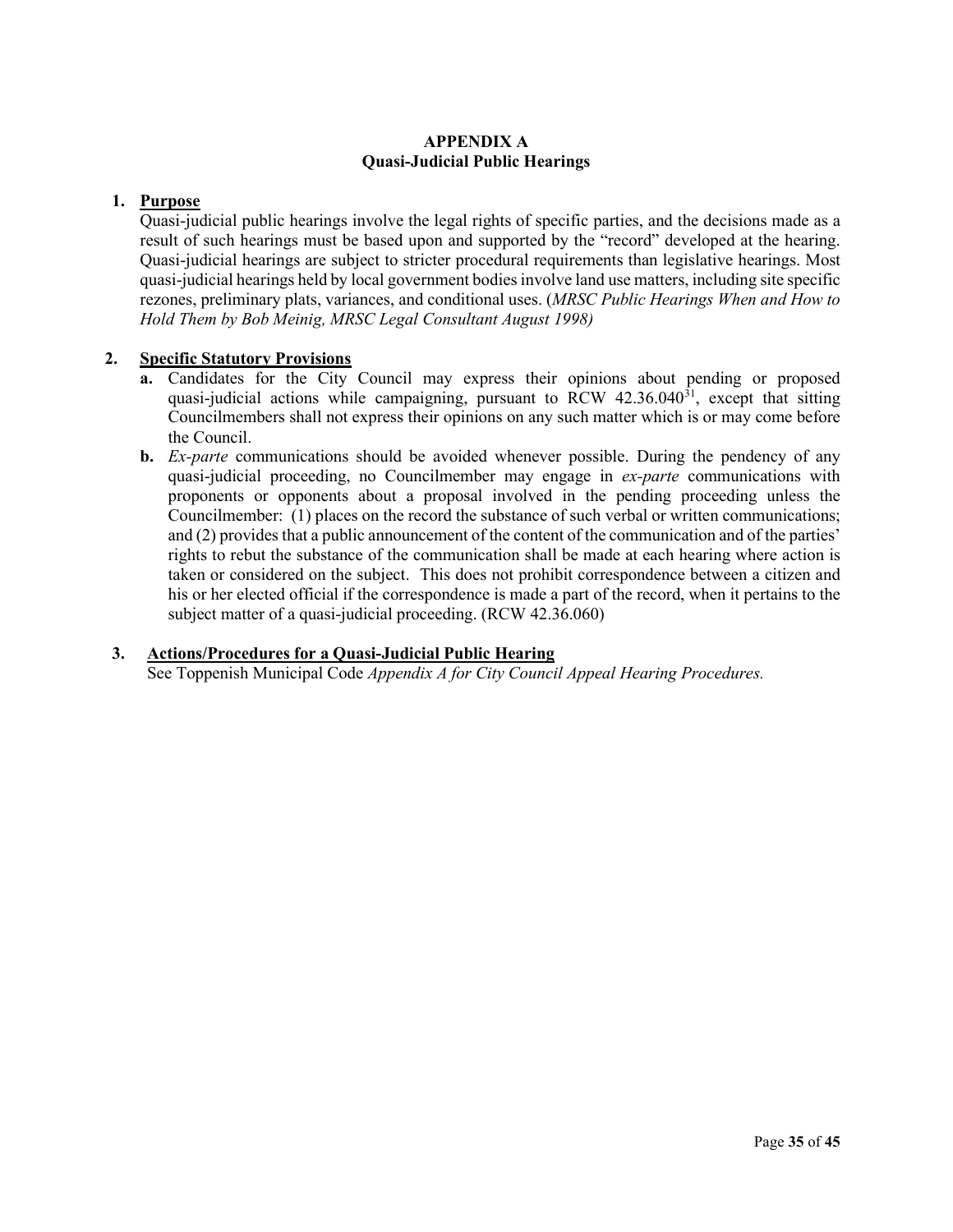# **Appendix B: Frequently Used Acronyms**

**AACE** - American Association of Code Enforcement **ADA** - Americans with Disabilities Act **ADT** - Average Daily Traffic **ATF** - Bureau of Alcohol, Tobacco & Firearms **AWC** - Association of Washington Cities **BOCC** - Board of County Commissioners **CAFR** - Comprehensive Annual Financial Report **CDBG** - Community Development Block Grant **CIP** - Capital Improvement Plan **CM** - City Manager **CM/AQ** - Congestion Mitigation & Air Quality Program **CTED** - Community, Trade & Economic Development (now Department of Commerce) **CTR** - Commute Trip Reduction (legislation) **CUP** - Conditional Use Permit **DEIS** - Draft Environmental Impact Statement **DEM** - Department of Emergency Management **DNR** - Department of Natural Resources **DNS** - Declaration of Non-Significance **DOC** – Department of Commerce **DOE** - Department of Ecology; Department of Energy **DOT** - Department of Transportation (also WSDOT) **E911** - Enhanced 911 **EA** - Environment Assessment **EDC** - Economic Development Council **EEO/AA** - Equal Employment Opportunity/Affirmative Action **EEOC** - Equal Employment Opportunity Commission **EIS** - Environmental Impact Statement **EOE** - Equal Opportunity Employer **EPA** - Environmental Protection Agency **ERU** - Equivalent Residential Unit (for measuring water-sewer capacity and demand) **ESU** - Equivalent Service Unit (for measuring stormwater utility fees) **F & WS** - Federal Fish & Wildlife Service **FAA** - Federal Aviation Administration **FCC** - Federal Communications Commission **FEIS** - Final Environmental Impact Statement **FEMA** - Federal Emergency Management Agency **FICA** - Federal Insurance Contribution Act **FIRM** - Flood Insurance Rate Maps **FLSA** - Fair Labor Standards Act **FMLA** - Family Medical Leave Act **FMSIB** – Freight Mobility Strategic Investment Board **FY** - Fiscal Year **GAAP** - Generally Accepted Accounting Principles **GASB** - Governmental Accounting Standards Board **GIS** - Geographic Information System **GMA** - Growth Management Act **GPM** - Gallons Per Minute **HOV** - High-Occupancy Vehicle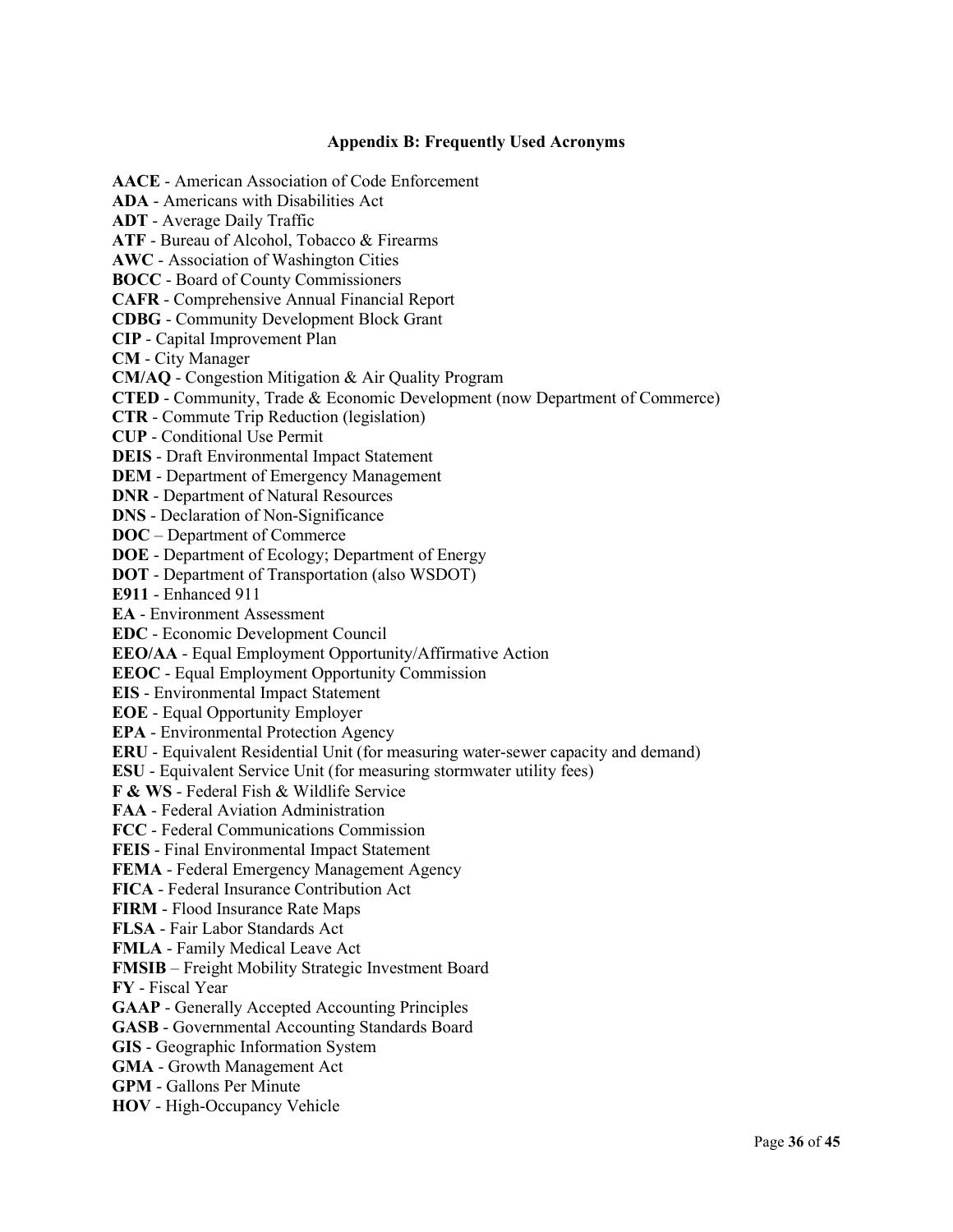**HR** - Human Resources **HUD** - Housing & Urban Development (Department of) **ICMA** - International City/County Management Association **L & I** - Labor & Industries (Department of) **LID** - Local Improvement District **MGD** - Million Gallons per Day **MOA** - Memorandum of Agreement **MOU** - Memorandum of Understanding **MPO** - Metropolitan Planning Organization **MRSC** - Municipal Research Services Center **NEPA** - National Environment Policy Act **NIMBY** - Not In My Backyard **NPDES** - National Pollutant Discharge Elimination System **PE** - Preliminary Engineering; Professional Engineer **PERC** - Public Employment Relations Commission **PMS** - Pavement Management System **PPE** - Personal Protective Equipment **PPM** - Parts Per Million; Policy & Procedure Manual **PUD** - Public Utility District **PW** - Public Works **QA** - Quality Assurance **RCW** - Revised Code of Washington **REET** - Real Estate Excise Tax **RRONR** *Robert's Rules of Order Newly Revised* **ROW** - Right of Way **SAO** - State Auditor's Office **SBA** - Small Business Administration **SEPA** - State Environmental Policy Act **SMA** - Shorelines Management Act **SWAC** - Solid Waste Advisory Committee **TIB** - Transportation Improvement Board **TIP** - Transportation Improvement Program **TMDL** - Total Maximum Daily Load **UBC** - Uniform Building Code **UFC** - Uniform Fire Code **UGA** - Urban Growth Area **WAC** - Washington Administrative Code **WACO** - Washington Association of County Officials **WCIA** - Washington Cities Insurance Authority **WCMA** - Washington City/County Management Association **WSDOT** - Washington State Department of Transportation **WSP** - Washington State Patrol **WUTC** - Washington Utilities & Transportation Commission **WWTP** - Wastewater Treatment Plant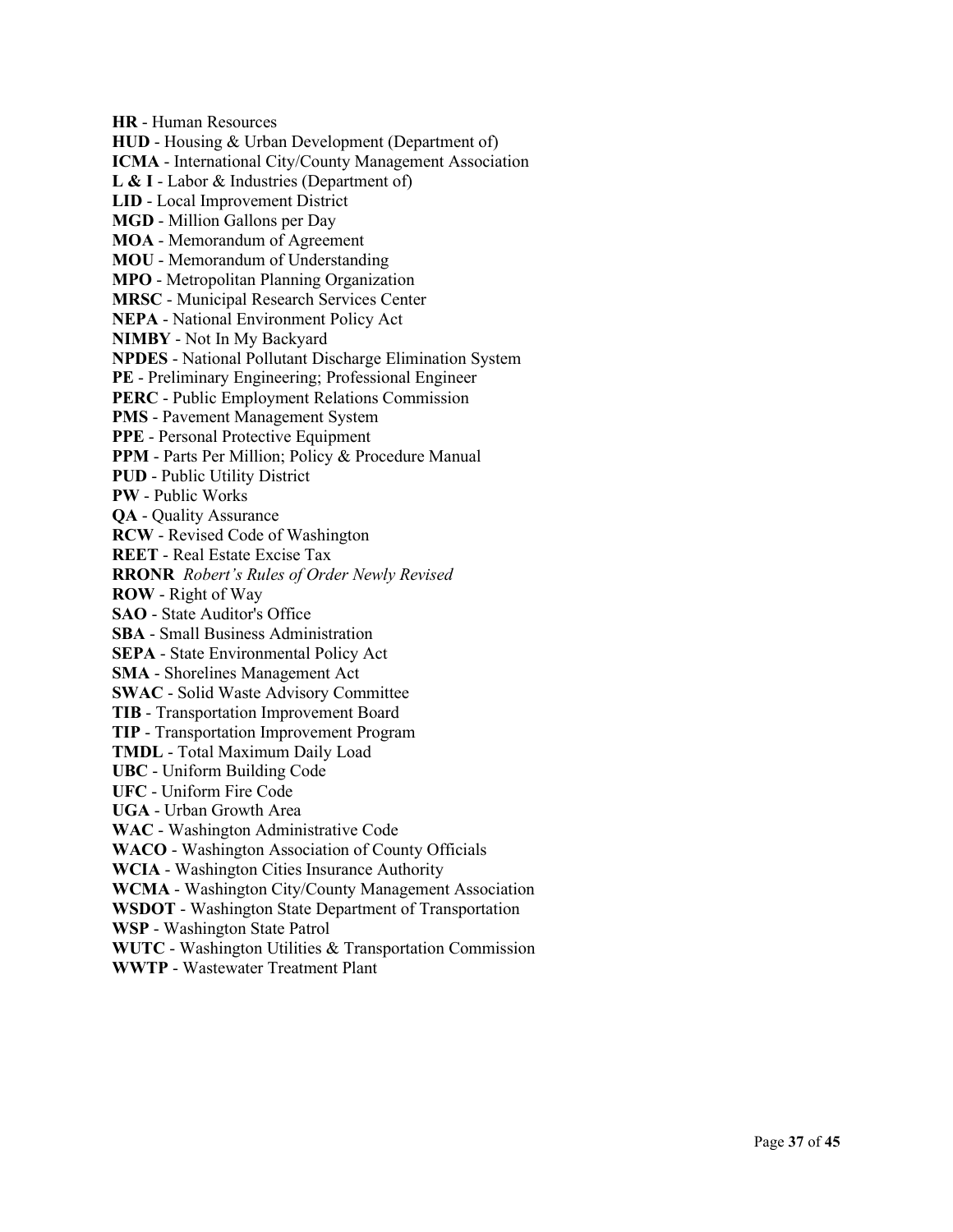# **APPENDIX C**



 **City of Toppenish** 21 West First Avenue **Application for Interim** Toppenish, WA 98948 **Council Position** Phone: 509-865-6754 Fax: 509-865-1950 [www.cityoftoppenish.us](http://www.cityoftoppenish.us/)

Thank you for your interest in serving the Toppenish community as an Interim Council Member. An Interim Council Member is the term used for someone to serve in a vacated council position until that vacated position can be filled as a result of the next general municipal election (held odd years) [RCW 42.12.070]

To be considered, **applicants must use this form**. Applications shall be completed, signed, and received at the City Clerk's office, 21 West First Avenue, **no later than \_\_\_\_\_\_\_\_ p.m. on \_\_\_\_\_\_\_\_\_\_\_\_\_\_\_\_\_\_\_\_\_ (late arriving applications will not be considered)**. Applications may be handdelivered or mailed. Faxed or emailed applications **will not be accepted** because the original application with the original signature must be received by the City.

During the interview process, current Councilmembers will ask applicants several questions on a variety of topical subjects, which could include but are not limited to: budget, transportation, infrastructure, public safety, economic development, planning and development, open space, familiarity with Council meetings, Open Public Meetings Act, Public Records Act, and Council/Manager form of government.

#### PERSONAL INFORMATION

| NAME:<br>Last                                       | First |                         | M.I. |
|-----------------------------------------------------|-------|-------------------------|------|
|                                                     |       |                         |      |
|                                                     |       |                         |      |
| <b>RESIDENCE ADDRESS:</b>                           |       | <b>MAILING ADDRESS:</b> |      |
| Toppenish, WA 98948                                 |       | Toppenish, WA 98948     |      |
|                                                     |       |                         |      |
| Are you a registered voter?                         |       |                         |      |
| PLEASE RESPOND TO THE FOLLOWING QUESTIONS:          |       |                         |      |
| Why do you want to serve on the City Council?<br>1. |       |                         |      |
|                                                     |       |                         |      |
|                                                     |       |                         |      |
|                                                     |       |                         |      |
|                                                     |       |                         |      |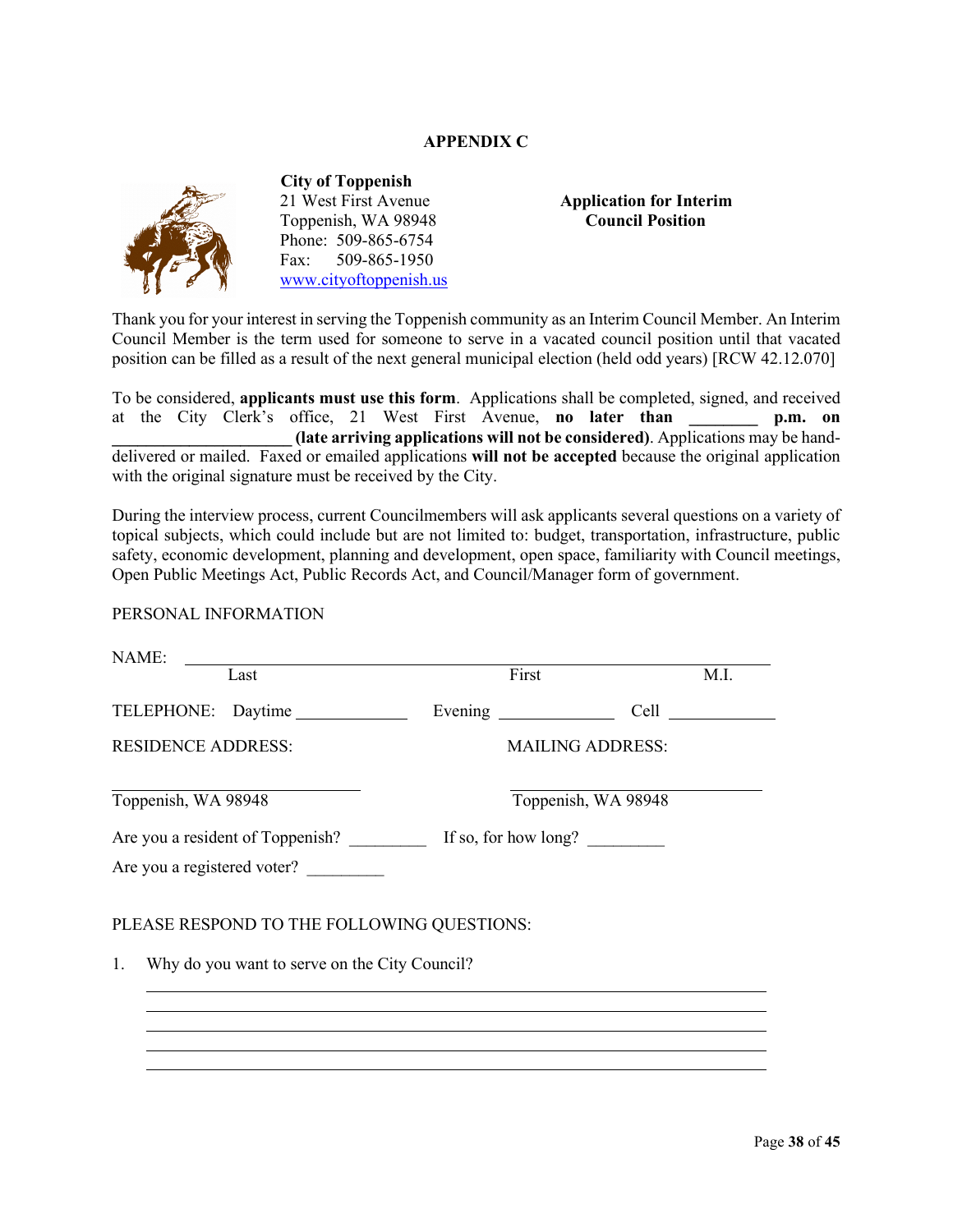2. What experience and talent would you bring to this position if appointed?

I declare under penalty of perjury under the laws of the State of Washington that the foregoing information I have provided is true and correct. Signed at Toppenish, Washington this day of  $\qquad \qquad$ ,  $20$  \_\_.

# SIGNATURE:

# **PLEASE ATTACH A RÉSUMÉ, AND BE ADVISED THAT THE INFORMATION CONTAINED IN THIS APPLICATION AND RÉSUMÉ ARE CONSIDERED PUBLIC DOCUMENTS AND WILL BE RELEASED TO THE PUBLIC IF REQUESTED.**

- NOTE: All City Councilmembers are required by law to publicly disclose financial matters by filing a Personal Financial Affairs Statement with the State Public Disclosure Commission.
- NOTE: The city council meets at 5:00 p.m. at City Hall on the first Monday of each month, and at 7:00 p.m. at City Hall on the second and fourth Mondays of each month. Councilmembers may also be required to attend other boards, committees and/or special meetings.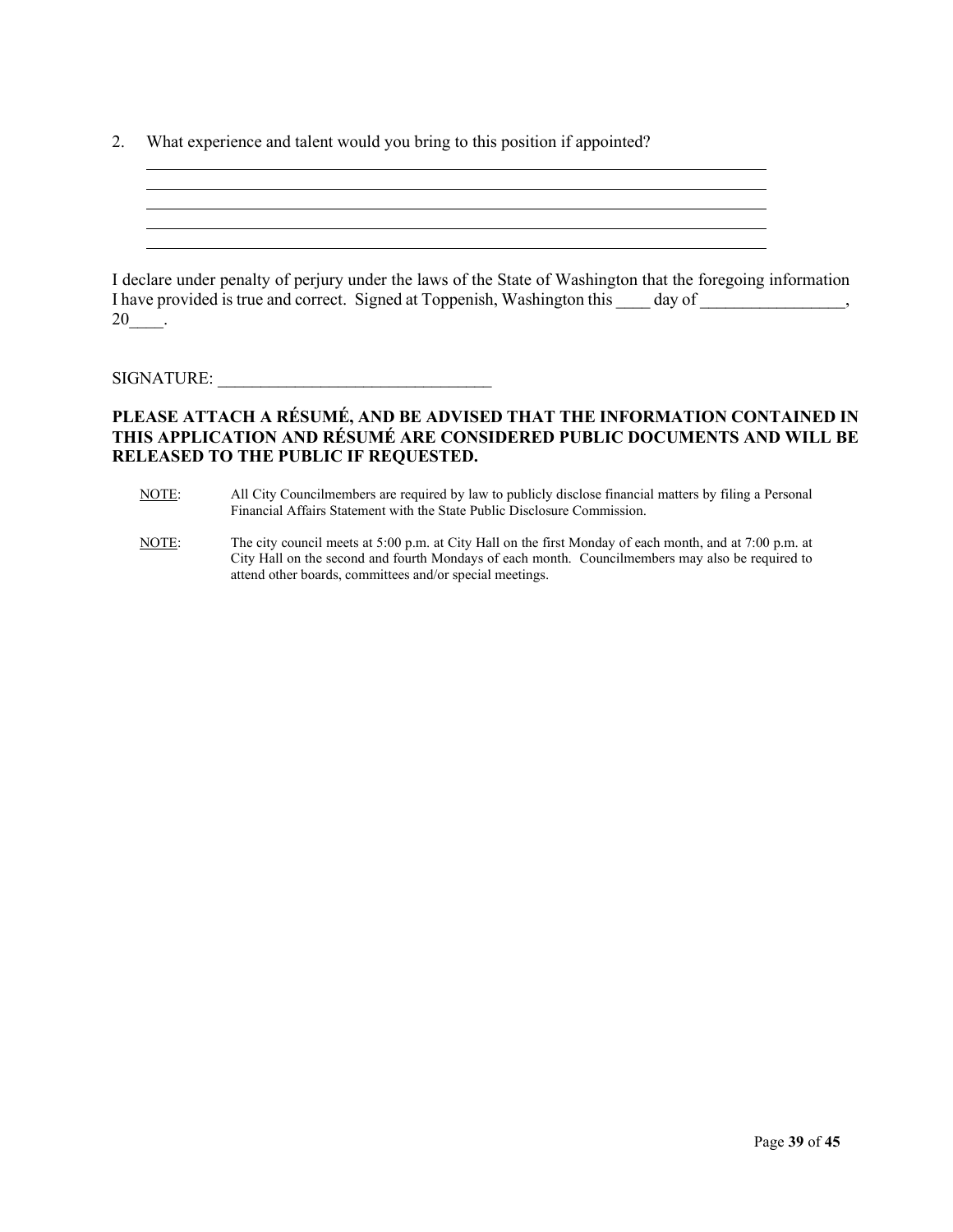#### **APPENDIX D Council Travel Policy**

#### RESOLUTION 2006-44

#### RESOLUTION ESTABLISHING POLICIES FOR **CITY COUNCIL TRAVEL AND EXPENSES**

WHEREAS the Toppenish City Council has determined that it should make some voluntary reductions in some of the expenditures related to the normal activities of Council Members, and wishes to set forth those changes in the form of this Resolution,

NOW THEREFORE BE IT RESOLVED BY THE CITY COUNCIL OF THE CITY OF TOPPENISH AS FOLLOWS:

The following policies are hereby adopted:

- 1. Only those members of the City Council who have been elected as the representative and alternate to the Yakima Valley Conference of Governments shall be reimbursed for their cost of meals and for their mileage incurred in attending YVCOG meetings. Other Council Members may attend such meetings, but at their own expense with no mileage reimbursement.
- 2. Only two members of the City Council may attend the annual convention of the Association of Washington Cities at the expense of the City of Toppenish. The selection of the two members who may attend at the City's expense shall be made by majority vote of the City Council.
- Only the Mayor, or in his absence the Mayor Pro Tem or other alternate Council 3. Member, shall be reimbursed for meals and mileage for attending the Mayors Meetings.
- The City shall not reimburse the expenses of any member of the Council that are incurred for attendance at the Winter Legislative Conference of the Association of  $4.$ Washington Cities.
- 5. Reimbursement of expenses incurred by a Council Member to attend any function or meeting not addressed above must be approved by majority vote of the City Council.

This resolution shall be effective immediately upon passage and signatures hereto.

PASSED by the City Council at its regular meeting held on November 13, 2006.

Haubert<br>UBERT, Mayor Pro Tem

ATTEST:

Jerdan Arreola **JORDAN ARREOLA, Finance Director/City Clerk** 

APPROVED AS TO FORM:

When with your will will will be written with the will be written with the way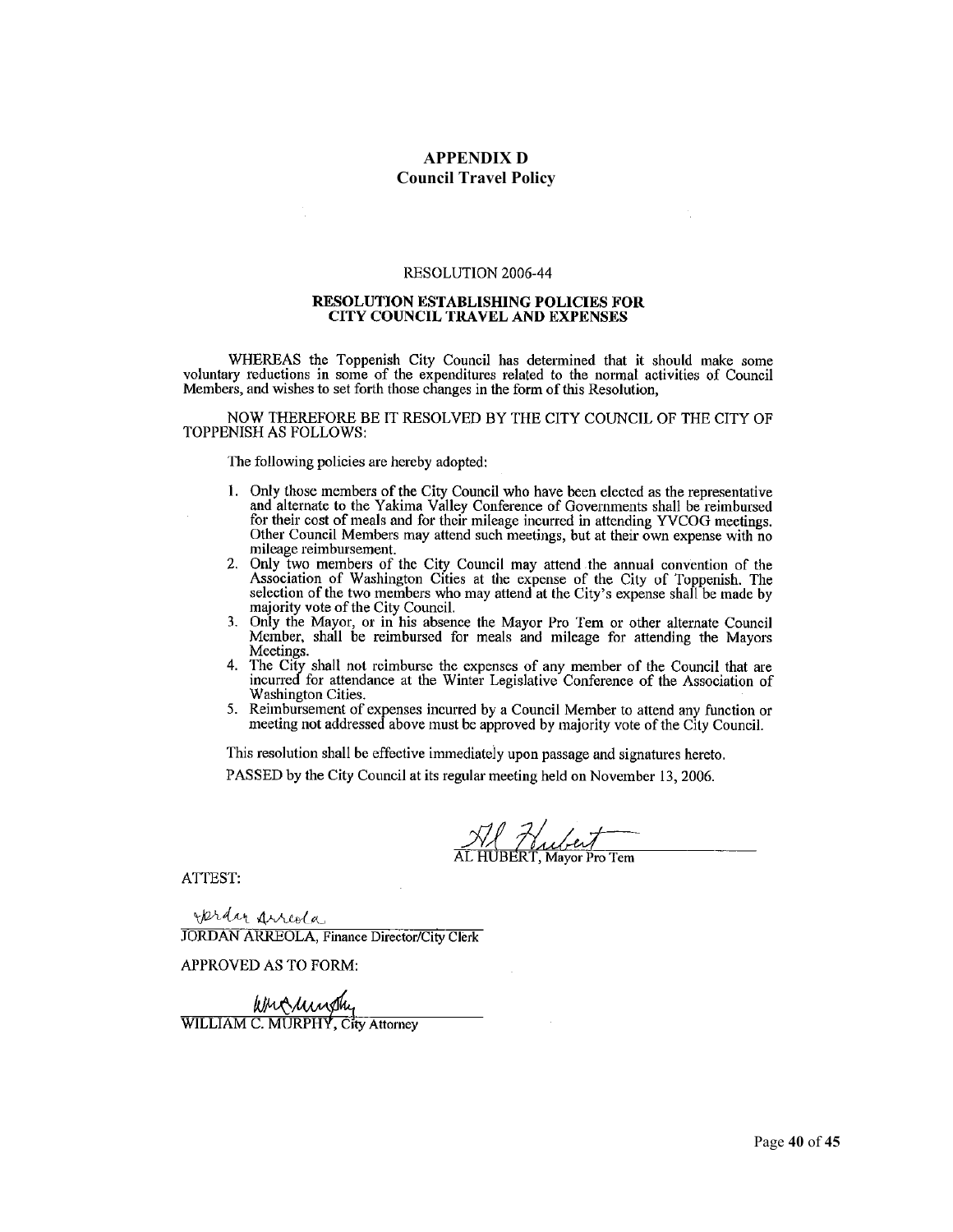**Action**: All transactions of a governing body's business, including receipt of public testimony, deliberations, discussions, considerations, reviews, and evaluations, as well as "final" action. [RCW 42.30.010, 42.30.020(3)].

**Codified**: The process of forming a legal code (i.e., a municipal code or book of laws) by collecting and including the laws of a jurisdiction or municipality.

**Consensus:** A collective judgment or belief; solidarity of opinion: The consensus of the group was that they should meet twice a month. General agreement or harmony. [*Random House Webster's College Dictionary*, April 2001] [Wikipedia: explains it as a group decision making process, or Does anyone object?] It is not unanimity, but more a process for deciding what is best overall. Members of the group reach a decision to which they **consent** because they know it is the best one overall. It differs from voting which is a procedure for tallying preferences. It does not require each member of the group to justify their feelings. [Taken from: *Consensus Is Not Unanimity: Making Decisions Cooperatively*, by Randy Schutt.] Similar to a type of verbal "show of hands" on who feels particularly strong on this?" Sometimes thought of as preliminary approval without taking final "action." A show of hands is not an action that has any legal effect. [*Voting and Taking Action in Closed Sessions* by Frayda Bulestein.]

**Ex-parte:** from a one-sided or partisan point of view; on the application of one party alone. An ex-parte judicial proceeding is conducted for the benefit of only one party. Ex-parte may also describe contact with a person represented by an attorney, outside the presence of the attorney.

**Immediate Family**: includes a spouse or domestic partner, dependent children, and other dependent relatives, if living in the household. For the purposes of the definition of "intermediary" in this section, "immediate family" means an individual's spouse or domestic partner, child, stepchild, grandchild, parent,

stepparent, grandparent, brother, half brother, sister, or half-sister of the individual and the spouse or the domestic partner of any such person and a child, stepchild, grandchild, parent, stepparent, grandparent, brother, half-brother, sister, or half-sister of the individual's spouse or domestic partner and the spouse or the domestic partner of any such person (RCW 42.17A.005(24)).

**Motion:** An enacted motion is a form of action taken by the Council to direct that a specific action be taken on behalf of the municipality. Once approved and entered into the record, is the equivalent of a resolution in those instances where a resolution is not required by law, and where such motion is not in conflict with existing state or federal statutes, City ordinances or resolutions.

**Ordinance:** An enacted ordinance is a law passed [enacted] by a municipal organization legislatively prescribing specific rules of organization or conduct relating to the corporate affairs of the municipality and those residents and businesses therein. Council action shall be taken by ordinance when required by law, or where prescribed conduct may be enforced by penalty. Special ordinances such as adopting the budget, vacating a street, amending the Comprehensive Plan and/or Map, and placing a matter on an election ballot, including general obligation bonds, are not codified into the City's municipal code.

**Resolution:** An enacted resolution is an administrative act which is a formal statement of policy concerning matters of special or temporary character. Council action shall be taken by resolution when required by law and in those instances where an expression of policy more formal than a motion is desired.

**Regular Meeting:** Any Council meeting that meets in the Toppenish City Council Chambers on the 2nd and 4th Monday of each month at 7:00 p.m., and in addition will meet the first Monday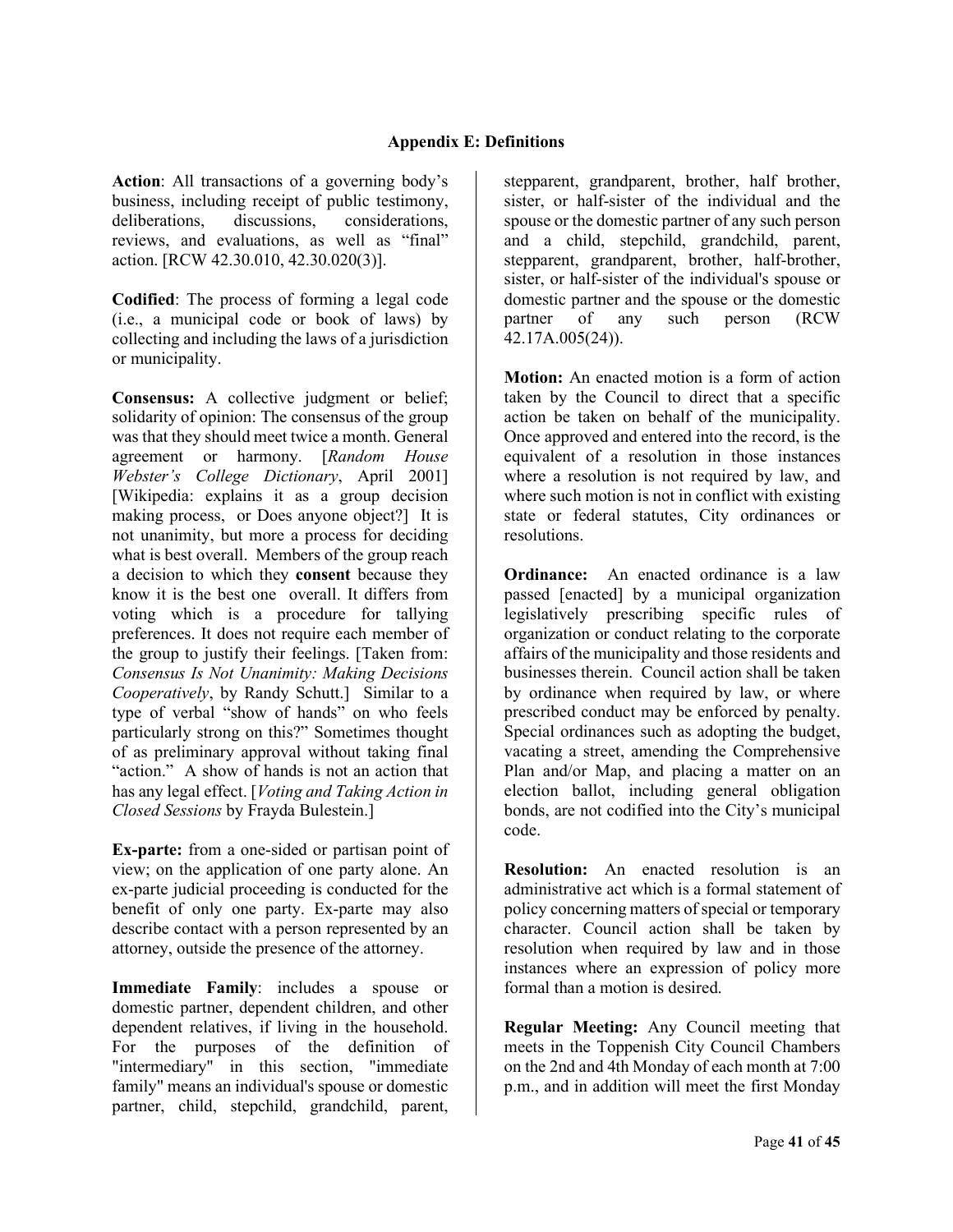of each month at 5:00 p.m. shall be deemed a "regular meeting."

**Social Media:** A term used to define the various activities that integrate technology, social interaction and content creation. Through social media, individuals or collaborations of individuals create on-line web content, organize content, edit or comment on content, combine content, and share content. Includes many technologies and forms including syndicated web feeds, weblogs (blogs), wiki, photo-sharing, video-sharing, podcasts, and social networking. (From MRSC, and Social Media and Web 2.0 in Government, WebContent.gov)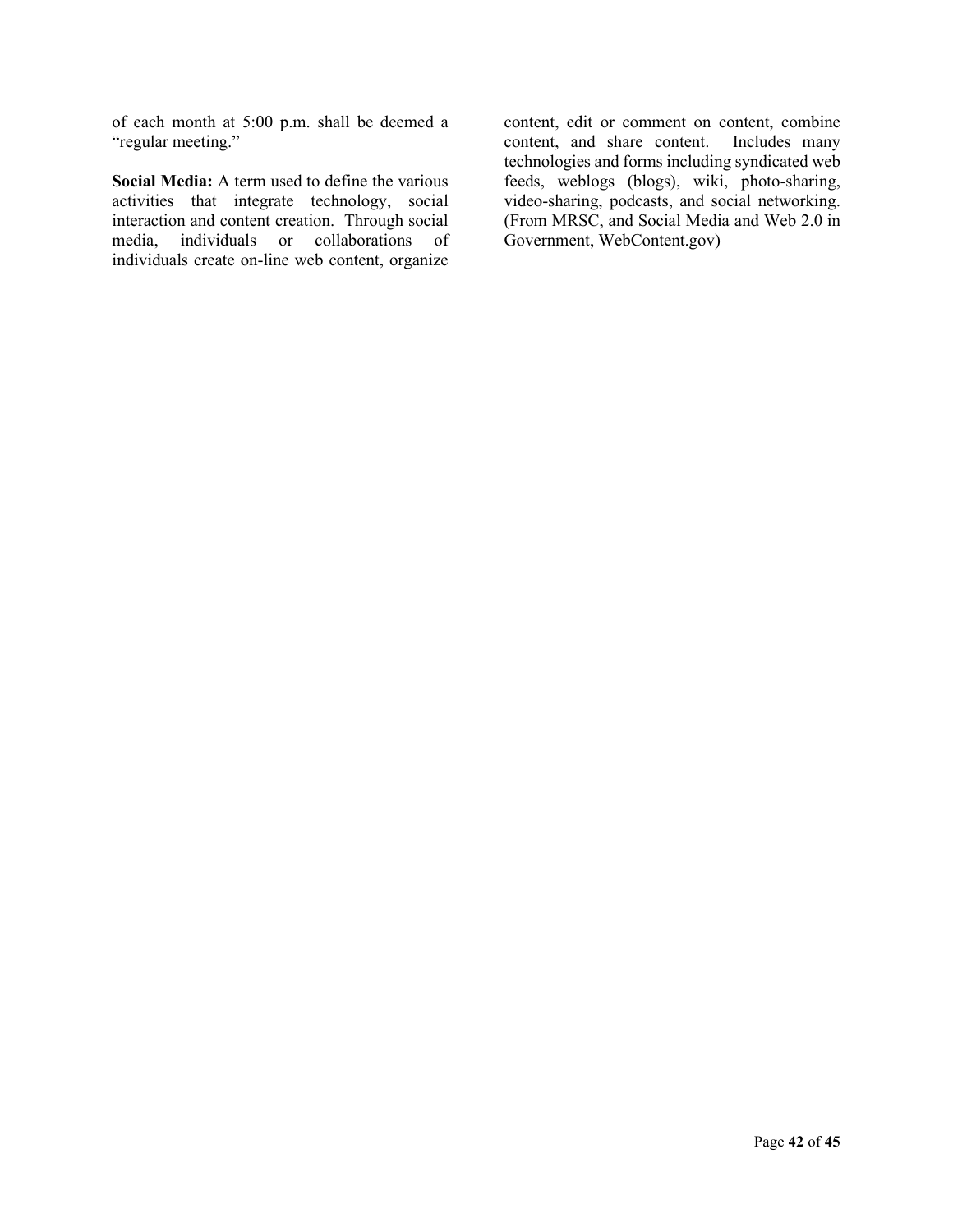#### *A*

absences  $\cdot$  7, 13 affirmative motion · 16 amended agenda · 8, 10, 12 applause · 8, 21 applications · 21, 24, 33, 38 attendance · 2, 3, 11, 13, 27, 30 *B* ballot · 2, 27, 41 bias  $\cdot$  18, 19 budget amendment · 18, 20 *C* cancellation of meetings: 2, 13 candidate · 11, 45 coin flip  $\cdot$  25 complaint · 3, 29 confidential material · 14 conflict of interest · 18, 19, 24 *D* dais · 2, 9, 15, 19, 24 deadline · 9, 24, 27 demonstration · 8, 21 *E* election · 2, 23, 24, 25, 27, 38, 41, 45 electronic message · 14 email · 9, 14, 15, 22, 27, 29, 38 emergency · 2, 12, 13, 15, 18, 19, 20, 36, 44 executive session · 2, 5, 7, 9, 10, 11, 24, 30, 34, 44 *F* filling a council vacancy  $\cdot$  24 flip of a coin  $\cdot$  23 *H* hearings · 2, 3, 4, 9, 14, 20, 21, 22, 33, 34, 35, 44 holiday · 21 *I* impractical · 12 informal contacts · 31 internet  $\cdot$  2, 14 *M* majority of the whole  $\cdot$  18, 19 majority plus one  $\cdot$  17, 18, 20, 44 majority vote · 6, 7, 18, 21, 23, 24, 32, 33 maker of the motion · 16, 17 *N*

INDEX

nomination · 23, 24, 25

notice · 6, 11, 12, 13, 14, 22, 27, 44 *O* Open Public Meetings Act · 5, 7, 9, 10, 15, 29, 38, 44 out of order  $\cdot$  8, 17, 21 outside requests · 10 *P* parliamentarian · 13, 17 podium · 8, 9, 15, 20 presentations · 2, 7, 8, 10, 15, 21 prevailing side · 21 public comments · 8, 9, 14, 15, 20, 21, 23, 27, 28 Public Records Act: · 5, 10, 14, 38, 44 *Q* quasi-judicial · 3, 9, 14, 20, 22, 35 quorum · 2, 5, 6, 13, 14, 18, 44 *R* rearrange  $\cdot$  8, 10 reconsideration · 2, 21, 22 recuse · 18, 19 removal · 8, 14, 18, 21, 30 *S* seats  $\cdot$  13 social media · 3, 5, 29, 34, 42 speak twice · 16 special meeting · 2, 6, 7, 10, 11, 12, 13, 19, 24, 30, 39, 44 surprises · 16 *T* table · 2, 6, 13, 16, 17, 21, 22, 30 tax · 3, 20, 33, 34, 37, 44 telephone · 2, 14, 26, 29, 38 three councilmembers · 12 three minutes · 8, 21 tie · 18, 23, 25, 26 travel · 2, 3, 25, 26, 27, 40 *U* unexcused absence · 13 unusual circumstances · 19 *V* vacancy · 23, 24, 25, 32, 34 video · 2, 7, 10, 14, 15, 30, 42 vote to extend the meeting  $\cdot$  10 *W* waived  $\cdot$  18 withdraw the motion  $\cdot$  17 written comments  $\cdot$  8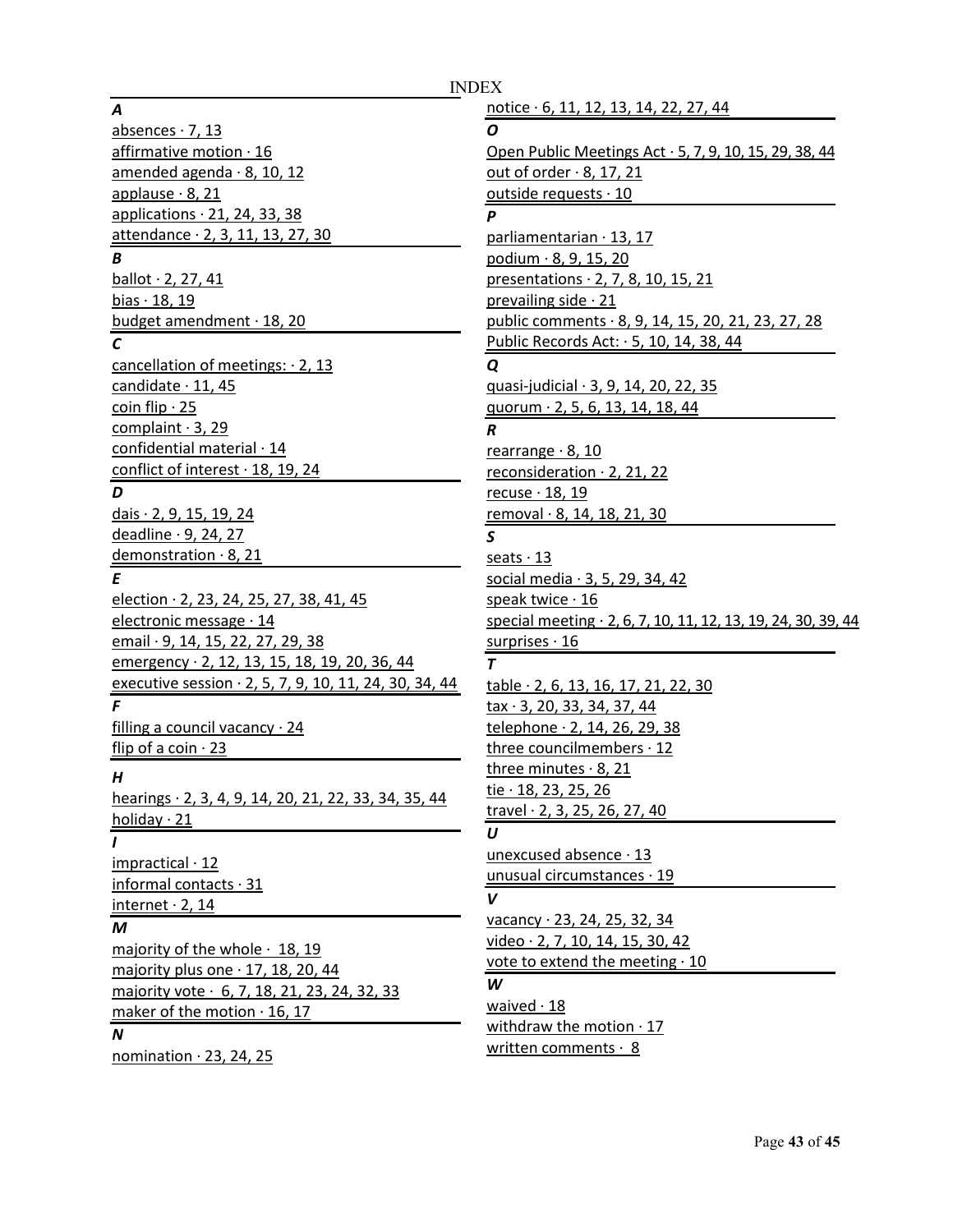#### Endnotes:

<span id="page-43-0"></span><sup>1</sup> RCW 42.30.110 – Open Public Meeting Act, Executive Sessions

- <span id="page-43-1"></span><sup>2</sup> RCW 42.30.140- Open Public Meeting Act,
- <span id="page-43-2"></span><sup>3</sup> RCW 35A.13.035- Optional Municipal Code (35A) – Council-manager plan of government
- <span id="page-43-3"></span><sup>4</sup> RCW 42.52 – Ethics in Public Service
- <span id="page-43-4"></span><sup>5</sup> RCW 42.56 – Public Records Act

<span id="page-43-5"></span><sup>6</sup> RCW 35A.12.160 Optional Municipal Code (35A) – Council manager plan of government; public notice of hearings and meeting agendas

<span id="page-43-6"></span><sup>7</sup> RCW 35A.13.170 – Optional Municipal Code (35A) – Council manager plan of government; council meetings – quorum, rules - voting

<span id="page-43-7"></span><sup>8</sup> RCW 35A.12.110 – Council meetings shall meet regularly, at least once a month.

<span id="page-43-8"></span><sup>9</sup> RCW 42.30.080 – Open Public Meetings Act, Special Meetings, procedures for calling Special Meetings

<span id="page-43-9"></span> $10$  RCW 35A.12.110 – Council meetings shall meet regularly, at least once a month.

<span id="page-43-10"></span><sup>11</sup> RCW 42.30.080 - Open Public Meetings Act, Special Meetings, procedures for calling Special Meetings

<span id="page-43-11"></span><sup>12</sup> RCW 42.30.080(3) – Open Public Meetings Act, Special Meetings, procedures for calling Special Meetings

<span id="page-43-12"></span><sup>13</sup> RCW 42.30.090 – Open Public Meetings Act, Adjournments

<span id="page-43-13"></span><sup>14</sup> RCW 35A.13.170 - Optional Municipal Code (35A) – Council mgr plan of gov't; meetings: quorum, rules, voting

<span id="page-43-14"></span><sup>15</sup> 35A.12.120 – Council meetings, shall meet regularly, at least once a month

<span id="page-43-15"></span><sup>16</sup> RCW 35A.12.060 – A council position shall become vacant if the councilmember fails to attend three consecutive regular meetings of the council without being excused by the council.

<span id="page-43-16"></span> $17$  RCW 42.17A.555 – Use of public office or agency facilities in campaigns – Prohibition – Exceptions

<span id="page-43-17"></span> $18$  RCW 35A.12.120 – Council – Quorum – Rules – Voting

<span id="page-43-18"></span> $19$  RCW 35A.33.090 – Emergency Expenditures – Other emergencies – Hearing.

<span id="page-43-19"></span> $20$  RCW 35A.13.190 – Ordinances, emergencies, may be effective upon adoption if passed by a majority plus one of the whole membership of the council and have the ordinance designated as a public emergency; but such ordinance may not levy taxes, grant, renew or extend a franchise, or authorize the borrowing of money.

<span id="page-43-20"></span><sup>21</sup> RCW 35A.47.040 – Franchises and permits – "no ordinance or resolution granting any franchise in a code city . . shall be adopted or passed by the city's legislative body on the day of its introduction nor for five days thereafter, nor at any other than a regular meeting . . . nor without having been granted by the approving vote of at least a majority of the entire legislative body.

<span id="page-43-21"></span> $22$  RCW 35A.33.090 – Emergency Expenditures – Other emergencies – Hearing.

<span id="page-43-22"></span> $^{23}$  RCW 35A.13.190 – Ordinances, emergencies, may be effective upon adoption if passed by a majority plus one of the whole membership of the council and have the ordinance designated as a public emergency; but such ordinance may not levy taxes, grant, renew or extend a franchise, or authorize the borrowing of money.